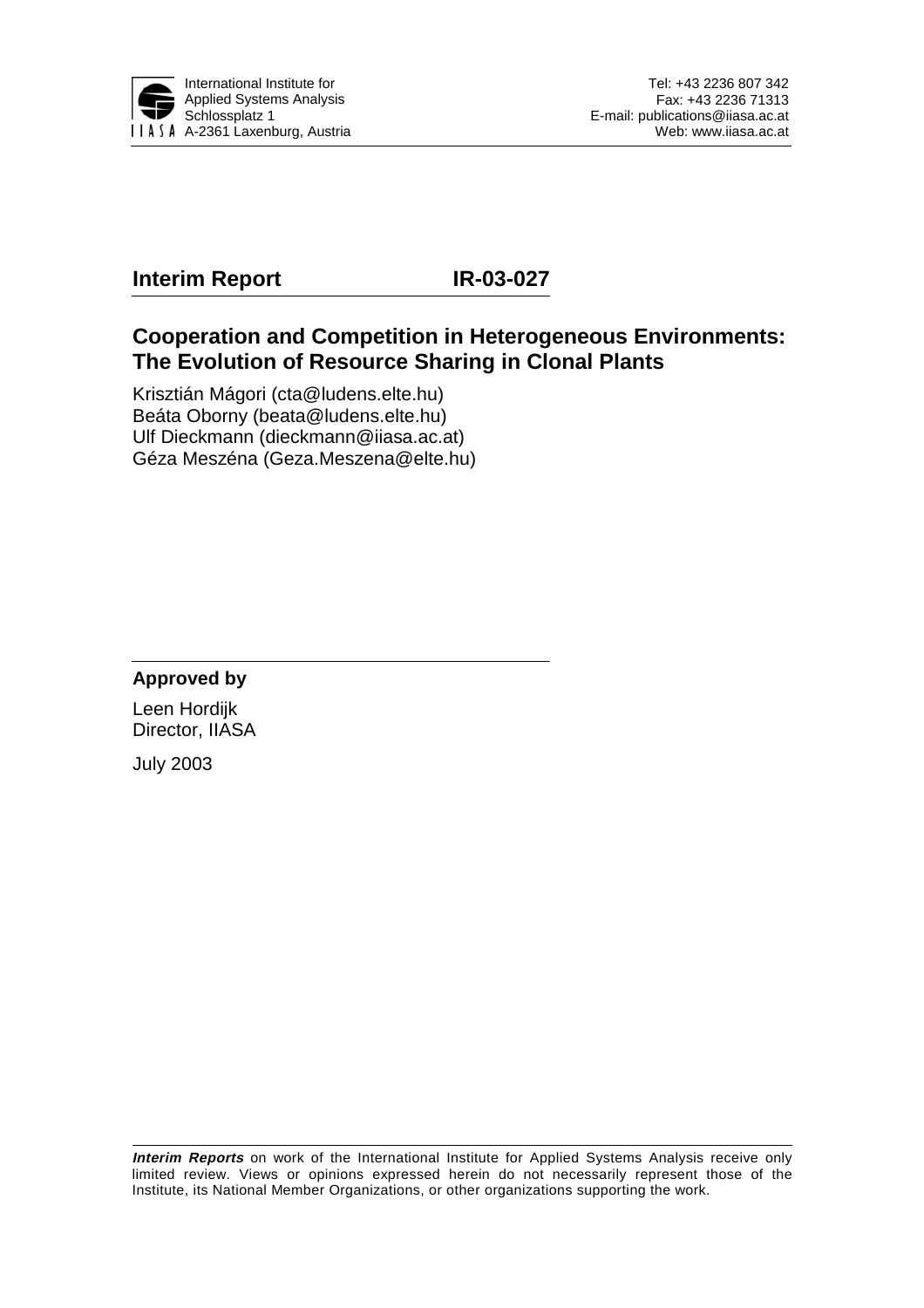# **Contents**

| Three fundamental selection pressures on physiological integration 23     |  |
|---------------------------------------------------------------------------|--|
|                                                                           |  |
| High-risk environments, dispersal limitation, and frequency dependence 25 |  |
|                                                                           |  |
|                                                                           |  |
|                                                                           |  |
|                                                                           |  |
|                                                                           |  |
|                                                                           |  |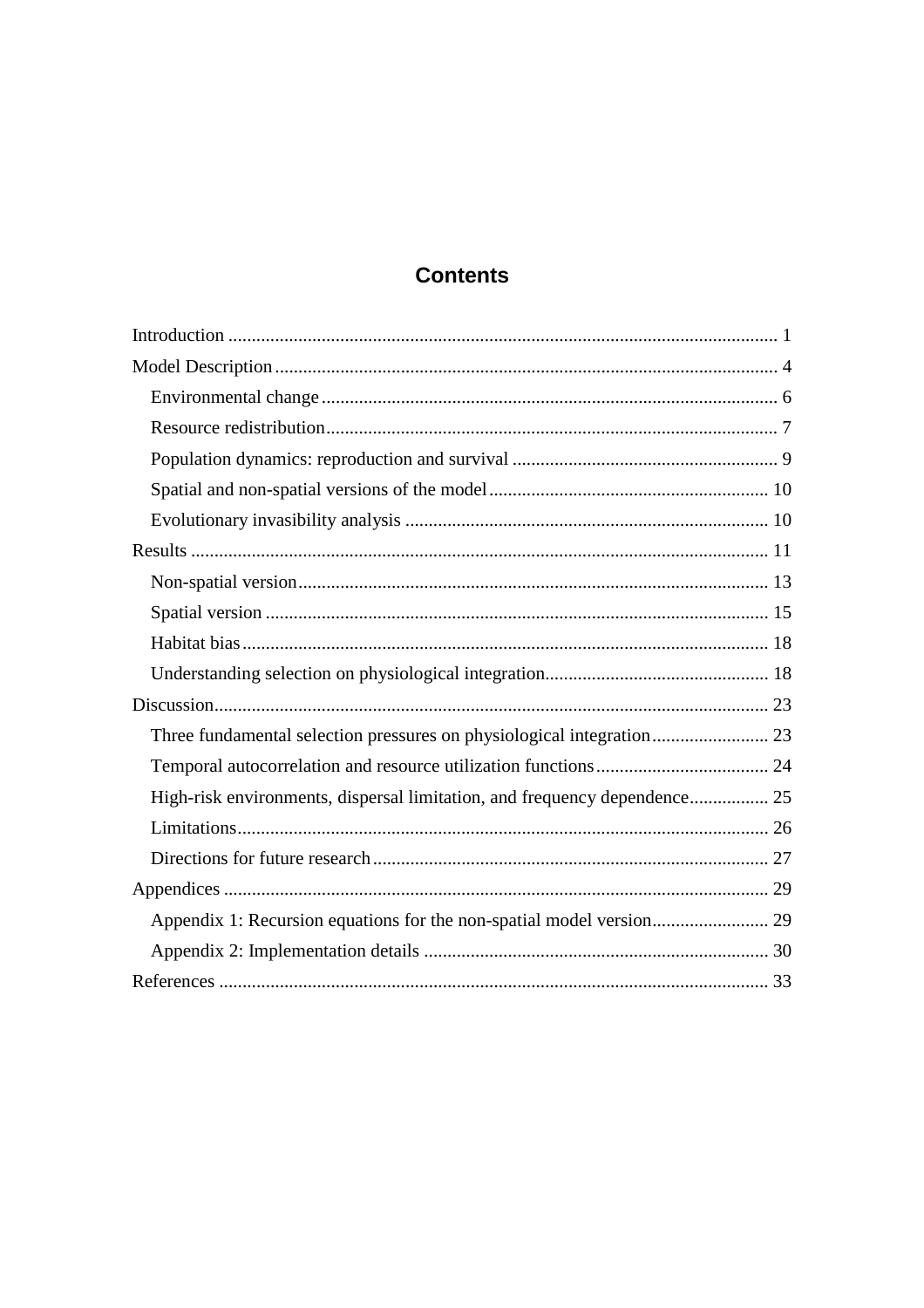### **Abstract**

Plant species show great variation in the degree of physiological integration between developmental units (modules). When this degree is minimal, individual modules are self-supporting and compete with other modules. When the degree of integration is higher, modules remain physiologically connected and "cooperate" by sharing resources like water, nutrients, and photoassimilates taken up from their local environments. In such a manner, local differences in habitat quality can be diminished within a group of modules. Here we investigate how the evolutionarily optimal degree of integration depends on habitat type – with habitats being characterized by the proportion of resource-rich and resource-poor sites and by the turnover rate between these. Two main questions are addressed: First, how does spatial heterogeneity influence natural selection for or against integration? Second, can adaptation, under reasonable ecological conditions, stabilize partial integration? A non-spatial version of the model, which assumes well-mixed populations, predicts the complete physiological independence of modules as the only evolutionarily stable outcome in any realistic habitat type. By contrast, a spatially explicit version of the model reveals the adaptive advantage of integration in typical high-risk habitats, where resource-rich sites are sparsely distributed in space and transient in time. We conclude that habitat diversity without spatial population structure suffices to explain the evolutionary loss of physiological integration. But only the additional consideration of spatial population structure can convincingly explain any backward transition, and the stable existence of partial integration.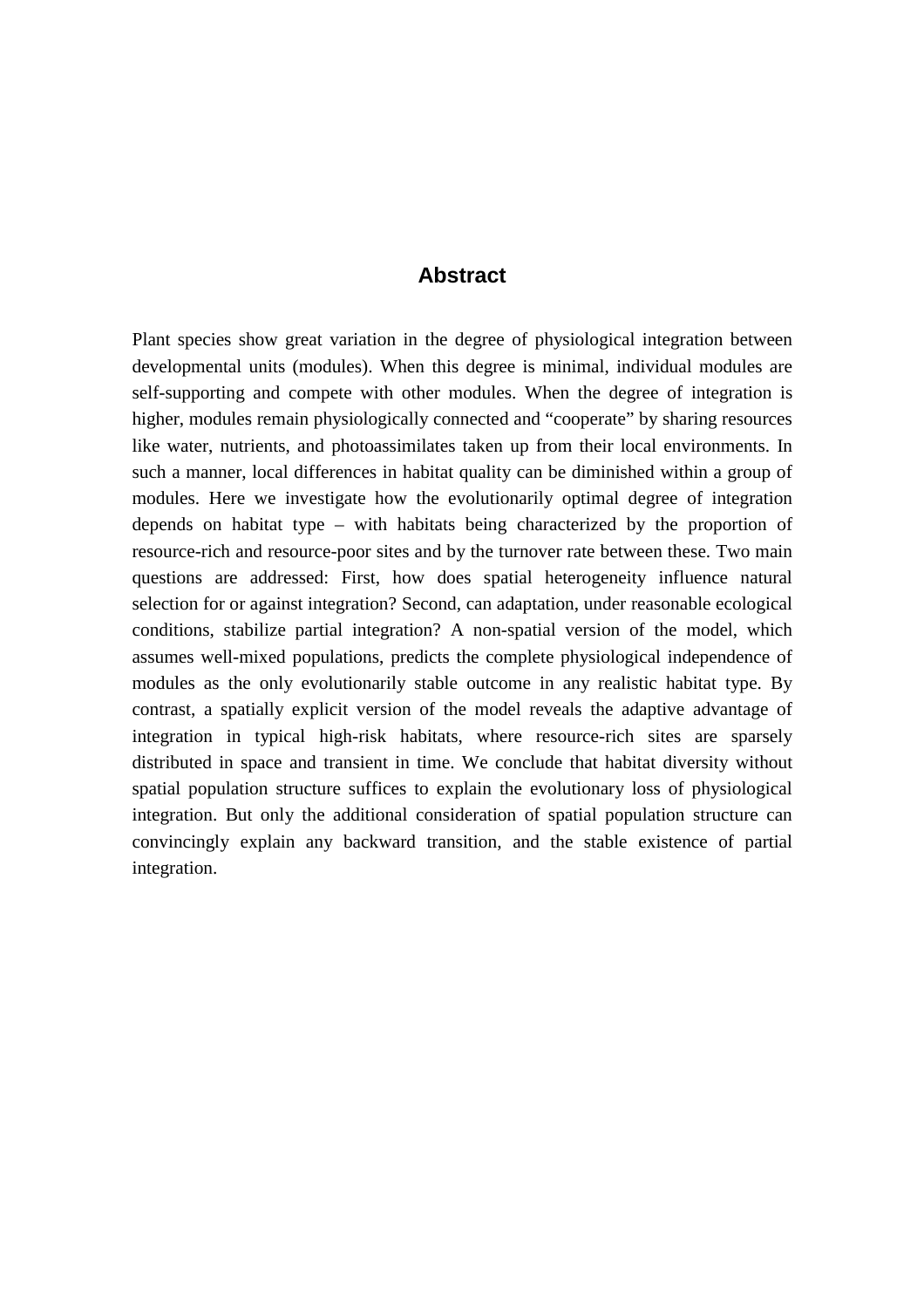## **About the Authors**

Krisztián Mágori Department of Biological Physics, Eötvös University, Pázmány Péter sétány 1A, H-1117 Budapest, Hungary and Adaptive Dynamics Network,

International Institute for Applied Systems Analysis, Schlossplatz 1, A-2361 Laxenburg, Austria

Beáta Oborny Department of Plant Taxonomy and Ecology, Eötvös University, Pázmány Péter sétány 1C, H-1117 Budapest, Hungary

Ulf Dieckmann Adaptive Dynamics Network, International Institute for Applied Systems Analysis, Schlossplatz 1, A-2361 Laxenburg, Austria

Géza Meszéna Department of Biological Physics, Eötvös University, Pázmány Péter sétány 1A, H-1117 Budapest, Hungary and Collegium Budapest, Institute for Advanced Studies, Szentháromság utca 2, H-1117 Budapest, Hungary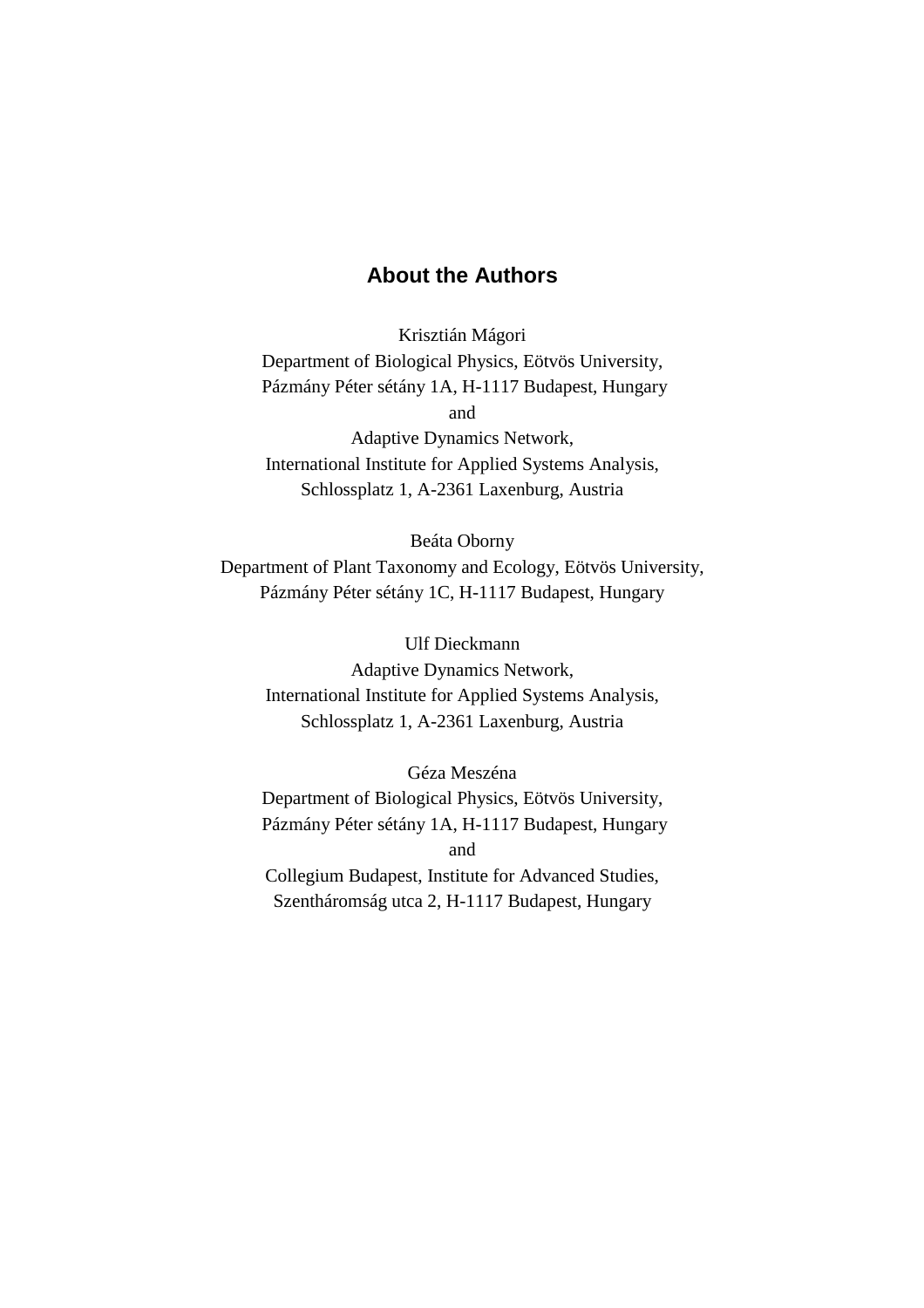# **Acknowledgments**

We thank György Szabó for valuable advice during the work and Peter Chesson for helpful comments on an earlier version of this manuscript. This project was financed through grants FKFP 0187/1990, OTKA T29789 and T033097, NWO 048.011.039. Research on this paper was also facilitated through financial support by the Austrian Federal Ministry of Education, Science, and Cultural Affairs (Contract No. GZ 308.997/2-VIII/B/8a/2000) to UD. KM acknowledges support by the International Institute for Applied Systems Analysis, Laxenburg, Austria, for his participation in the Institute's Young Scientist Summer Program. BO thanks the Santa Fe Institute for International Fellowship and the Hungarian Ministry of Education for an István Széchenyi Scholarship during the time of this work. UD acknowledges support by the Austrian Science Fund and by the European Research Training Network *ModLife* (Modern Life-History Theory and its Application to the Management of Natural Resources), funded through the Human Potential Programme of the European Commission. Computer facilities for the project were partly provided by the Computer and Automation Research Institute, Hungarian Academy of Sciences, Budapest, Hungary.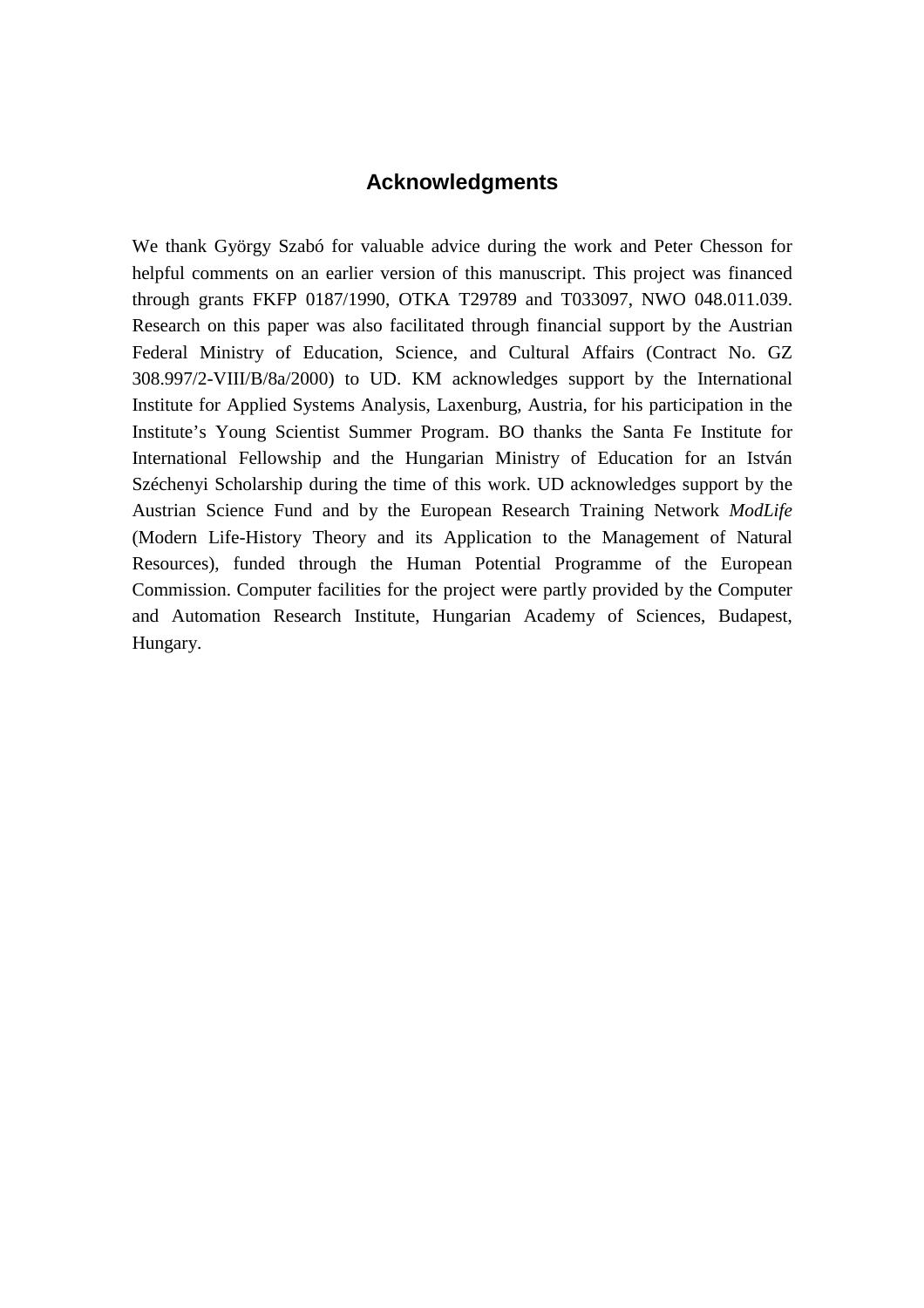## **Cooperation and Competition in Heterogeneous Environments: The Evolution of Resource Sharing in Clonal Plants**

Krisztián Mágori Beáta Oborny Ulf Dieckmann Géza Meszéna

## **Introduction**

All vascular plants are modular, that is, they grow by reiterating discrete developmental programs (Harper 1985; Hallé 1986; Vuorisalo and Tuomi 1986; Schmid 1990). A module, in the broad sense, is 'any distinguishable, repeated and multicellular structural unit within a genet' (Vuorisalo and Tuomi 1986: 383). In some species, modules are highly interdependent physiologically, and an intensive transport of resources (nutrients, water, and photoassimilates) is observed between units. In others species, modules attain some degree of physiological autonomy. In the extreme, each module is fully selfsupporting and able to develop all plant organs (root and shoot, including generative shoot) needed for their independent existence. With the fragmentation of a genetic individual (genet) into multiple physiological individuals (ramets) serving as a mode of asexual reproduction, plant species with largely self-supporting modules are called 'clonal'. Jackson et al. (1985) and de Kroon and van Groenendael (1997) provide surveys of clonal development in nature.

Plant species show great variation in the degree of physiological integration (Jónsdóttir and Watson 1997) and in the morphological pattern of connections (Watson 1986; Marshall and Price 1997). For example, in typical 'splitter' clones the degree of integration is zero: each new module becomes self-supporting soon after its establishment, and no longer exchanges any resource with the older parts of the genet. The offspring either physically detaches itself from the mother (as in *Sempervivum tectorum* L.), or the physical connections persist, but carry no material transport (as in *Ranunculus repens* L.). Complete splitting, however, represents only one extreme: further along the continuum, we find species that are capable of partial autonomy (like *Aster lanceolatus* Willd.). Here the modules are interconnected, but can regain autonomy after the damage of rhizome connections (Schmid and Bazzaz 1987). Other species (like *Trifolium repens* L.) are closer to the other extreme, full integration, with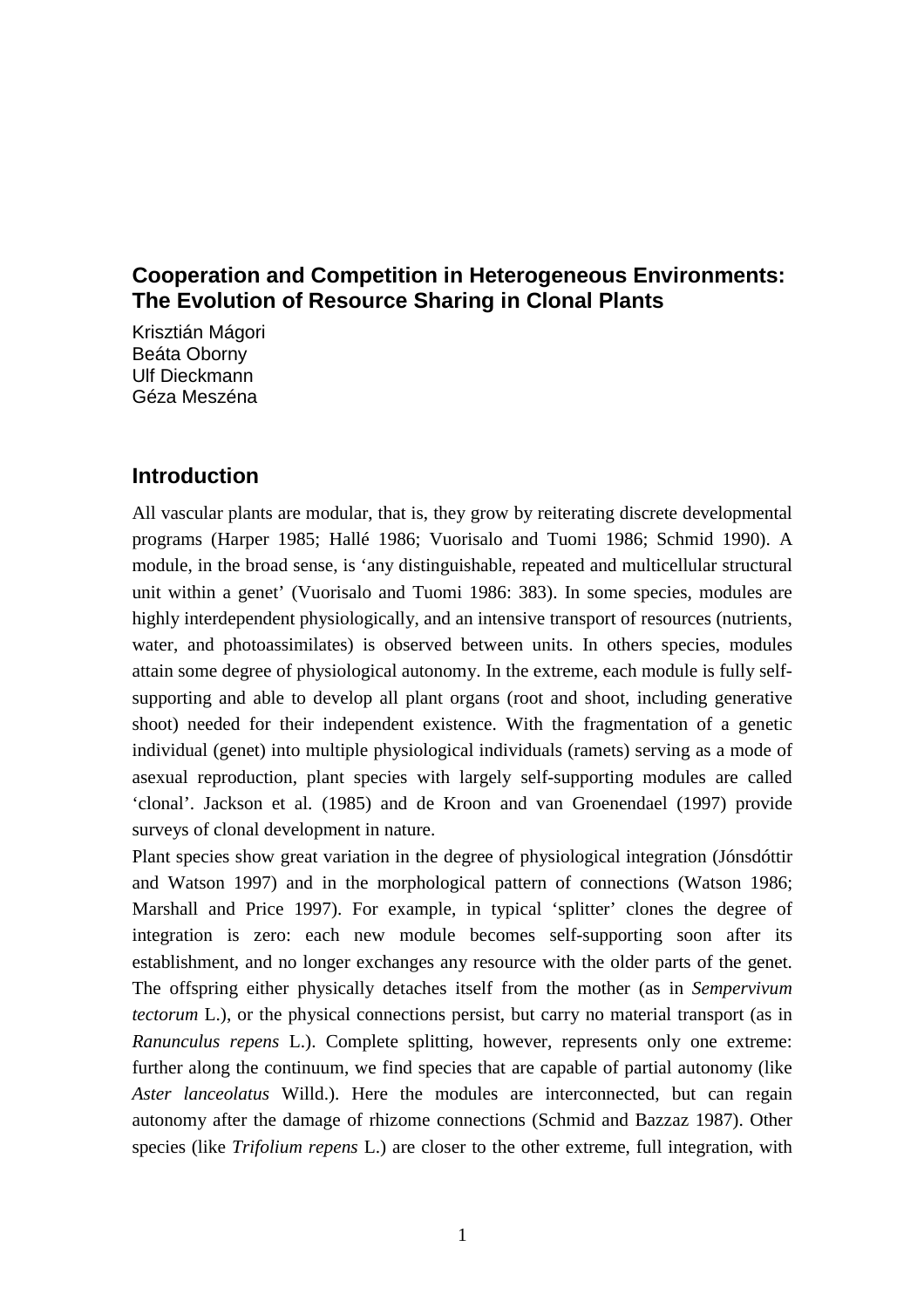the transport of material being intensive, rapid, and far-ranging (Marshall and Price 1997). Full integration itself, meaning that available resources are equally shared between members of a genet is an idealization. Even typical non-clonal plants, like small-sized annuals, show some degree of sectoriality, resulting in restrictions to transport (Watson 1986; Vuorisalo and Hutchings 1996). Physiological processes of resource integration, and their implications for the performance of genets, have been studied by radioactive labeling and through manipulating resource supply to different parts of the plant. For excellent reviews about the differential degree of integration in various species see Pitelka and Ashmun (1985), Marshall (1990), Jónsdóttir and Watson (1997), and Marshall and Price (1997). In general, even closely related species can exhibit significant differences in the degree of integration. For example, Wijesinghe and Whigham (2001) compared the response of three *Uvularia* species to patchy distribution of nutrients, and demonstrated clear interspecific variation in the probability for new modules to enter into bad patches. Alpert (1999) and van Kleunen et al. (2000) even found intraspecific genetic variation in the degree of integration, between conspecific populations sampled from different habitats. These studies suggest that the degree of physiological integration is an evolutionarily flexible trait, and allows for adaptation to prevailing habitat conditions.

In this study we focus on the selective forces driving the evolution of integration strategies. In the course of the investigation we will suggest answers to the following questions:

- Under which environmental conditions is it selectively advantageous to split up a physiologically integrated organism into autonomous modules?
- By contrast, which conditions favor (re)integration?
- Are there circumstances that specifically select for intermediate degrees of integration?

A primary reason for splitting, supported by broad empirical evidence, is that physiological autonomy helps spreading the risks of mortality and of reproductive failure between modules (as suggested by Eriksson and Jerling 1990). Conversely, physiological integration enables risk sharing between modules. It has therefore been proposed that spatial heterogeneity in the quality of habitat sites is an important factor selecting for or against physiological integration. For illustration of this point, consider a simple case of two connected modules. One module grows on a favorable site, the other experiences unfavorable conditions. When is it then advantageous for the genet that these modules share a limiting resource, as opposed to being physiologically autonomous? Clearly, the degree of integration that is optimal under these conditions depends on how resource availability translates into reproductive success of the modules (Eriksson and Jerling 1990). If the resource utilization function describing this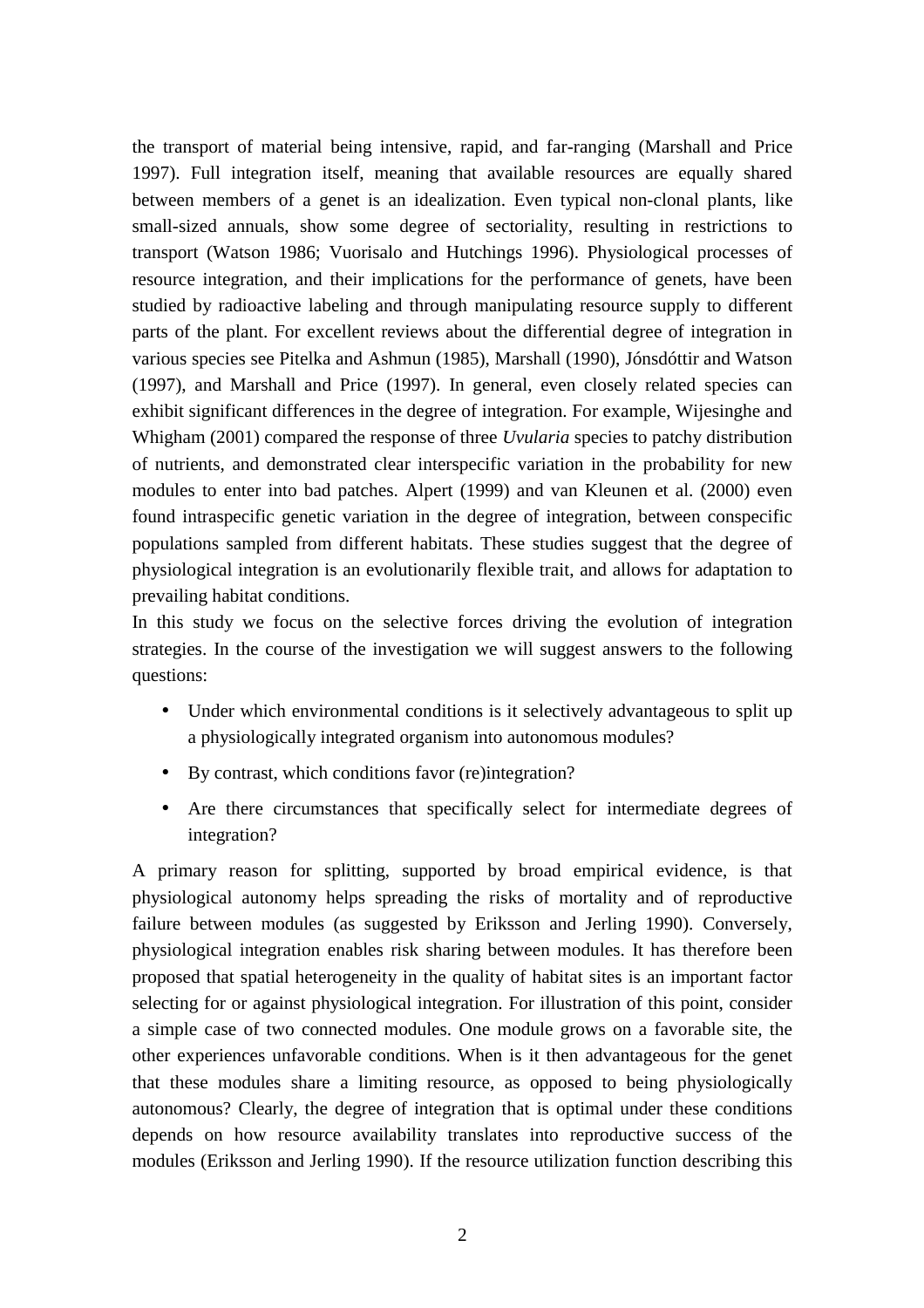relation is convex, the reproductive success of a module resulting from half the amount of resources is less than half the success expected without sharing, and the same applies to all other sharing ratios. Complete physiological autonomy is then favored. If, by contrast, the function is concave, sharing pays and complete integration is selected for. If the function is linear, the degree of integration is expected to be neutral. In short, unless 1+1 is more than 2 in fitness terms, we should not expect to see physiological integration.

It is evident that this simple analysis has to be extended to account for the evolution of integration strategies under more realistic conditions:

- First, resource transfer clearly extends beyond modules that are nearest neighbors; therefore interactions between more than just two modules have to be considered.
- Second, we need to account for the fact that modules with different integration strategies have differential probabilities of being situated on sites of high or low quality.
- Third, the particular spatial structure of a heterogeneous environment modifies the costs and benefits of physiological integration. In particular, barriers of lowquality habitat may effectively prevent the spreading of non-integrating modules (Oborny et al. 2000, 2001; Oborny and Kun 2002).
- Fourth, previous work has not offered an explanation for the wide range of intermediate integration strategies found in nature: selection resulting from nonlinear resource utilization efficiency, as described above, is expected to lead to modules that are either maximally integrated or maximally autonomous.
- Fifth, and perhaps most important, earlier studies have not shown how the evolution of integration strategies is driven by environmental conditions. Establishing such a link could provide a compelling explanation for the supposedly recurrent evolutionary transitions between integration and splitting. Plants conquering new habitat featuring different environmental conditions would then be expected to undergo corresponding evolutionarily adjustment of their integration strategies.

The aim of this study is to delineate salient environmental conditions facilitating evolutionary transitions from integration to splitting and vice versa. For this purpose we analyze the implications of spatial structure in habitats and of plant genets that can adapt their developmental phenotype between completely integrated and completely split growth. After introducing a simple plant population model in a spatial and a corresponding non-spatial version, we investigate the adaptation of the integration rate to various types of environment. We show that evolutionary outcomes are expected to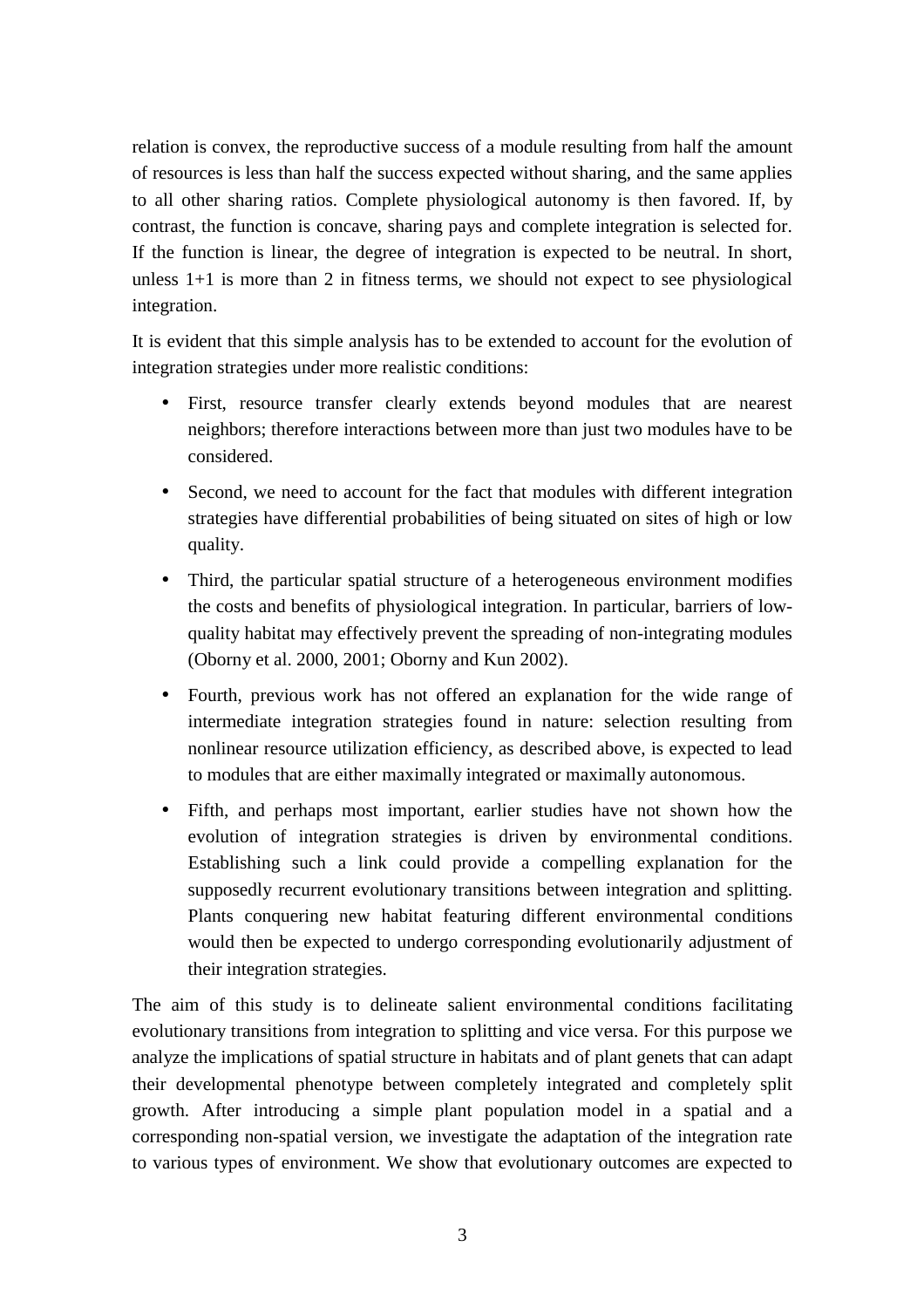differ dramatically between spatially structured and unstructured populations. More specifically, we demonstrate that, while the diversity of habitat qualities alone suffices to explain evolutionary transitions from integrated growth to splitting, spatial population structure is critical for convincingly explaining any backward transitions. Once spatial structure is accounted for, the entire range of integration strategies becomes evolutionarily feasible and, in particular, intermediate integration strategies can be evolutionarily stabilized. Actual evolutionary outcomes are shown to depend on the quality and temporal stability of habitats.

## **Model Description**

We consider an environment that is a mosaic of favorable (good) and unfavorable (bad) sites, which offer different conditions for the survival and reproduction of the considered organism. Each site represents a microhabitat for a single plant module. The environment changes in discrete steps, with time steps corresponding to the generation time of the modules. Each site can change its quality independently (from good to bad or vice versa), i.e., the habitat is fine-grained in space. Transition probabilities are set so that the total proportion of good sites remains constant over time.

We study competition between genetic individuals with different integration strategies. Each genetic individual (genet) consists of multiple modules, occupying a corresponding number of sites. We focus on reproduction through clonal (vegetative) growth and thus disregard recruitment from seeds. Modules with full integration are referred to as integrators and those with complete autonomy as splitters. In other words, modules of a splitter genet attain physiological autonomy after their establishment, whereas those of a (partial or full) integrator genet remain connected throughout their lives. For the sake of feasibility, the exact pattern of interconnections within genets is not tracked, and directional, age-, or stage-dependent modes of resource transport between modules are not considered. Instead, all modules belonging to the same genet are assumed to be connected, and transport between modules is rapid compared to the modules' generation time (as supported by earlier empirical literature; see, e.g., Marshall 1990). Each module takes up a limiting resource from its local environment, and, according to its integration strategy, shares a certain proportion of this uptake with the other modules of its genet. Unless the degree of integration is zero, modules on good sites have a net export, while those on bad sites benefit by experiencing a net resource import.

The degree of integration is a quantitative trait (metric character, continuous strategy) under frequency-dependent selection. New values of this trait can appear through mutations, which are considered to be rare on the time scale of competitive exclusion between alternative integration strategies. A new mutant therefore typically encounters a population of resident modules that is at or close to its ecological equilibrium. On this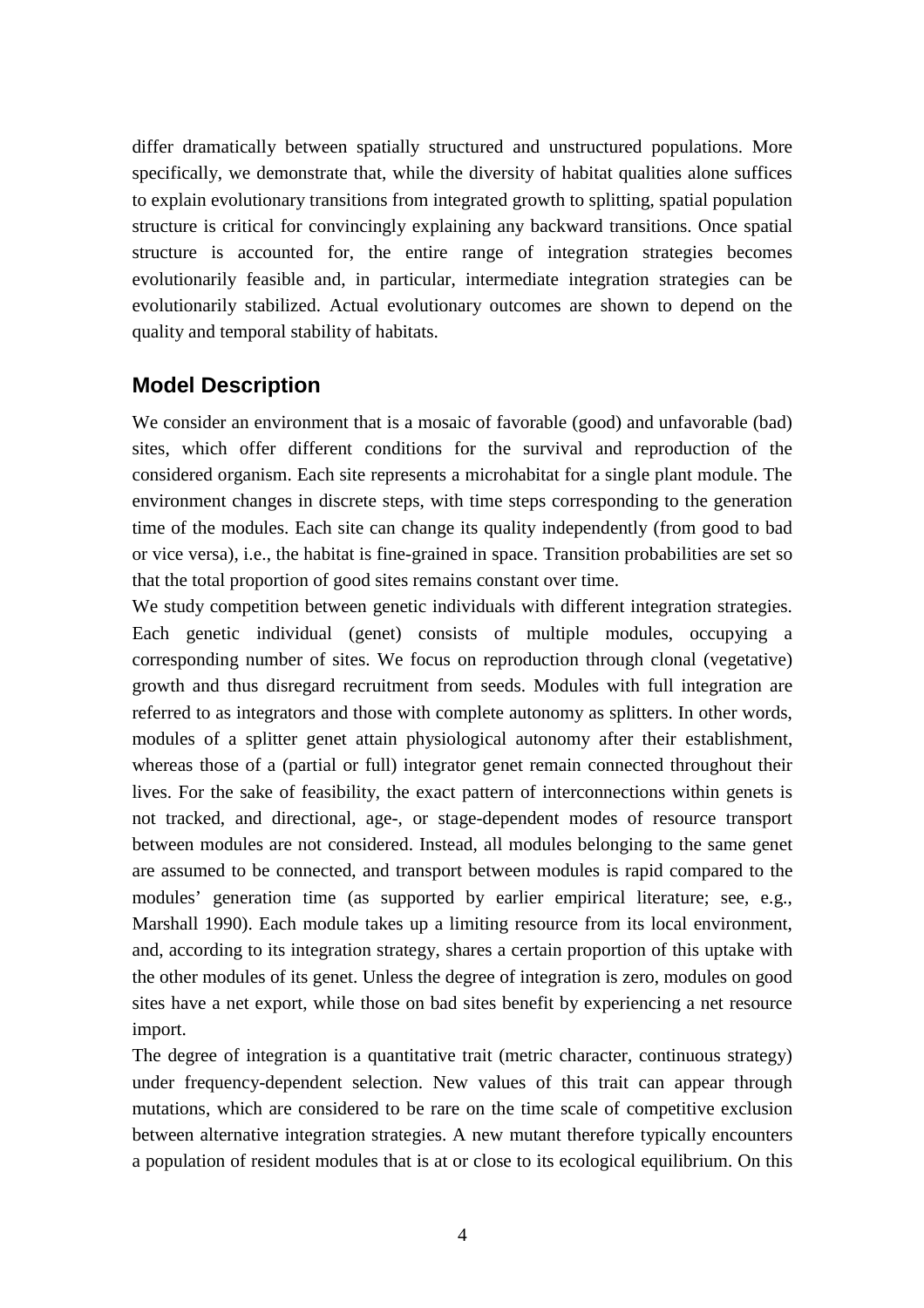

**Figure 1** Implications of physiological integration and splitting for modules in resource-rich (grey) and poor (white) sites. In a complete integrator (left), modules equally share the available resource, resulting in equal chances for survival and reproduction. In a complete splitter (right), no resource is transferred between modules. Each module survives and reproduces according to the local quality of its own site (depicted by the larger-sized modules in the resource-rich sites). We studied how the optimal degree of resource sharing depends on the density and temporal constancy of rich sites.

basis, the invasion success of the mutant genet against the resident genet can be evaluated. This allows assessing the outcome of the evolutionary process resulting from successive successful invasions and to investigate how these outcomes depend on the environmental characteristics to which the population is exposed.

To highlight the effects of spatial structure on integration evolution, we consider a nonspatial and a spatial version of the model outlined above (Figure 2). The spatial version is implemented as a two-dimensional cellular automaton on a square lattice with von Neumann neighborhood (involving the next four neighbors of a site). Time is discrete and updating is synchronous. By contrast, in the non-spatial version, module growth is not restricted to next neighbors and instead all modules compete for all empty sites. This implies that the spatial distributions of modules and genets are excluded from consideration. In both versions of the model, a time step consists of five subsequent processes: (1) environmental change, (2) resource redistribution within genets, (3) reproduction, (4) resource redistribution within genets, and (5) survival.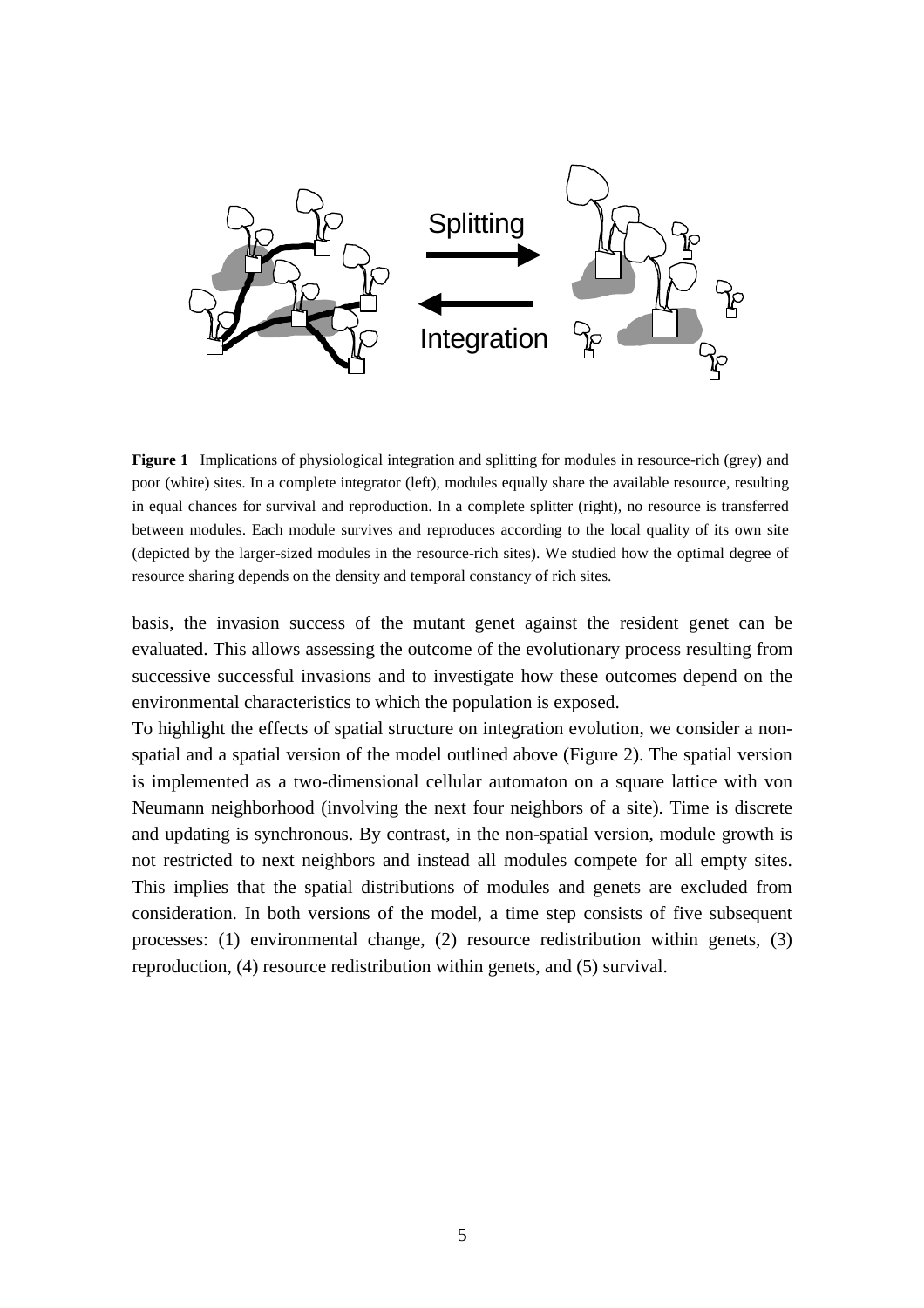



**Figure 2** Schematic representation of states and state transitions in the (a) non-spatial and (b) spatial version of our plant population model. Sites of high habitat quality (good sites) are shown in gray, and sites occupied by a module are indicated by vertical lines. While the spatial model operates on a twodimensional square lattice and colonization of empty sites is strictly local, the non-spatial model restricts attention to the global frequencies of good and bad sites that are occupied and empty, respectively, thus relying on the assumption of the system being well mixed with regard to these features. In (b), a reduced grid size of  $30 \times 30$  has been chosen for the purpose of illustration.

#### **Environmental change**

In each time step, a site of good quality changes to bad with probability  $c^s$  and a bad site becomes good with probability  $c<sup>b</sup>$ . In the spatial version, good and bad sites are distributed randomly over the lattice, while in the non-spatial version only the entire sets of good and bad sites need to be considered (Figure 2). If the total number of sites, *n* , is large enough, then the number of good and bad sites,  $n^g$  and  $n^b$ , change deterministically,

$$
n^{\mathsf{g}} \mapsto (1 - c^{\mathsf{g}}) \cdot n^{\mathsf{g}} + c^{\mathsf{b}} \cdot n^{\mathsf{b}} \tag{1a}
$$

$$
n^{\flat} \mapsto c^{\mathfrak{s}} \cdot n^{\mathfrak{s}} + (1 - c^{\flat}) \cdot n^{\flat} \tag{1b}
$$

The case  $c^s = c^b = 0$  corresponds to a constant environment, while  $c^s = c^b = 1$ corresponds to one in which habitat qualities are alternating deterministically. Between these extremes, the ratio of good sites converges to the equilibrium value  $p = c^b / (c^g + c^b)$ . We use p (characterizing habitat quality by the probability of a site to be of good quality) together with  $c = c^s + c^b$  (characterizing habitat variability by the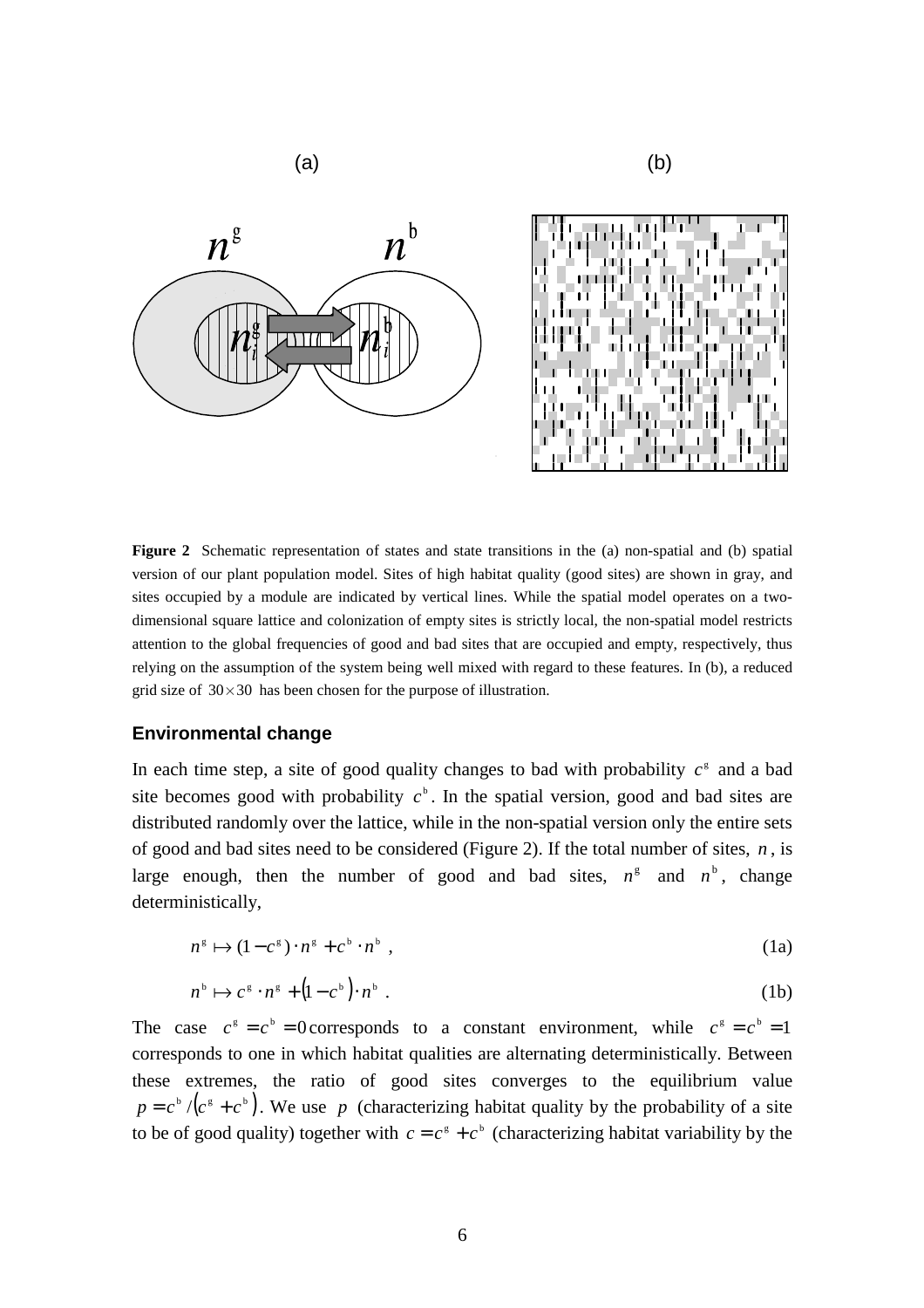speed of environmental change) as the primary parameters of our model and express the transition probabilities  $c^s$  and  $c^b$  accordingly,

$$
c^s = (1-p)\cdot c \tag{2a}
$$

$$
c^b = p \cdot c \tag{2b}
$$

Notice that the consistency conditions  $0 \leq c^s, c^b \leq 1$  imply that, for  $0 \leq p \leq \frac{1}{2}$ , *c* can be chosen from the range  $[0, 1/(1-p)]$ , while for  $\frac{1}{2} \le p \le 1$  the range  $[0, 1/p]$  is feasible. The environmental process is initialized at equilibrium population sizes  $n^s = p$  and  $n^b = 1 - p$ .

For  $0 \leq c < 1$ , Equations (2a) and (2b) can be interpreted as indicating that a fraction *c* of all sites are reallocated between good and bad quality with probabilities *p* and 1− *p* , respectively. Environmental states are then positively correlated over time: good sites have a probability of more than *p* to retain their quality in one time step. The case  $c = 1$  characterizes a random environment, in which qualities are uncorrelated between time steps. For  $1 < c \leq 2$ , environmental states are negatively correlated: in one time step, good sites then have a probability of less than *p* to keep their quality.

#### **Resource redistribution**

The amount of resource available on a single good site is set to 1, whereas bad sites provide no resource whatsoever. The integration strategy  $0 \le x \le 1$  determines the fraction of the resource that a module shares with the other modules in its genet. Consider the *i*th genet of the population, with integration strategy  $x_i$ , occupying  $n_i^g$ good sites and  $n_i^b$  bad sites. The per capita amount of resource in the genet's resource pool then is  $x_i \cdot n_i^s / (n_i^s + n_i^s)$  and is equally shared between the modules of the genet. Modules on good sites have an additional amount of resource,  $1 - x_i$ . Consequently, the resource supply to a module in a bad and in a good site are given by

$$
R_i^{\mathrm{b}} = \frac{x_i \cdot n_i^{\mathrm{g}}}{n_i^{\mathrm{g}} + n_i^{\mathrm{b}}}
$$
 (3a)

and

$$
R_i^{\rm g} = 1 - x_i + R_i^{\rm b} \tag{3b}
$$

respectively. The total amount of resource available to the whole genet is

$$
R_i^{\text{tot}} = n_i^{\text{g}} \cdot R_i^{\text{g}} + n_i^{\text{b}} \cdot R_i^{\text{b}} = n_i^{\text{g}} \tag{3c}
$$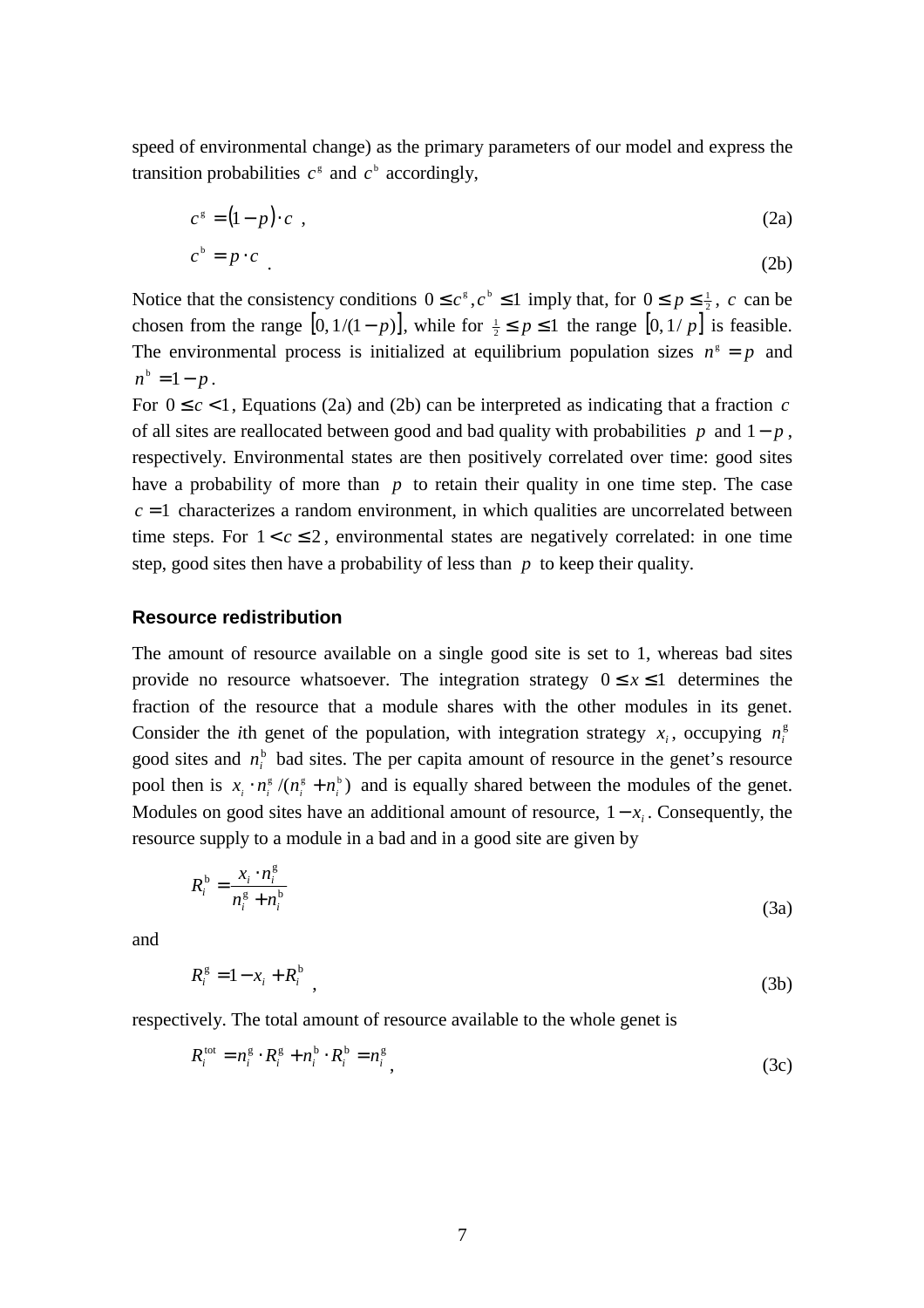

**Figure 3** Spatial invasion dynamics of mutant integration strategies. Good sites are shown in gray. Vertical and horizontal lines indicate sites occupied by modules with resident and mutant integration strategies, respectively. (a) Unsuccessful invasion. At time  $t = 0$ , resident modules are introduced to a 10% fraction of randomly chosen sites, upon which their abundance and spatial structure has time to equilibrate until  $t = 99$ . At time  $t = 100$ , mutant modules are introduced to a square-shaped subset of sites, giving the mutant an initial occupation of about 10%. Mutant modules decrease in abundance until  $t = 125$  and have completely vanished until  $t = 300$ . Parameters:  $p = 0.5$ ,  $c = 0.1$ ,  $x_r = 0$ ,  $x_m = 0.5$ . (b) Successful invasion. After the mutant integration strategy has been introduced – again at  $t = 100 - it$ increases in abundance, as shown for  $t = 125$ , and has replaced all resident modules until  $t = 300$ . Parameters:  $p = 0.5$ ,  $c = 0.1$ ,  $x_r = 1$ ,  $x_m = 0$ . A reduced grid size of 30×30 has been chosen for the purpose of these illustrations.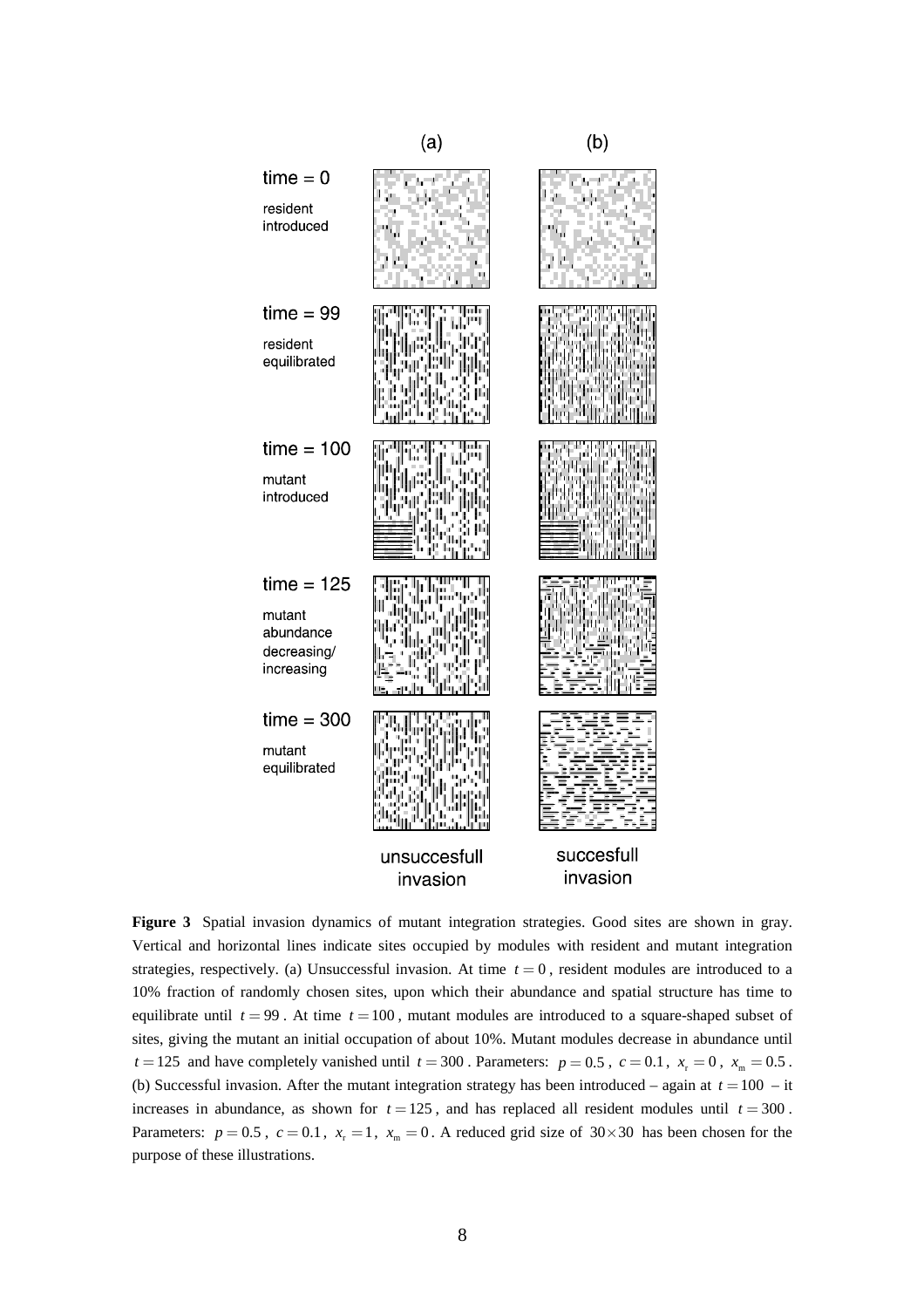and is not affected by redistribution of the resource. Resource availability has to be evaluated twice in each time step (before reproduction and before survival) since the new modules established during reproduction affect the amount of resource that is available to other modules in the genet.

#### **Population dynamics: reproduction and survival**

Modules reproduce by occupying empty sites in their neighborhood. In the spatial version, neighborhoods comprise of the four nearest neighbors of a site, whereas in the non-spatial version the neighborhood extends to the set of all sites.

Modules differ in their chances of colonizing empty sites, owing to differential fertilities and competitive abilities. The fertility of a module of genet *i* situated on a site of quality *q* (good or bad) is assumed to be proportional to its resource supply  $R_i^q$ . (Here and below we focus on such linear relations because they provide the simplest plausible assumptions.) If two or more juvenile modules attempt to occupy the same empty site, they compete for establishment (local lottery competition; Chesson and Warner 1981).

Since juveniles are not self-supporting before establishment and import their essential resource from their parent modules (if at all, connections are severed only after establishment), the competitive abilities of juvenile modules are assumed to be proportional to the resource supply  $R_i^q$  of their parents. The probability that a module succeeds in first producing and then establishing an offspring module on a given empty site in its neighborhood is therefore proportional to  $(R_i^q)^2$ . To fully determine this probability, consider an empty site with a set *N* of occupied sites in its neighborhood. The probability that the module on site  $k \in N$  establishes its offspring on the empty site is then

$$
(R_{i(k)}^{q(k)})^2 / \sum_{k' \in \mathbb{N}} (R_{i(k')}^{q(k')})^2 , \qquad (4)
$$

where  $q(k)$  is the quality of site k and  $i(k)$  is the genet occupying site k.

Alternatives to the quadratic resource utilization function  $(R_i^q)^2$  are highlighted in the Discussion, where we also explain why, in this function, an exponent larger than 1 seems plausible to us. Even though, we use the particular choice in Equation (4) only for illustrative purposes. Since this choice intrinsically favors the strategy  $x=0$ , it renders conspicuous the effects of selection pressures favoring physiological integration and thus departures from  $x = 0$ .

After reproduction, the resource is redistributed between the old and newly established modules, and resource supplies are recalculated. A module of genet *i* situated on a site of quality *q* survives with a probability equaling its resource supply  $R_i^q$ .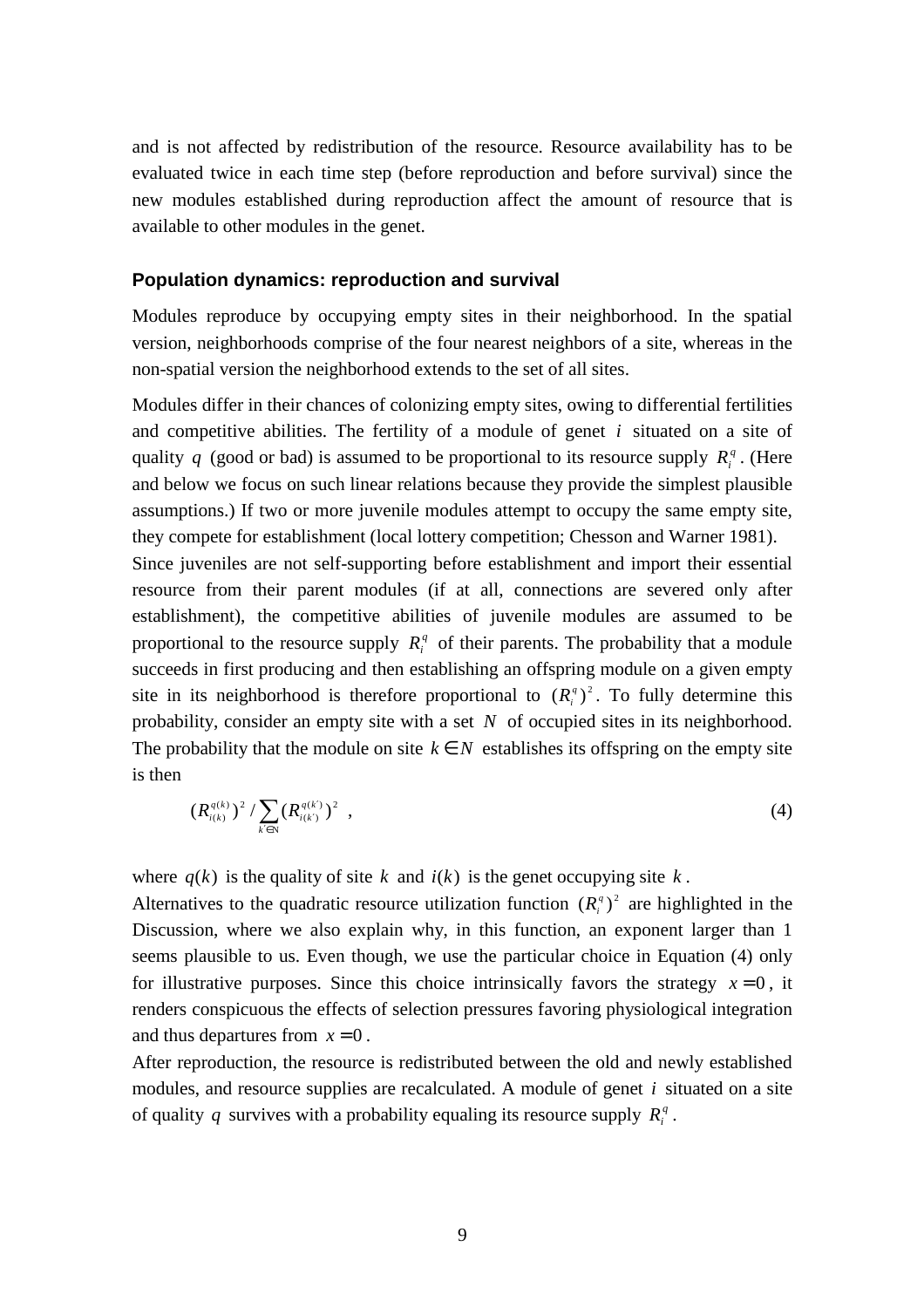#### **Spatial and non-spatial versions of the model**

The non-spatial and spatial versions of the model differ in the definition of neighborhoods, and this only affects reproduction. However, because spatial structure is central to the latter version, implementation of these versions is entirely different. Relying on the convenient assumption of infinite (sufficiently large) population size, explicit recursion equations were derived and utilized for the non-spatial version. Corresponding results are presented in Appendix 1. By contrast, numerical results had to be obtained for tracing through time the dynamics of the cellular automaton on which the spatial version is based. Implementation details for both model versions are described in Appendix 2. While the non-spatial version is based on deterministic dynamics, a finite lattice had to be used for the cellular automaton (Figure 3), implying that demographic stochasticity was unavoidable in the spatial version.

#### **Evolutionary invasibility analysis**

To determine the evolutionary implications of the ecological setting described so far, we have employed the framework of adaptive dynamics (Metz et al. 1992, 1996; Kisdi and Meszéna 1993; Dieckmann 1994, 1997; Dieckmann and Law 1996; Geritz et al. 1997, 1998). In line with the general definition of invasion fitness by Metz et al. (1992) the invasion success of a mutant strategy  $x<sub>m</sub>$  is judged by determining its growth rate  $s_x(x_m)$  while rare in the environment set by a resident strategy  $x_r$  that has reached its ecological equilibrium (see also Turelli 1978). Carrying out this investigation for many pairs of resident and mutant trait values gives information that, for one-dimensional quantitative traits, can be conveniently compiled into so-called pairwise invasibility plots (PIPs), which depict the sign of  $s_x(x_m)$  as a function of  $x_r$  and  $x_m$  (Matsuda 1985; van Tienderen and de Jong 1986; Metz et al. 1992; Kisdi and Meszéna 1993; Geritz et al. 1997; see also Taylor 1989; examples of PIPs are shown in Figures 4a and 6a). For a detailed analysis of how to relate the long-term fitness of a mutant to its shortterm net benefit see Chesson and Peterson (2002).

By definition, a mutant population with a trait value equal to that of a resident strategy at equilibrium neither grows nor decreases,  $s_r(x_r) = 0$ . In each PIP, the main diagonal therefore separates regions of possible invasion success,  $s_r(x_m) > 0$ , from those of certain invasion failure,  $s_{r}(x_m) < 0$ . For a given resident strategy  $x_r$ , we can thus determine whether evolution favors a gradual increase or decrease of  $x<sub>r</sub>$  by reading off from the PIP the sign of  $s_x(x_m)$  right above and below the main diagonal. In this way, PIPs allow inferring the direction of evolution by small mutation steps resulting from sequences of successive successful invasions.

In general, directional evolution converges either on an intermediate strategy or on one of the two extreme strategies represented in a PIP. So-called singular strategies are such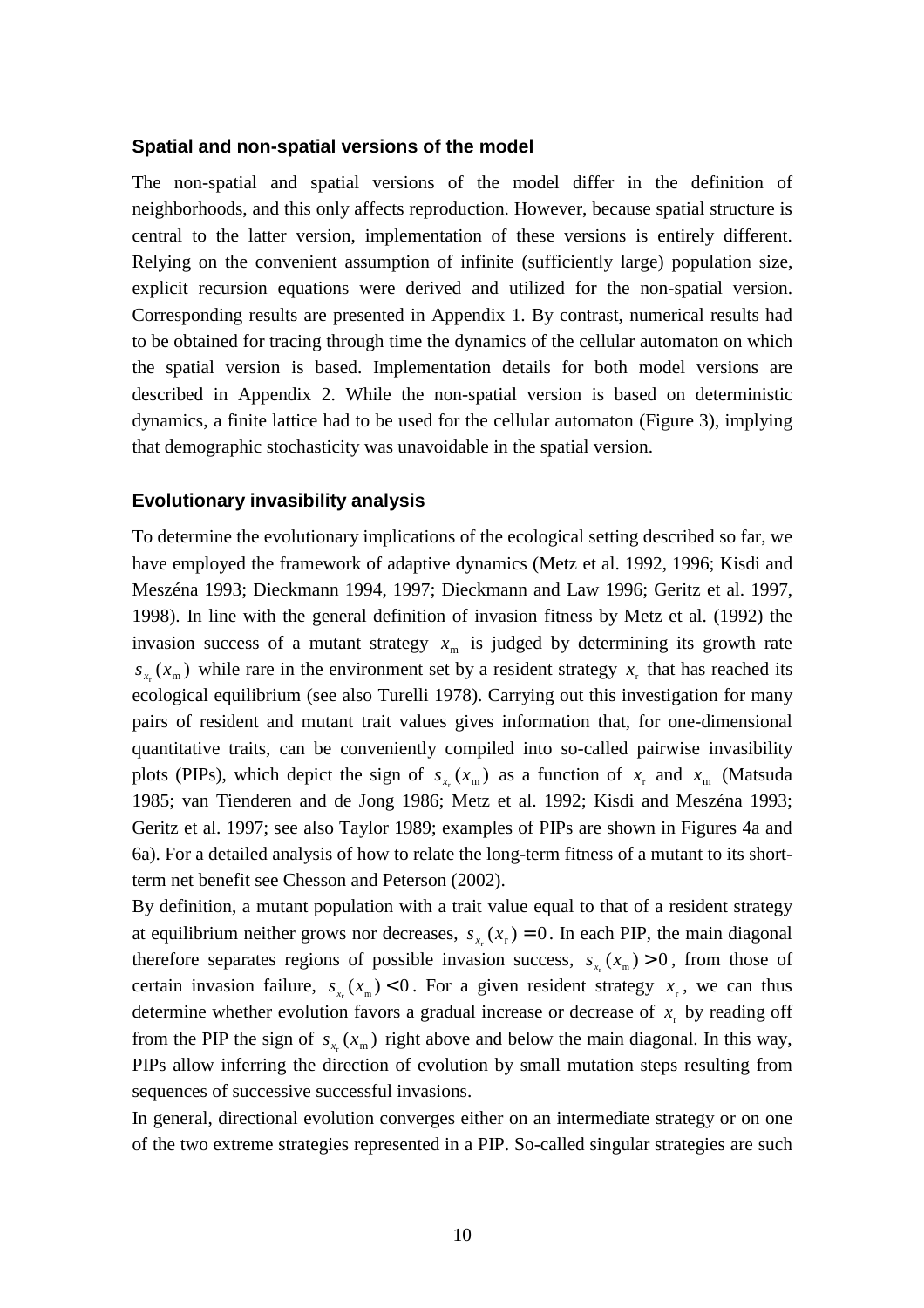internal strategies for which directional evolution comes to a halt. These strategies are recognizable in a PIP as intersection points between the main diagonal and the other curves on which the sign of  $s_{x} ( x_m )$  changes.

A singular strategy  $x^*$  is locally evolutionarily stable (Maynard Smith 1982) if closeby mutants cannot invade. In the corresponding PIP this means that  $s_{r*}(x_m)$  is negative for  $x_m$  above and below  $x^*$ . By contrast, a singular strategy  $x^*$  is convergence stable (acts as an evolutionary attractor; Eshel and Motro 1981; Eshel 1983; Christiansen 1991) if close-by residents can be invaded by mutants that lie even closer to  $x^*$ . In the corresponding PIP this means that to the left of  $x^* s_{x} (x_m)$  is positive above the main diagonal and to the right of  $x^* s_x(x_m)$  is positive below the main diagonal.

## **Results**

When just a single integration strategy is present in the population, both the non-spatial and the spatial versions of the model exhibit the same simple behavior: when alone, any strategy has an equilibrium population size of  $p \cdot n$ . This can be seen directly by considering that all empty sites are filled by individuals during the reproduction step, and that the average survival of individuals during one time step is *p*. The proportion *p* of good sites can therefore be interpreted as the carrying capacity of the environment, and is identical for all integration strategies.

When two integration strategies are present simultaneously, it turns out that in our model competitive exclusion is inevitable. We have carried out a full pairwise invasibility analysis (between mutant and resident integration strategies, see previous section) for all parameter combinations and for both model versions to confirm that one of the two strategies always outcompetes the other one. In other words, neither the nonspatial nor the spatial version of our model allow for the perpetual coexistence of two or more integration strategies. However, which of any two considered strategies will persist and oust the inferior one is a much more complex issue: the outcomes of this selection strongly depend on whether the non-spatial or spatial version of the model is considered and on the environmental conditions under which the competition process unfolds. Apart from the demographic stochasticity inevitable in the finite populations of the spatial model version, these outcomes turned out to be independent of initial condition (characterizing, e.g., where and at what abundance the mutant was introduced). Figure 3 illustrates the process of competitive exclusion by showing, for the same environmental conditions, examples of successful and unsuccessful invasion resulting for two different pairs of resident and mutant integration strategies.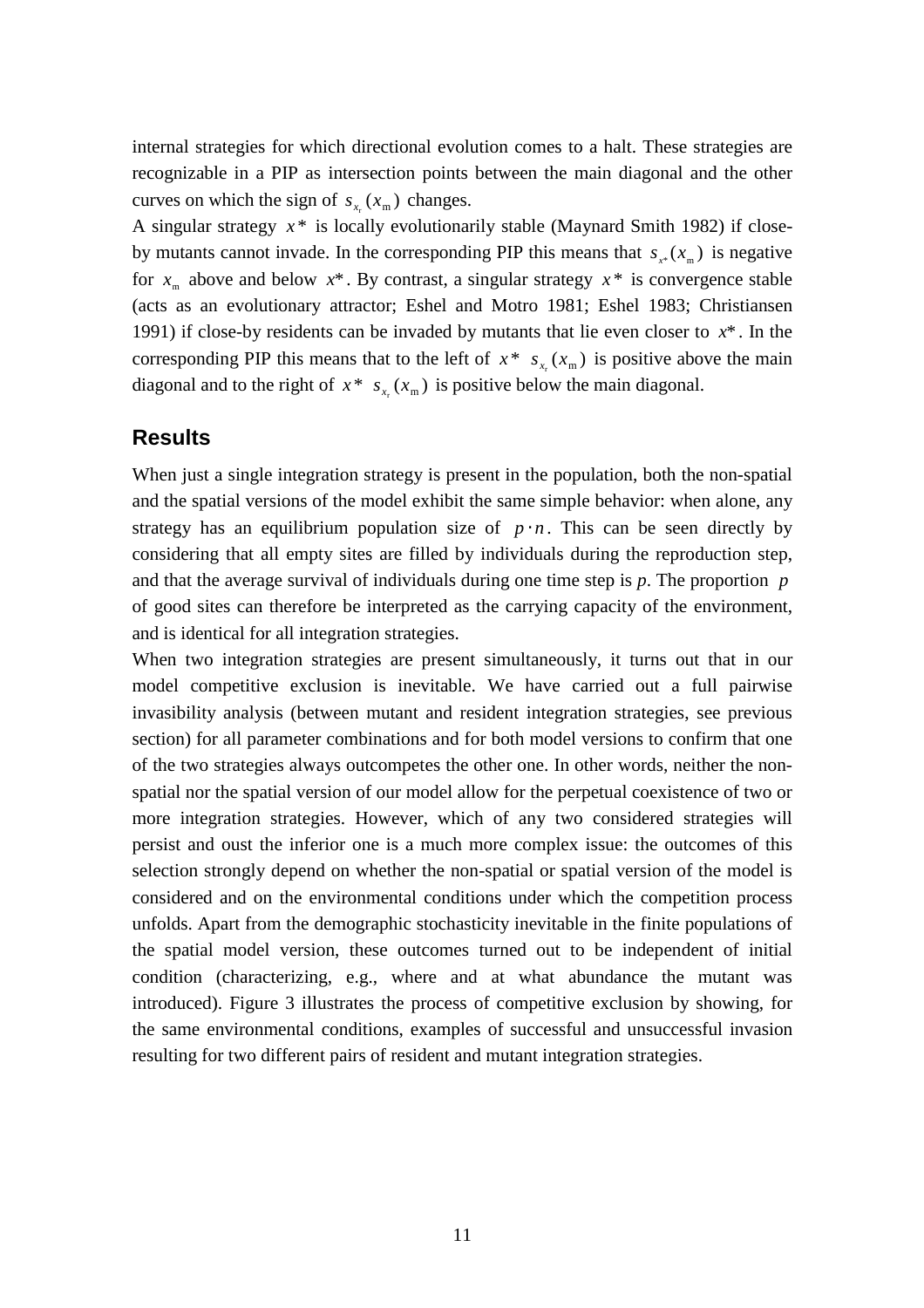

**Figure 4** Illustration of evolutionary regimes in the non-spatial model version for a particular proportion of good sites,  $p = 0.4$ . (a) Pairwise invasibility plots arising for four different rates of environmental change,  $c$ . In each of these plots, combinations of resident integration strategies  $x_r$  and mutant integration strategies  $x<sub>m</sub>$  for which the mutant is successful in invading and replacing the resident are shown in gray. Hollow arrows indicate the resultant direction of evolution by small mutational steps. (b) Dependence of the proportion of mutant modules on good sites,  $p_m$ , on mutant integration strategy  $x_m$ . Panels characterize the four different evolutionary regimes for a resident integration strategy  $x_r = 0.5$ ; other values of  $x_r$  give qualitatively similar results. (c) Bifurcation diagram for variation of  $c$ , showing the transitions between the four evolutionary regimes (dotted lines). Hollow arrows again show the direction of evolution. The location of convergence stable (unstable) integration strategies  $x$  is depicted by thick continuous (dashed) curves. The light gray area to the right corresponds to values of *c* that are infeasible at  $p = 0.4$ .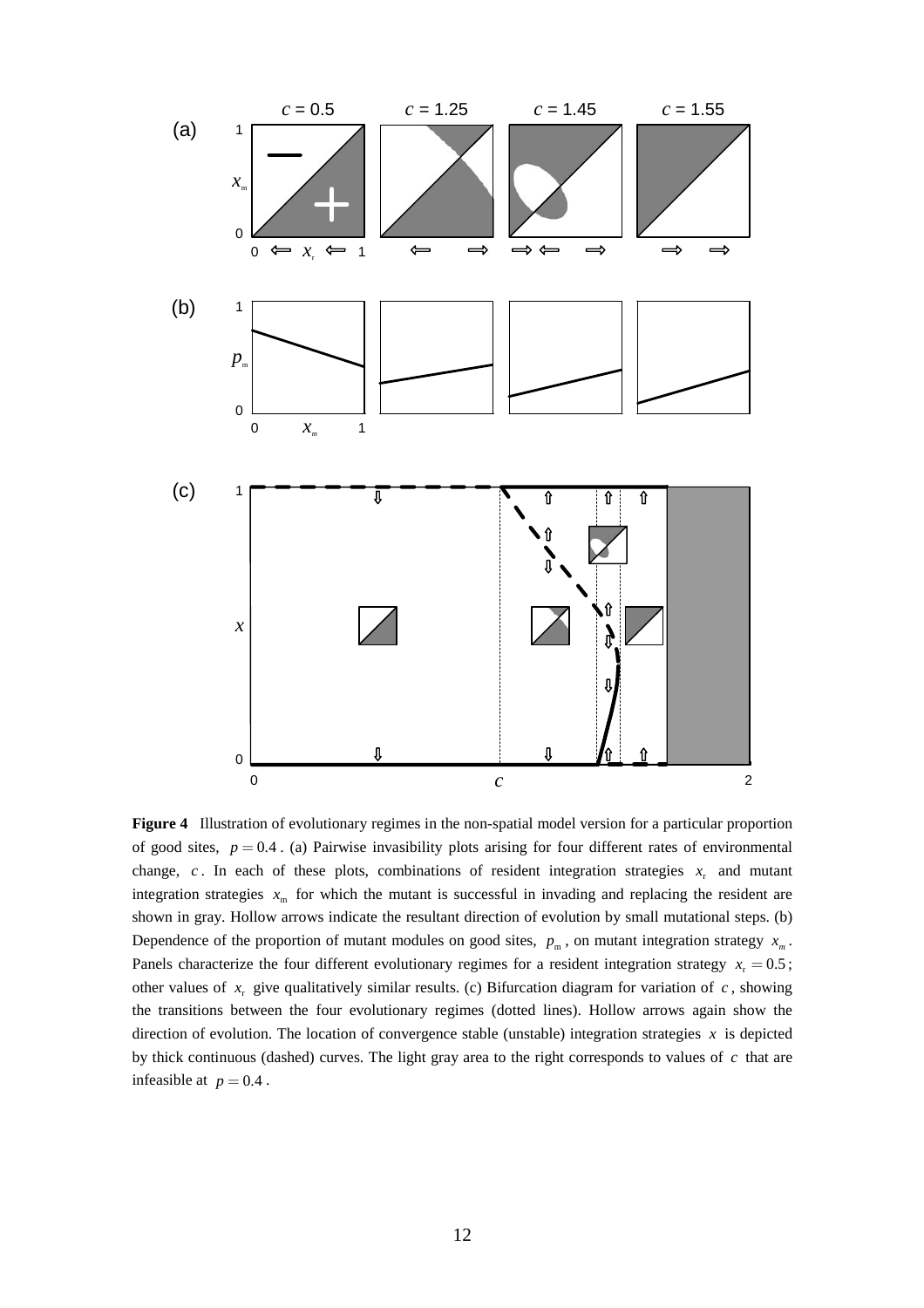#### **Non-spatial version**

Figure 4a shows four typical pairwise invasibility plots (PIPs) for the non-spatial version of our model. As explained in the previous section, the main diagonal  $x_m = x_r$  is always a zero contour line of the mutant's invasion fitness  $s_x(x_m)$ . In the most complex case (third column), the other, non-trivial zero contour line is elliptical and has two intersections with the main diagonal. Of the resultant two singular points, the one with lower integration rate is convergence stable and thus represents an evolutionary attractor, whereas the other singular point is convergence unstable and thus acts as an evolutionary repellor. In the other three PIPs, either no non-trivial zero contour line exists (first and fourth columns) or it intersects the main diagonal only once (second column). All attractors prove to be locally evolutionarily stable, and all repellors are evolutionarily unstable, which is a non-trivial property of this model.

Figure 5 shows in detail how the type of PIP depends on average habitat quality ( *p* ) and habitat variability  $(c)$ . If the temporal variability of the environment is not extremely high ( $0 < c \le 1$ ), mutants can invade whenever they have a lower integration rate than the resident ( $x_m < x_r$ ), as can be seen from the PIP in Figure 5d. Evolution therefore always proceeds toward splitting  $(x = 0)$ . By increasing temporal variation such as to describe negatively autocorrelated environments  $(1 < c \le 2)$ , an evolutionary unstable internal repellor appears (Figure 5b). This implies that, if environmental variation is larger than random, the extreme integration strategies  $x = 0$  and  $x = 1$  can both arise as the outcomes of the evolutionary process, depending on whether the process commences to the left or to the right of the repellor; this gives rise to evolutionary bistability. Increasing temporal variation further leads to the appearance of an interior evolutionary attractor and to a PIP with the elliptical zero contour line discussed above (Figure 5c). An intermediate degree of integration is thus the expected evolutionary outcome if evolution starts to the left of the repellor, while starting to the right still results in complete integration. Finally, at extremely high temporal variation, both intermediate singular points collide and disappear, leaving complete integration as the only possible evolutionary outcome (Figure 5a).

Figure 4c describes the transitions between these four fundamental evolutionary regimes in the form of a bifurcation diagram at  $p = 0.4$ . For  $c < 1$ ,  $x = 0$  is attracting and  $x = 1$ is repelling. At  $c = 1$ , a bifurcation occurs:  $x = 1$  becomes attracting with the emergence of an internal repellor with  $x < 1$ . At  $c = 1.387$ , the singular point  $x = 0$  becomes repelling with the emergence of an internal attractor with  $x > 0$ . Finally, at  $c = 1.469$ the internal attractor and repellor collide and thus disappear (a saddle-node bifurcation). As shown by Figure 5**,** bifurcation sequences for other values of *p* are either similar or simpler.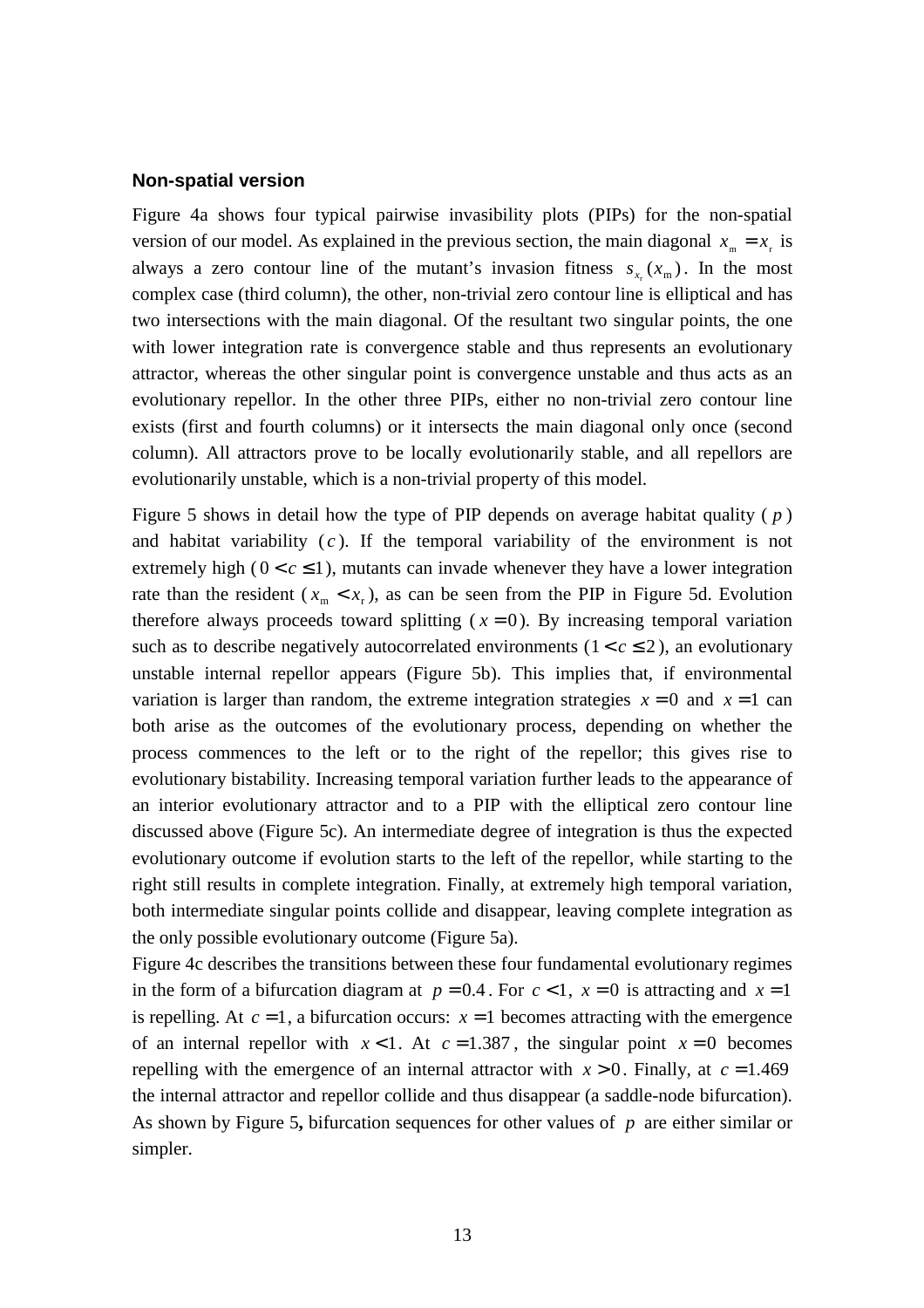

**Figure 5** Overview of evolutionary regimes in the non-spatial model version, in dependence on habitat quality, p, and habitat variability, c. The two light gray areas on the top correspond to infeasible combinations of *p* and *c* . Altogether four evolutionary regimes are possible; however, for negatively autocorrelated environments,  $c < 1$ , evolution always favors complete splitting. Also notice that the range of combinations of *p* and *c* that favor intermediate degrees of integration is narrow.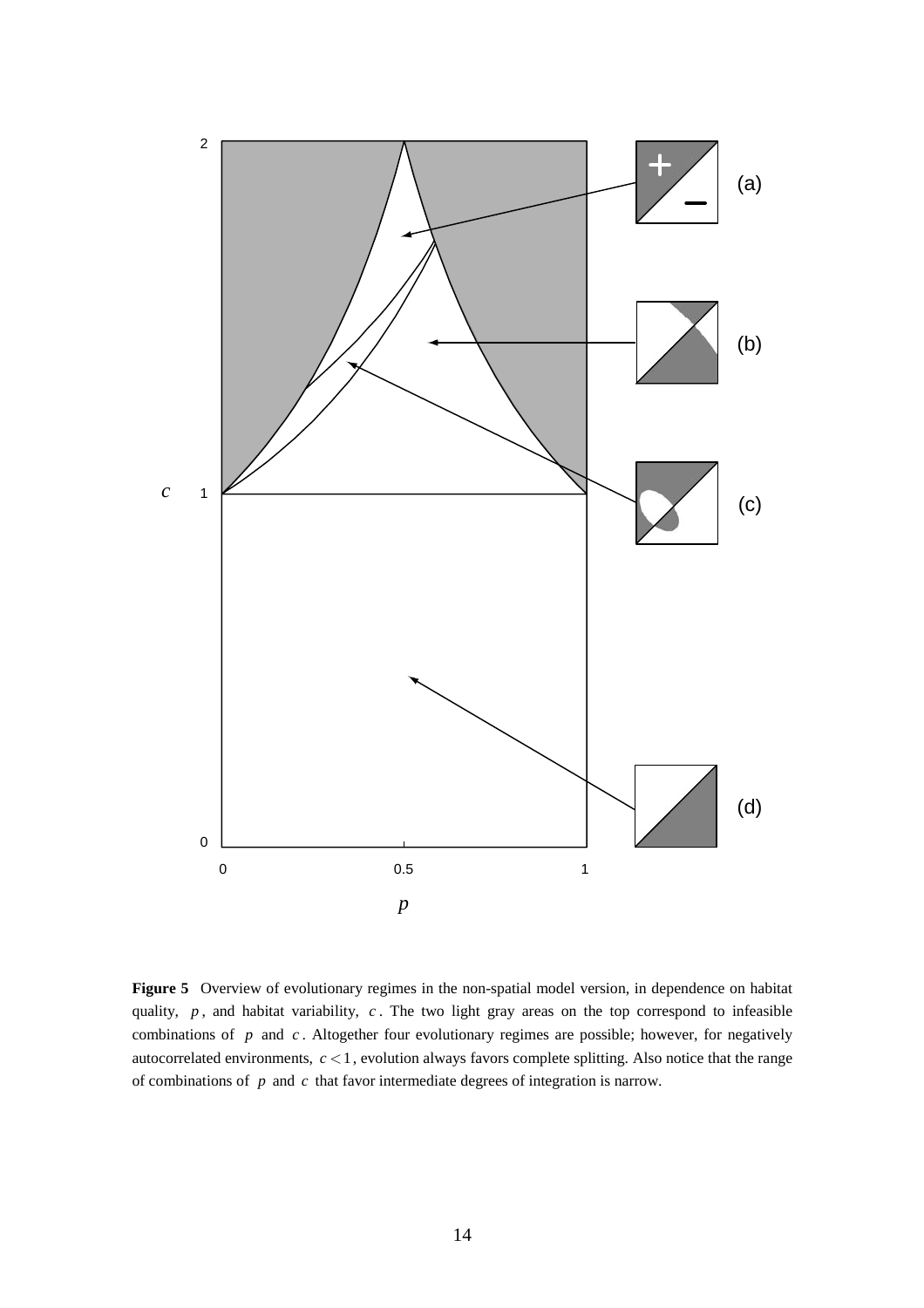### **Spatial version**

Figures 6 and 7 summarize the results obtained for the spatial model version. Compared to the non-spatial version, a coarser resolution had to be chosen for the integration strategy in order to retain computational feasibility: Figure 7 is based on computing PIPs for 147 combinations of habitat quality  $p$  and habitat variability  $c$ . Each of these results from assessing the competitive outcomes of  $11 \times 11 = 121$  combinations of resident and mutant strategy values, each of which in turn is based on 200 replicates of the individual-based, spatially explicit simulations illustrated in Figure 3, involving 300 time steps. Figure 7 thus required 1.067 billion time steps to be carried out on a lattice of  $100 \times 100 = 10,000$  sites.

In the spatial model version, populations are not viable in environments of low average quality, giving rise to the extinction region in Figure 7 (dark gray area on the left). Not surprisingly, the sloped right boundary of this area indicates that environments with low temporal variability can sustain populations at slightly lower quality levels than highly variable environments.

The distribution of evolutionary regimes in the non-spatial and spatial model versions is fundamentally different (Figures 5 and 7, respectively). In the spatial version, selection favors

- full integration in almost all negatively autocorrelated environments (Figure 7a),
- intermediate integration in low-quality and highly variable, yet positively autocorrelated environments (Figure 7d), and
- complete splitting in high-quality and low-variability environments (Figure 7e).

The two ancillary regimes depicted in Figures 7b and 7c do not play an important role; since fitness differences around  $p = c = 1$  are minute, the corresponding small parameter regions in Figure 7, despite massive numerical investment, cannot be demarcated with high accuracy. Compared with the non-spatial model version, the most striking feature of the spatial model version is the extended range of realistic environmental conditions that select for intermediate degrees of physiological integration (Figure 7d). Notice also that in positively autocorrelated environments higher quality can compensate for higher variability: intermediate levels of integration remain favored in highly variable environments if these at the same time offer habitat of high average quality.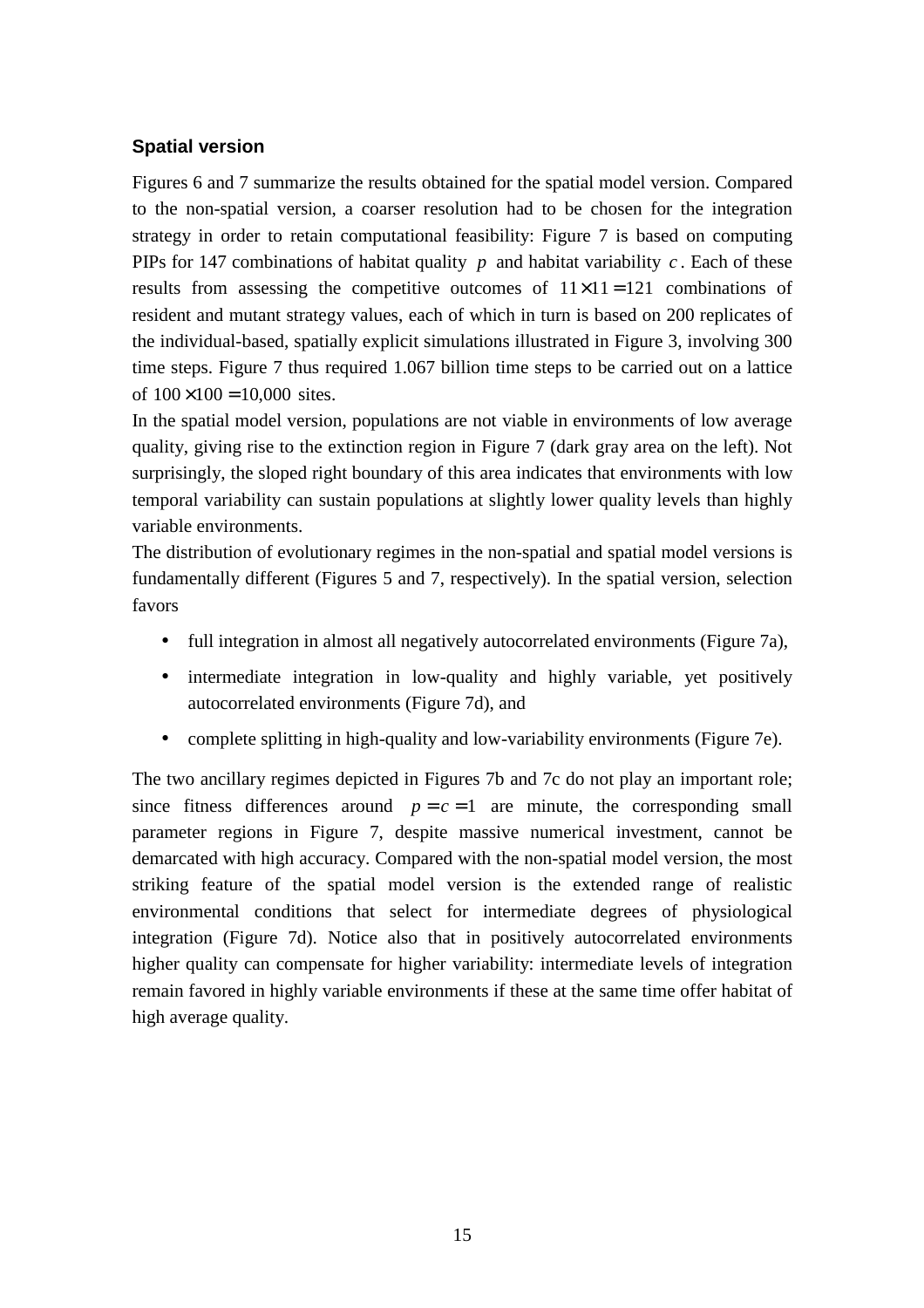

**Figure 6** Illustration of evolutionary regimes in the spatial model version for a particular proportion of good sites,  $p = 0.4$ . Graphical features are as in Figure 4. (a) Pairwise invasibility plots arising for three different rates of environmental change, *c* . Due to demographic stochasticity, results exhibit some noise. (b) Dependence of the proportion of mutant modules on good sites,  $p_m$ , on mutant integration strategy  $x_m$ . Panels characterize the three different evolutionary regimes for a resident integration strategy  $x_r = 0.5$ ; other values of  $x_r$  give qualitatively similar results. Dependence of mutant habitat bias  $p_m - p$  on resident and mutant integration strategies for the three evolutionary regimes. (c) Bifurcation diagram arising for variation of *c* , showing the transitions between the three evolutionary regimes. Notice that, in contrast to Figure 4, intermediate degrees of integration are favored for  $c < 1$ .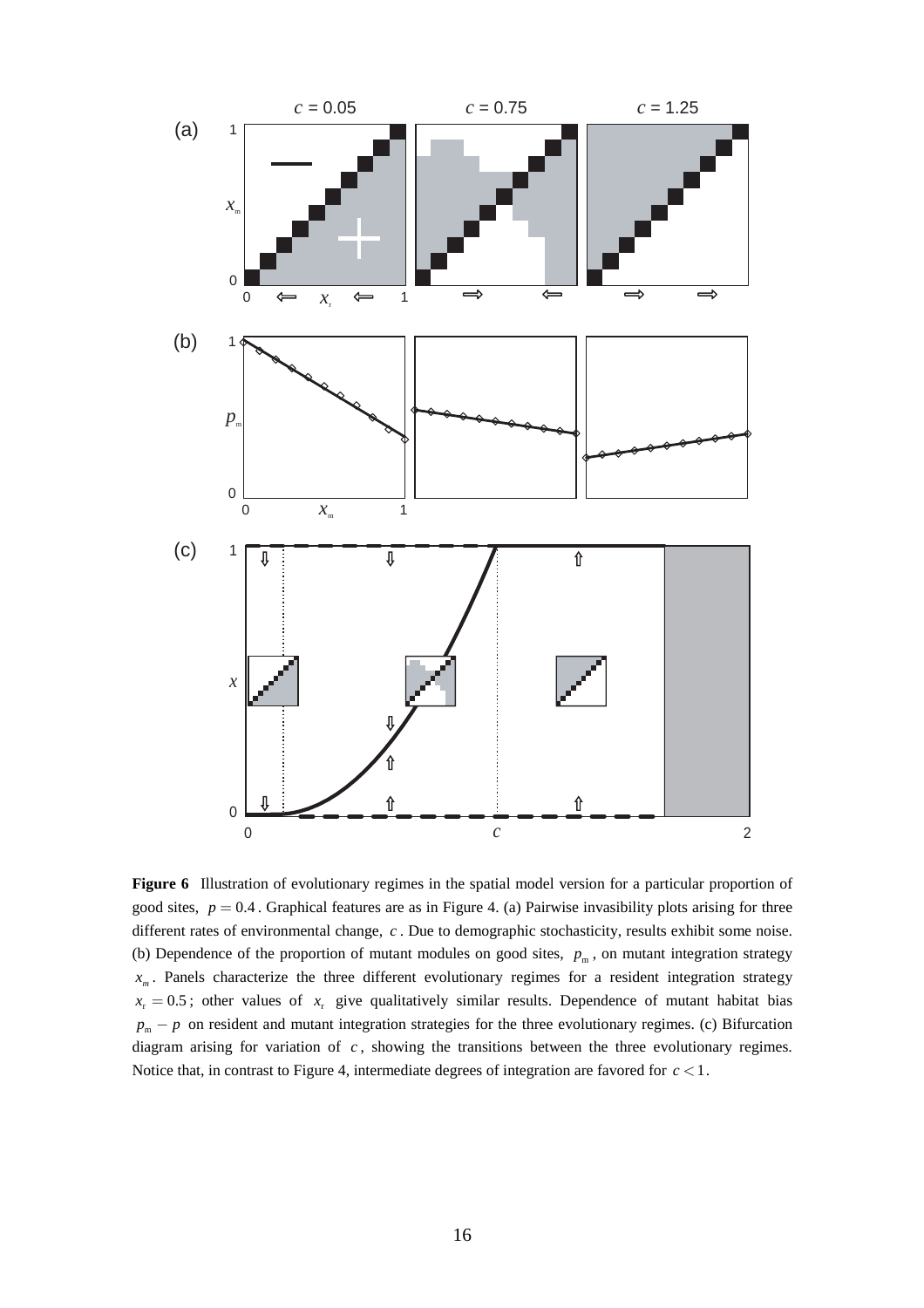

Figure 7 Overview of evolutionary regimes in the spatial model version in dependence on habitat quality, *p* , and habitat variability, *c* . Graphical features are as in Figure 5. The dark gray area to the left indicates combinations of *p* and *c* for which all resident integration strategies lead to extinction, an outcome that does not occur in the non-spatial version of the model. Four main evolutionary regimes are observed. Dashed curves in the vicinity of  $p = c = 1$  enclose a small region for which, even with massive numerical investment, accurate localization of bifurcation curves turned out to be infeasible. A feature of primary interest in this plot is the existence of a wide range of combinations of  $p$  and  $c$  with  $c < 1$  that favor intermediate degrees of integration.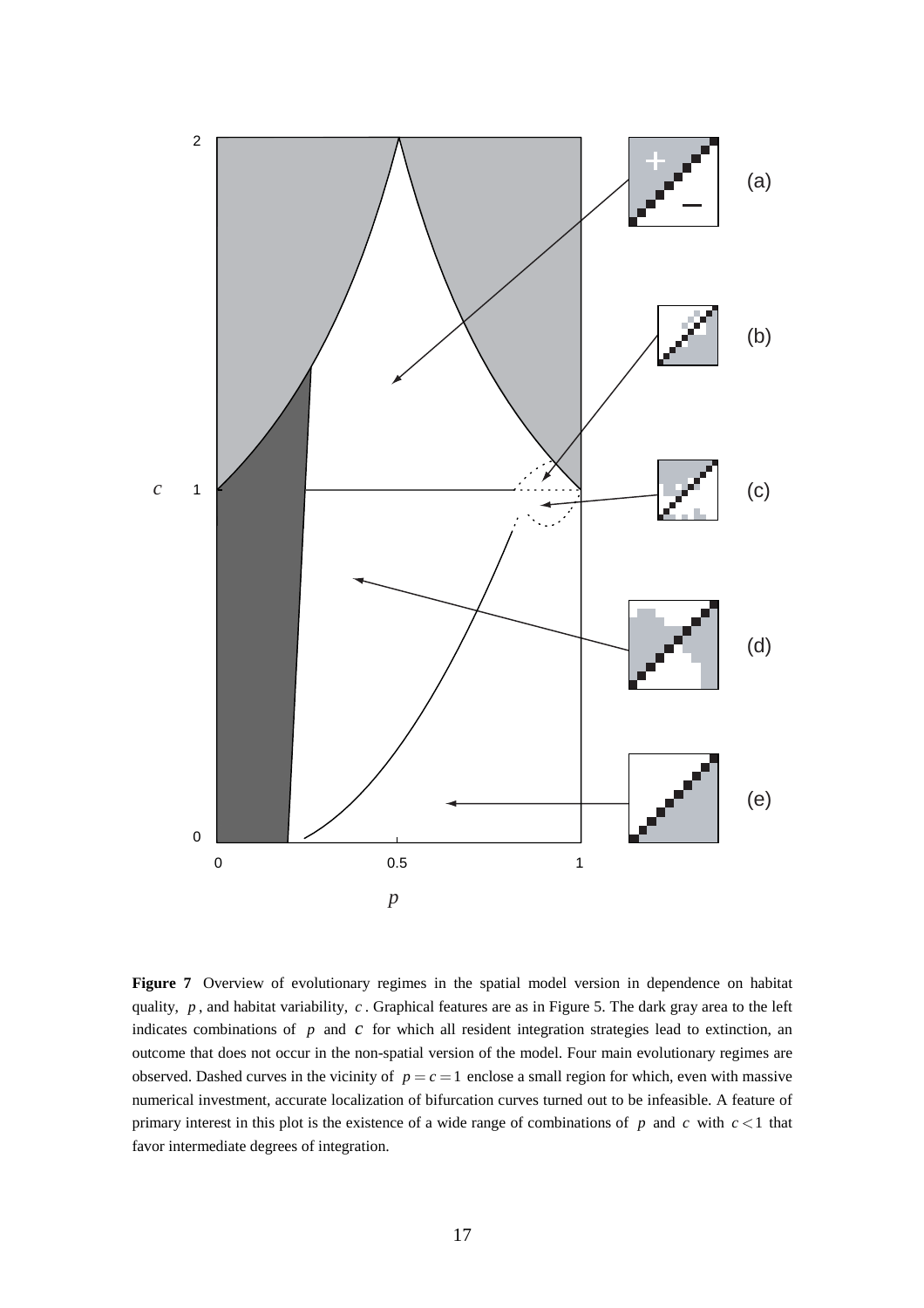Figure 6c shows the bifurcation sequence of the spatial model version at  $p = 0.4$ . For very low levels of temporal change  $c$ , a single evolutionary attractor is located at  $x = 0$ , indicating that, similar to the non-spatial model, full physiological autonomy is selectively favored under such conditions. For environments with more variability, this attractor departs from the boundary  $x = 0$  and leaves behind an evolutionary repellor. Further increasing the temporal variability, the attractor gradually moves from  $x = 0$ toward  $x = 1$  and arrives there for  $c = 1$ . For even larger variability, characteristic of negatively autocorrelated environments, only the boundary attractor at  $x = 1$  remains, and full integration is selected for.

#### **Habitat bias**

As a first step toward understanding the results described above, we study  $p_m$ , the proportion of good sites among all the sites occupied by a rare mutant, when competing against a particular resident. We evaluate  $p_m$  for adult modules, before reproduction takes place. The departure of this proportion from  $p$ , the overall proportion of good sites, describes the mutant's habitat bias. For  $p_m > p$ , mutant modules in the resident's environment are favored by a bias toward good sites, whereas for  $p_m < p$  mutant modules are biased toward bad sites. The habitat bias  $p_m - p$  therefore serves as a convenient measure of module-environment correlation: only for  $p_m - p = 0$ , a site's habitat quality and its occupation by the mutant are uncorrelated.

Figures 4b and 6b show the dependence of  $p_m$  on the mutant integration strategy for the different evolutionary regimes occurring, respectively, in the non-spatial and spatial model versions. In positively autocorrelated environments  $(c < 1)$ , habitat bias decreases when the mutant's integration rate increases. The reason is that diminished integration results in higher mortality differences between mutant modules located on good and bad sites, implying a higher relative occupancy of good sites after survival. This relation is versed in negatively autocorrelated environments  $(c > 1)$ : now high integration rates promote more favorable habitat biases for the mutant. The reason is that the higher relative occupancy of good sites after survival is turned on its head by the alternating nature of negatively autocorrelated environmental change. (As the reproduction step does not reverse this tendency, the behavior of  $p_m$  is similar when calculated after the reproduction step.)

#### **Understanding selection on physiological integration**

The results we have obtained above can be understood by reference to three fundamental mechanisms that impose selection pressures on integration strategies:

- 1. Nonlinear resource utilization efficiency selects for splitting in our model.
- 2. Habitat bias selects for splitting if  $c < 1$  and for integration if  $c > 1$ .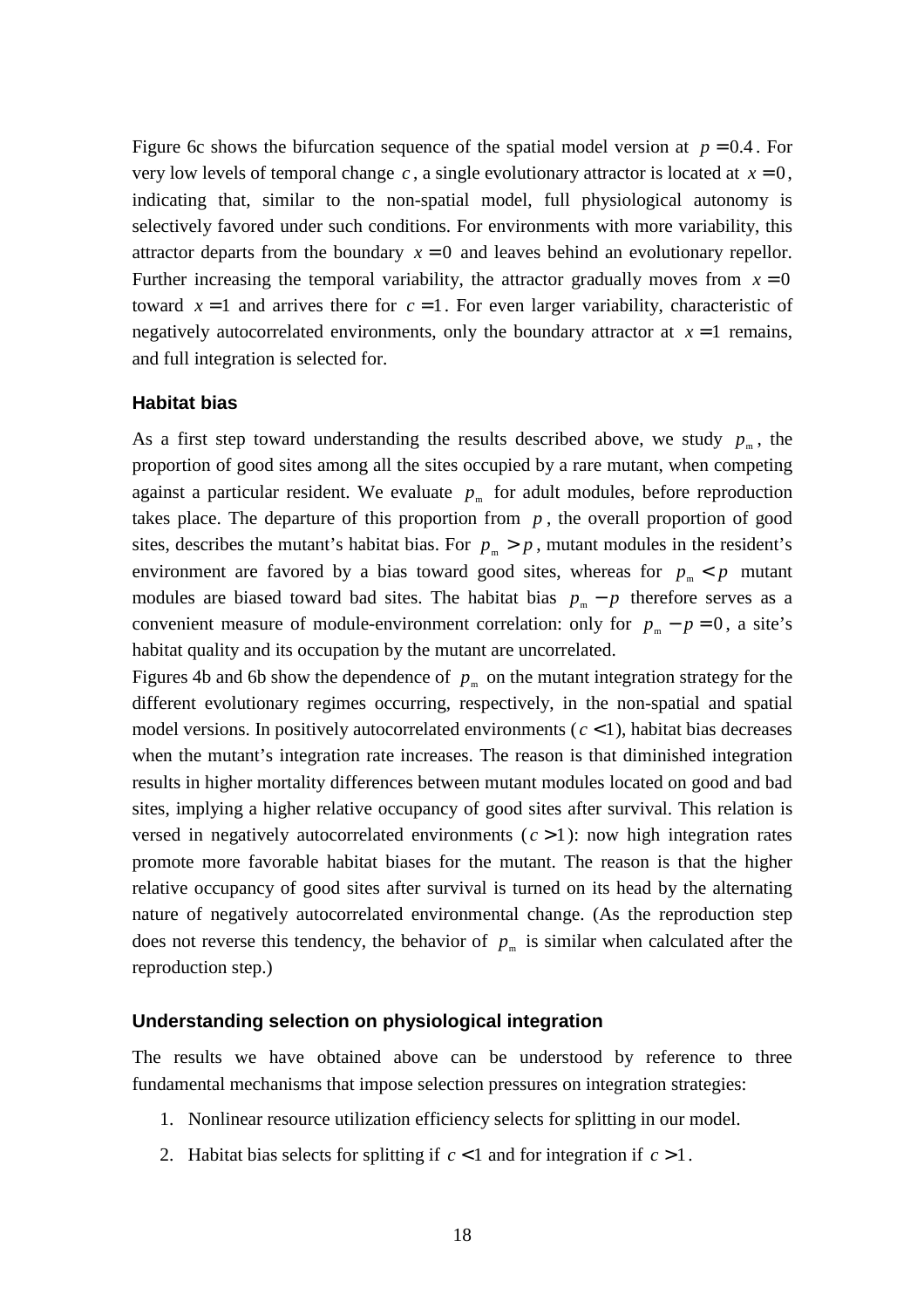3. The capacity for spatial spreading is enhanced by integration. Consequently, any habitat in which the ability to spread is important, but limited, selects for integration.

We now review these effects in sequence and utilize them for explaining the outcomes of integration evolution found above for various environmental conditions.

As we have already highlighted in the Introduction, the potential nonlinearity of resource utilization alone can already select for full integration or complete splitting. If the efficiency of resource utilization decreases when more resource is available, the function that describes how the reproductive output of a module depends on its resource availability is concave. Under such circumstances, passing on a certain amount of resource to an adjacent resource-deprived module makes the amount more valuable, as the poor recipient's utilization efficiency exceeds that of the rich donor. Sharing resource between such modules of a genet thus increases the genet's reproductive output, and full integration is selected for (Eriksson and Jerling 1990). By contrast, if the resource utilization function is convex, the richest modules are maximally efficient. Under such conditions, the sharing of resource is wasteful, and complete splitting is selected for. This primary selection pressure operates independently of any moduleenvironment or module-module correlations. In this study we have focused on a convex resource utilization function. The quadratic function in Equation (4) is a natural choice when assuming that the fertility of a module, as well as the establishment success of its offspring, increases linearly with the amount of resource available to the parent. Resource redistribution from rich to poor modules then handicaps reproduction of the rich modules more than its helps reproduction of the poor ones. Consequently, as shown in Appendix 1, the mutant population's average reproductive success is a decreasing function of  $x<sub>m</sub>$ , its degree of integration. If this selection pressure were acting alone, we would see evolution toward complete splitting under all environmental conditions, both for the non-spatial and spatial versions of our model.

The selection pressure arising from habitat bias leads to a first correction of this expectation. Integration also affects the average amount of resource available to modules of the mutant genet, which equals the proportion  $p_m$  of mutant modules located on good sites. As shown above, this proportion is a decreasing function of  $x<sub>m</sub>$ for  $c < 1$  and an increasing function for  $c > 1$ ; for random environments,  $c = 1$ , there is no habitat bias. Consequently, for  $c < 1$ , habitat bias favors decreasing integration rates: the resultant genet is better concentrated on good sites and thus enjoys a higher average amount of resource available to its modules. Analogously, for  $c > 1$ , habitat bias favors increasing integration rates. The selection pressure resulting from habitat bias only comes into play when modules are not fully randomly distributed over sites; in other words, it originates from module-environment correlations. Such correlations are ubiquitous in nature (Caldwell and Pearcy, 1994): biases of modules toward relatively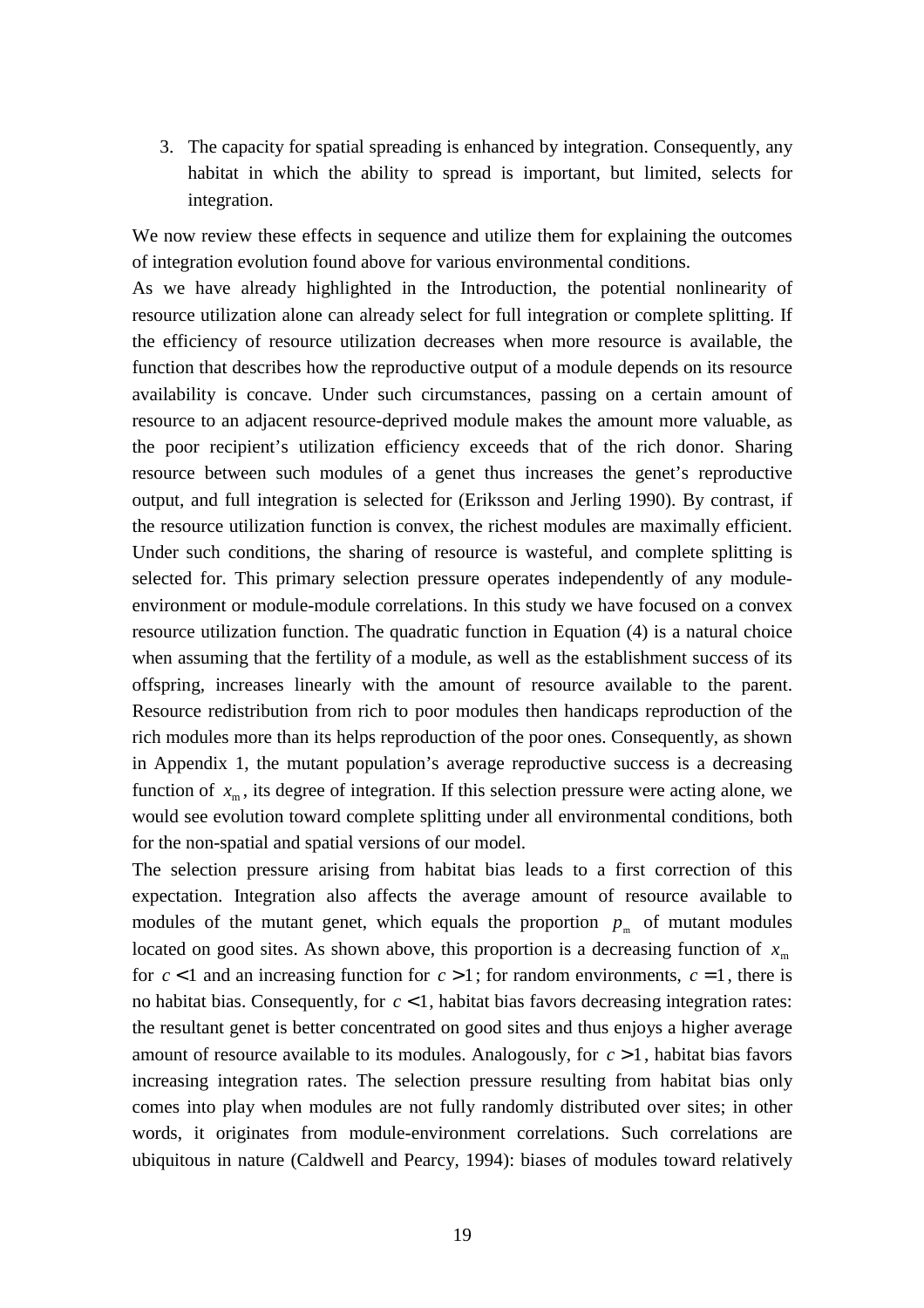resource-rich sites have been explicitly measured in studies on plant foraging (Sutherland, 1990; Hutchings and de Kroon, 1994; Oborny et al., 2001).

The following relations help assessing the interplay of Effects 1 and 2 as described above:

- A. Effect 1 gradually weakens toward, and ceases at, full integration,  $x = 1$ , as the difference between rich and poor modules diminishes.
- B. Effect 1 weakens when  $p_m$  approaches 0 or 1, since the qualities of occupied sites then become more and more homogeneous.
- C. Effect 2 disappears at  $c = 1$ , because random environments do not allow for biased occupation of good and bad sites. Habitat bias becomes stronger when *c* departs from 1 in either direction.

Calculations corroborating the first two relations are presented in Appendix 1. Based on Effects 1 and 2 and with the help of Relations A-C we can now explain the evolution of integration strategies in the non-spatial model (Figures 4 and 5).

Habitat bias selects against integration in positively autocorrelated environments. This means that for  $c < 1$  Effects 1 and 2 act synergistically, implying evolution toward complete splitting.

For negatively autocorrelated environments,  $c > 1$ , Effects 1 and 2 act antagonistically, which entails that the outcome of evolution depends on the relative strength of these selection pressures: where the effect of habitat bias prevails, selection favors increased integration. According to Relation C, this is the case for large values of  $c$ . By contrast, for lower values of *c* the impact of habitat bias decreases and the relative strength of the two effects depends on the degree of integration. In particular, at low values of *x* Effect 1 dominates and selects for decreasing integration (Relation A); for higher  $x$ , Effect 2 prevails and selects for increasing integration. This is the reason for the emergence of an evolutionary repellor at intermediate values of  $x$  (such that any perturbation drives evolution away from the singular point). Decreasing *c* toward 1 reduces the range where Effect 2 dominates (Relation C), so that the position of the repellor converges to  $x = 1$  (Figure 4c).

For a narrow range of *c* in Figure 4c, also an internal evolutionary attractor can appear. Within this range, Effect 2 dominates Effect 1 not only for high, but also for low integration, while for intermediate integration Effect 1 remains stronger. Notice that this range is located at  $c > 1$ : the proportion of good sites change into bad sites within one time step thus is high. Since weakly integrated genets are more dependent on good sites, they experience more severe environmental change than do strongly integrated genets, such that  $p_m$  tends to be small for low degrees of integration. According to Relation B, Effect 1 then becomes weaker, enabling a balance with Effect 2. This gives rise to an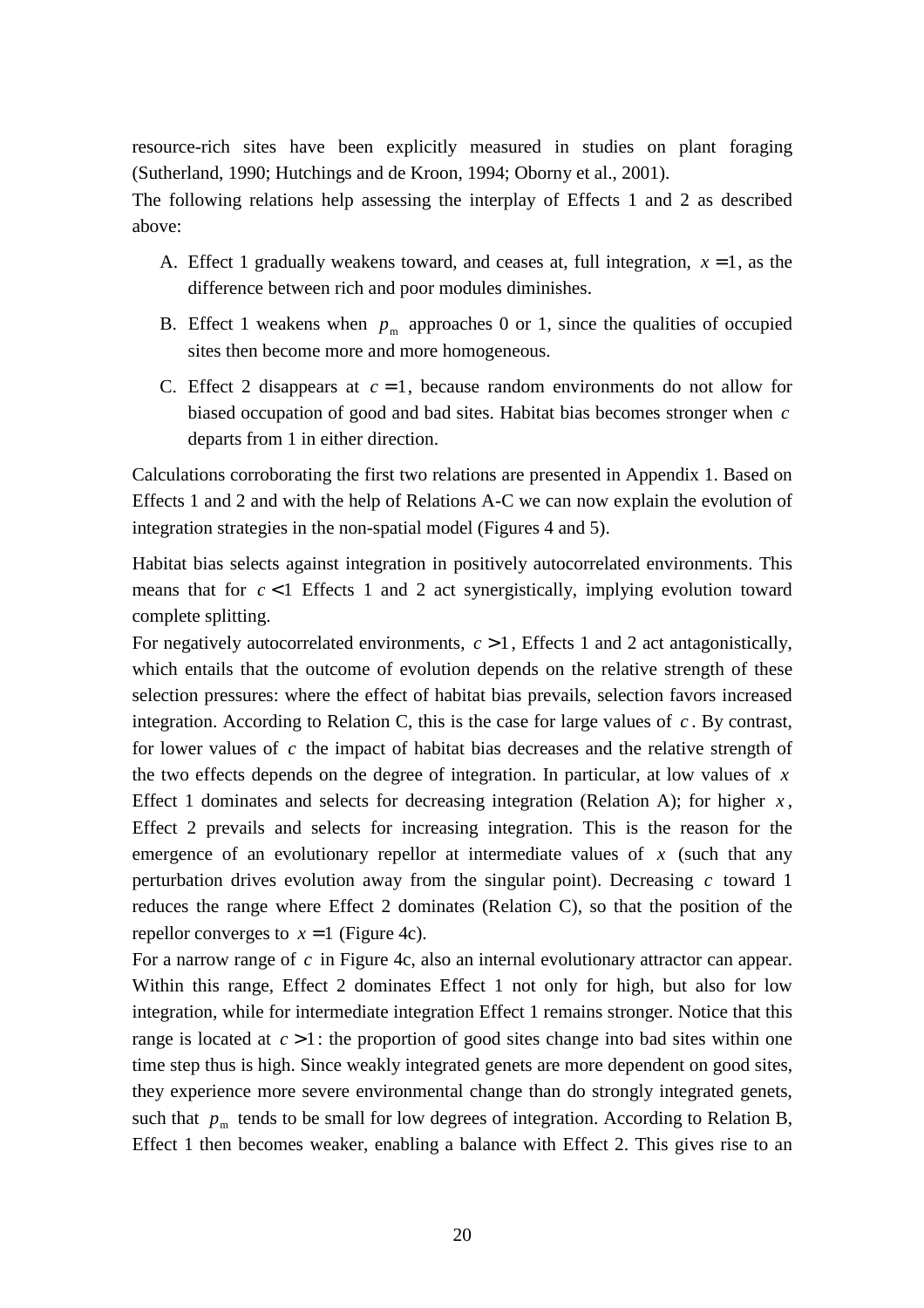internal evolutionary attractor. Convergence to this attractor applies only locally, with the extent of its basin of attraction delimited by the evolutionary repellor described above. This means that initial integration strategies above the repellor do not converge toward the internal evolutionary attractor but instead to full integration. The range of environmental parameters that allow for such an internal attractor is rather narrow: since Effect 2 rapidly weakens toward  $c = 1$ , the attractor approaches the boundary value  $x = 0$  (Figure 4c). In the non-spatial model version, evolutionary convergence toward intermediate integration strategies thus is of very limited relevance and requires positively autocorrelated environmental change, fine-tuned combinations of average habitat quality and habitat stability, as well as restrictive initial conditions for the integration strategy.

The stability or instability of complete integration deserves special attention (see the line  $x = 1$  in Figure 4c). At  $x = 1$  Effect 1 vanishes completely (Relation A) and the direction of evolution is determined solely by Effect 2. Habitat bias favors splitting at  $c < 1$ , and supports integration at  $c > 1$ , with this qualitative change in selection pressure being applicable to all values of  $p$ . In Figure 5  $c = 1$  therefore separates the region *c* > 1 in which evolution locally converges toward full integration and the region  $c < 1$  in which  $x = 1$  is repelling.

The slopes of the boundary lines between the regions characterized by Figures 5a, 5b, and 5c are explained by a weakening of Effect 1 for low values of  $p$ . In random environments,  $c = 1$ , this weakening is a direct consequence of Relation B (the habitat bias  $p_m - p$  vanishes here); the same tendency must prevail for values of *c* near to 1.

To further verify the validity of these explanations, which are all consistent with the results shown in Figure 5, we investigated two variations on the non-spatial model version. First, by using the linear function  $R_i^q$  instead of the convex function  $(R_i^q)^2$  for determining the probability of offspring production in Equation (4), Effect 1 disappears because the values of a shared resource for a donor and a recipient module are identical. Only Effect 2 remains, which implies that complete splitting is favored for  $c < 1$ , while full integration evolves for  $c > 1$ . Second, when using the concave function  $\sqrt{R_i^q}$  in Equation (4), the selection pressures resulting from Effect 1 are reverted. Effects 1 and 2 are then antagonistic for  $c < 1$  and synergistically favor physiological autonomy for  $c > 1$ . Since Effect 2 becomes stronger at lower integration rates, intermediate integration strategies are then evolutionarily stabilized in a region below  $c = 1$ .

The additional Effect 3 is present only in the spatial model version. With the non-spatial version being the mean-field approximation of the spatial one (Law et al. 2001), differences of evolutionary outcomes between the two are, by definition, a consequence of spatial population structure and therefore of module-module correlations. The most compelling differences are, first, a radical expansion of the range over which full integration is selected, resulting in this regime's spanning the entire feasible parameter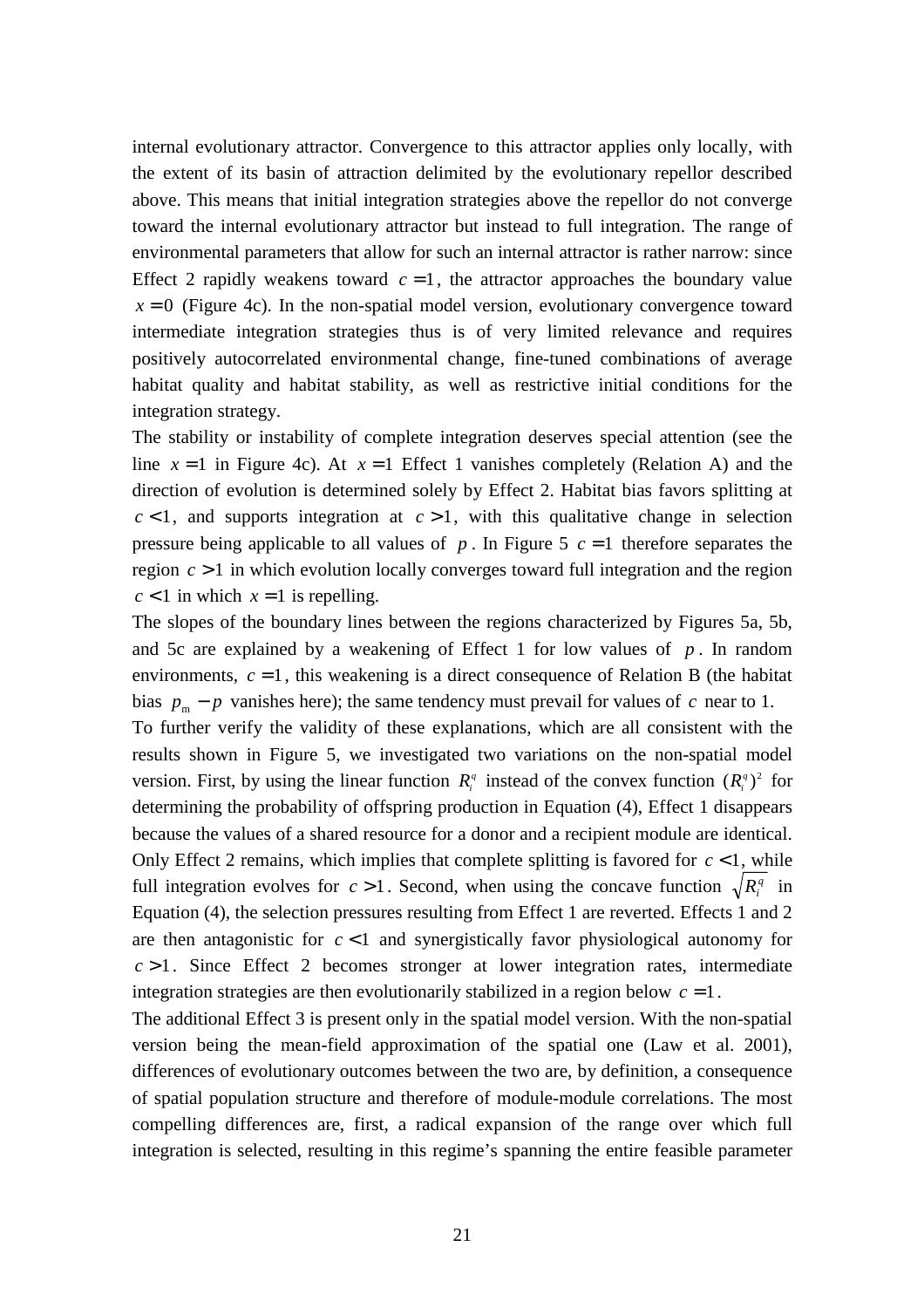range for  $c > 1$ , and, second, selection for intermediate integration rates over a large range of environmental conditions for *c* < 1 (Figures 5 and 7). Since Effects 1 and 2 are independent of module-module correlations, these striking differences can only be explained by a markedly increased advantage of integration in spatially structured module populations. We posit that the additional benefit to integration originates from the capacity of genets with integrated modules to traverse barriers of unsuitable habitat (Oborny et al. 2000, 2001; Oborny and Kun 2002).

Such a capacity for spatial spreading is essential since module clusters of finite size go extinct with certainty. Integration allows genets to spread through regions of bad sites that, at any given moment, separate clusters of good sites. Such an improved spreading capacity confers advantages in competing for newly emerging clusters of good habitat (for studies of this selection pressure on dispersal rates in metapopulation models see Levin et al. 1984; Metz and Gyllenberg 2001; Kisdi, in press). In general, therefore, spatial population structure introduces a potent selection pressure toward integration.

The following intuitively evident relations help assessing the interaction of Effect 3 with Effects 1 and 2:

- D. Effect 3 gradually weakens toward full integration,  $x = 1$ , as the difficulty of spreading through unsuitable habitat vanishes when the differences in resource supply to modules located on good and bad sites fades.
- E. Effect 3 diminishes in environments of high quality since a high proportion of good sites intrinsically facilitates spatial spread, without depending on integration.
- F. Effect 3 diminishes in environments of low variability, in which the extinction risk of module clusters is low.

The qualitative expectations resulting from these relations are fully consistent with the results depicted in Figures 6 and 7. For *c* > 1, Effect 3 acts synergistically with Effect 2, so that the two effects together can overcome Effect 1, except in the region corresponding to Figure 7b. For  $c < 1$ , Effect 3 opposes Effects 1 and 2. Because of Relation D, only low values of integration allow Effect 3 to dominate and to select for increasing integration. In other cases, Effects 1 and 2 drive evolution toward decreasing integration. These antagonistic effects give rise to an internal attractor for a rather broad range of parameter combinations (Figure 7d). However, in typical low-risk environments (with high quality and low variability), Effect 3 prevails according to Relations E and F, and integration evolution converges toward full splitting (Figure 7e). Like for the non-spatial version,  $c = 1$  delineates two different regimes, since the direction of evolution at full integration is solely determined by Effect 2.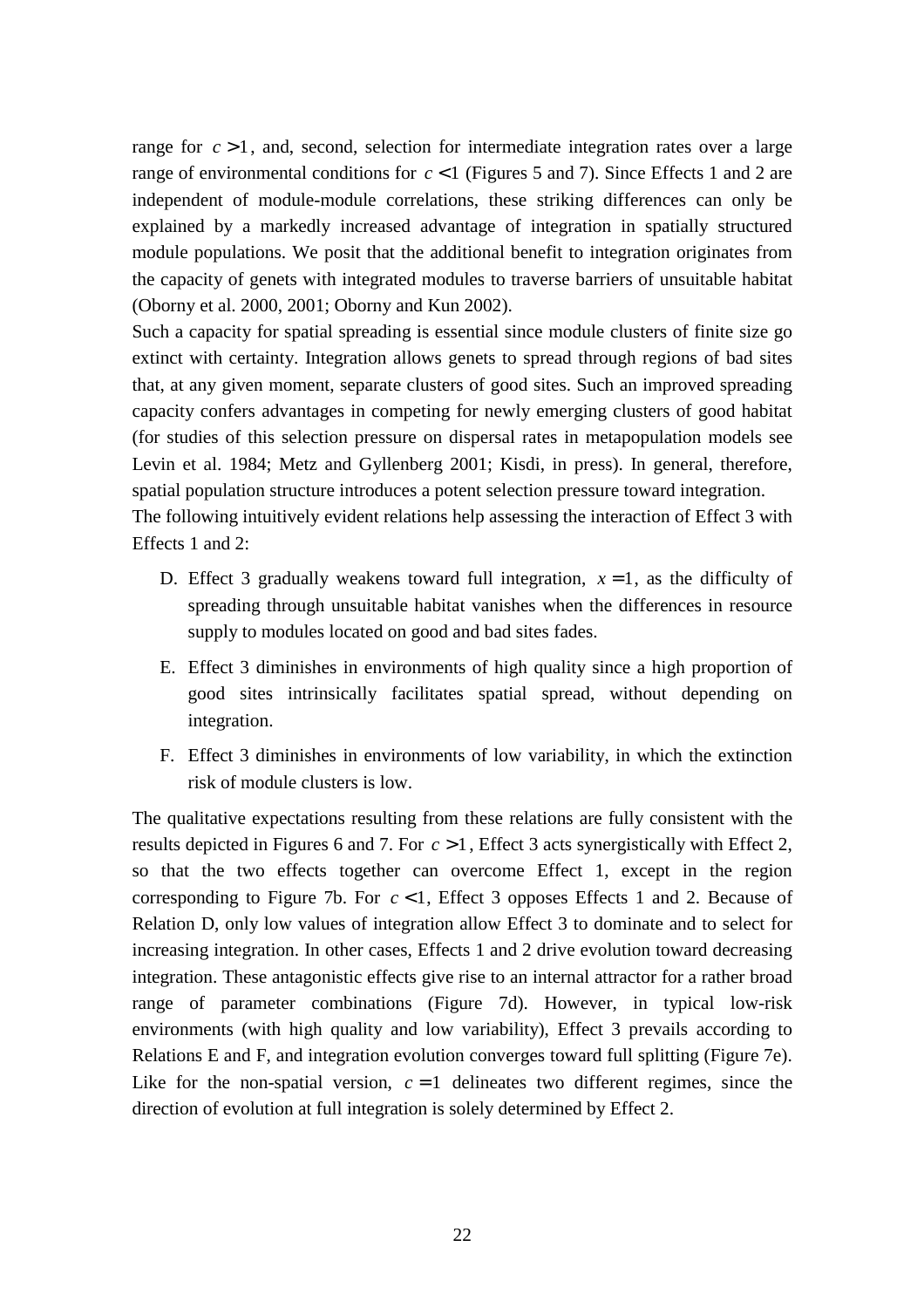## **Discussion**

## **Three fundamental selection pressures on physiological integration**

In this study we have investigated the interplay between three fundamental selection pressures that are expected to jointly determine the degree of physiological integration. To our knowledge, this is the first study that allows for a continuum of integration strategies (rather than considering only two extreme types) and that systematically evaluates how environmental conditions affect gradual evolutionary change in these strategies. Salient environmental factors have been analyzed, including most importantly, the quality and stability of spatially structured habitats. To explain their evolutionary implications, a hierarchical pattern of three mechanisms has been established and examined:

- *Effect 1: Nonlinear resource utilization efficiency.* As Eriksson and Jerling (1990) have demonstrated, the advantage of resource sharing depends on how the available resource is converted into reproductive output of modules. When resource utilization functions are linear, physiological integration is predicted to be selectively neutral, while convex (concave) functions select against (for) physiological integration. Effect 1 already applies to a pair of interconnected modules; it is particularly strong for highly nonlinear resource utilization functions.
- *Effect 2: Habitat bias.* Depending on their integration strategy, the distribution of modules over good and bad sites can systematically deviate from randomness. The resulting habitat bias selects for physiological autonomy in relatively stable (positively autocorrelated) environments, while in very unstable (negatively autocorrelated) environments habitat bias selects for integration. Oborny et al. (2000, 2001) have demonstrated that habitat bias readily occurs in realistic models of spatially extended populations. Effect 2 results from correlations between the quality and occupancy of sites; it is particularly strong when local habitat quality is strongly (positively or negatively) correlated over time.
- *Effect 3: Capacity for spatial spread.* The degree of physiological integration also affects the pace at which modules can spread over a heterogeneous habitat and (re)colonize distant high-quality patches (Oborny and Kun 2002). Spatial barriers of low-quality habitat can only be traversed by physiological integration, and this confers an important selective advantage to integration. Effect 3 results from correlations between the occupancy of neighboring sites; it is particularly strong when integration is low, habitat quality is low, or habitat variability is high.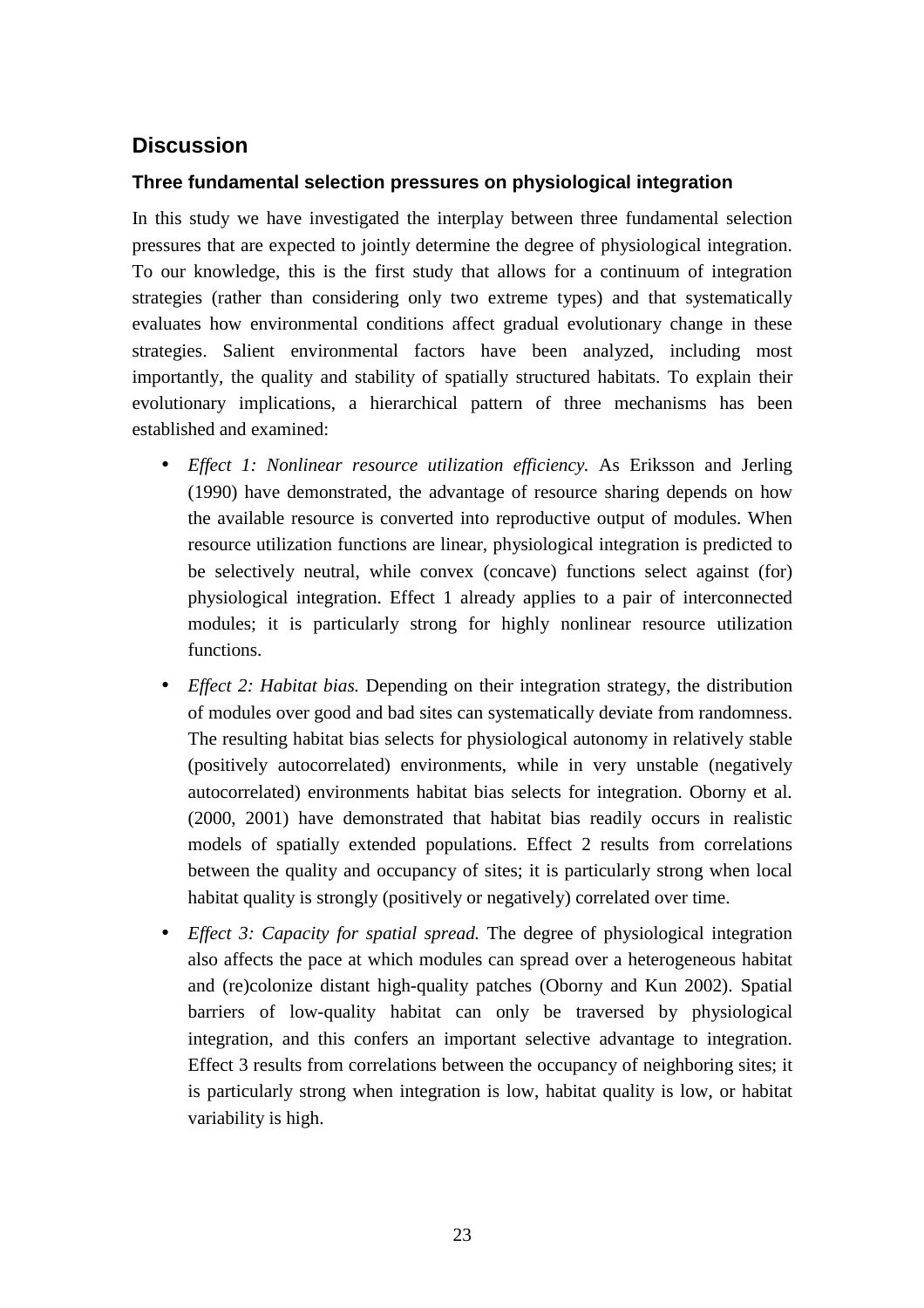Understanding the evolution of integration strategies in realistic ecological settings requires the joint consideration of all three driving forces. Effect 1, nonlinear resource utilization efficiency, is sufficient for explaining integration evolution in spatially unstructured populations, supporting predictions by Eriksson and Jerling (1990). Such reasoning, however, is limited to a pair of modules, and, as shown by Oborny et al. (2001), does not suffice to predict evolution in spatially structured populations or environments. Effect 2, habitat bias, is superimposed on this primary effect if the quality and occupancy of sites are correlated. Effects 1 and 2 together suffice to explain the evolutionary outcomes observed in the non-spatial model version examined in this paper. Finally, Effect 3, capacity for spatial spread, is superimposed on Effects 1 and 2 if occupied sites are spatially correlated. The combination of Effects 1 to 3 allows us to understand the evolutionary outcomes observed in the spatial model version examined in this paper.

We must thus conclude that in positively autocorrelated environments, in which utilization of a limiting resource is described by a convex function, Effects 1 and 2 select against physiological integration. Results derived in this paper (see Figures 6 and 7) demonstrate that Effect 3 not only counteracts the combined selection pressure from Effects 1 and 2 but that it can actually be strong enough to provide a net evolutionary benefit to intermediate degrees of integration. Under such circumstances, Effect 3 is thus critical for explaining the evolutionary emergence and maintenance of physiological integration.

### **Temporal autocorrelation and resource utilization functions**

In order to better appreciate the finding just summarized it is interesting to reflect on the likelihood of encountering negatively autocorrelated environments or concave resource utilization functions in nature.

It has to be emphasized that negative temporal autocorrelation of habitat qualities is very rare in nature, especially on the fine timescale considered here. In our model, a time unit corresponds to the developmental time of a module: this can range from days to years, depending on the species, but is most likely to be short compared to the average time it takes for habitat qualities to become reversed. In nature, positively autocorrelated environments must hence be considered as being far more widespread than negatively autocorrelated environments.

By contrast, no agreement exists in the literature about the likely shape of resource utilization functions. To illustrate the analysis in this paper, we employed a convex utilization function of quadratic shape. Assuming probabilities of development of a new module and of maintenance of that module until self-support to be both linearly dependent on the amount of resource available to the mother seemed to us like a plausible minimal assumption. Yet, many other function shapes can reasonably be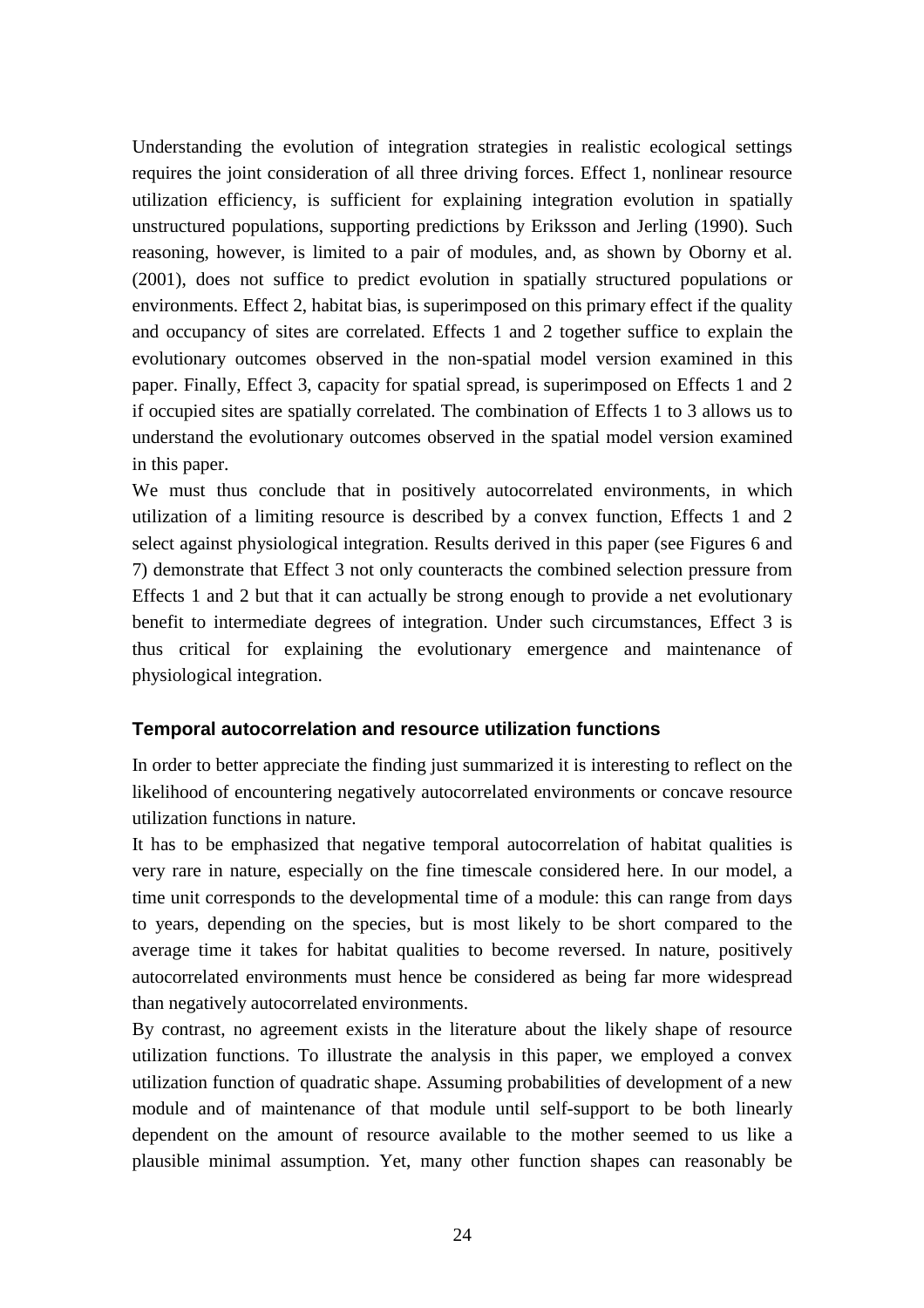considered. In particular, situations in which there is such an oversupply of resource that modules get saturated could lead to a diminishing return of resource retention and thus to concave utilization functions. Even mixed cases, in which a resource utilization function is convex at low resource availability and becomes concave at high availability, could then arise. However, since the resource considered in this study is limiting, such situations seem unlikely. Notice also that the separate dependences of module development and initial maintenance on resource availability both have to be sufficiently concave for their product still not to be convex.

Even though there are thus reasons to expect convex rather than concave resource utilization functions, at the present stage of empirical knowledge we essentially have to remain agnostic about their particular shape. While this may be deplorable, it leaves the main insights from our study unaffected: these are based on disentangling the selection pressures acting on physiological integration according to the trinity of effects presented above and on understanding how the strengths of these selection pressures vary with environmental conditions.

It is reassuring to realize that, contrary to Effect 1, Effects 2 and 3 do not sensitively depend on the shape of resource utilization functions: habitat bias and a capacity for spatial spread are expected to robustly select for splitting and integration, respectively, under realistic assumptions about environmental conditions.

#### **High-risk environments, dispersal limitation, and frequency dependence**

The balance between the three fundamental selection pressures described above can only be appreciated in spatially structured evolutionary models. This balance offers an explanation for the existence of intermediate integration strategies in nature, and for the occurrence of evolutionary transitions from splitting to integration and back. The reason for the significance of spatial effects is that physiological integration enables modules to disperse across gaps of low habitat quality. This facilitates the escape from shrinking patches of favorable habitat and the colonization of newly emerging high-quality patches. We have demonstrated that the resulting selection pressure is strong when temporal fluctuations are relatively large and average habitat quality is low. Put differently, integration is favored in typical high-risk environments.

This is consistent with the hypothesis, frequently suggested in the empirical literature, that integration helps buffering local fluctuations in site qualities (Hartnett and Bazzaz 1985; Pitelka and Ashmun 1985; Alpert and Mooney 1986; Hutchings and Bradbury 1986; Eriksson and Jerling 1990; Pennings and Callaway 2000). The results presented here shed some new light on this hypothesis by clarifying that buffering cannot be expected to select for integration in the absence of dispersal limitation. In the nonspatial version of the model, dispersal is unlimited, and then even large fluctuations of habitat conditions in space and time (up to random change) proved to be insufficient for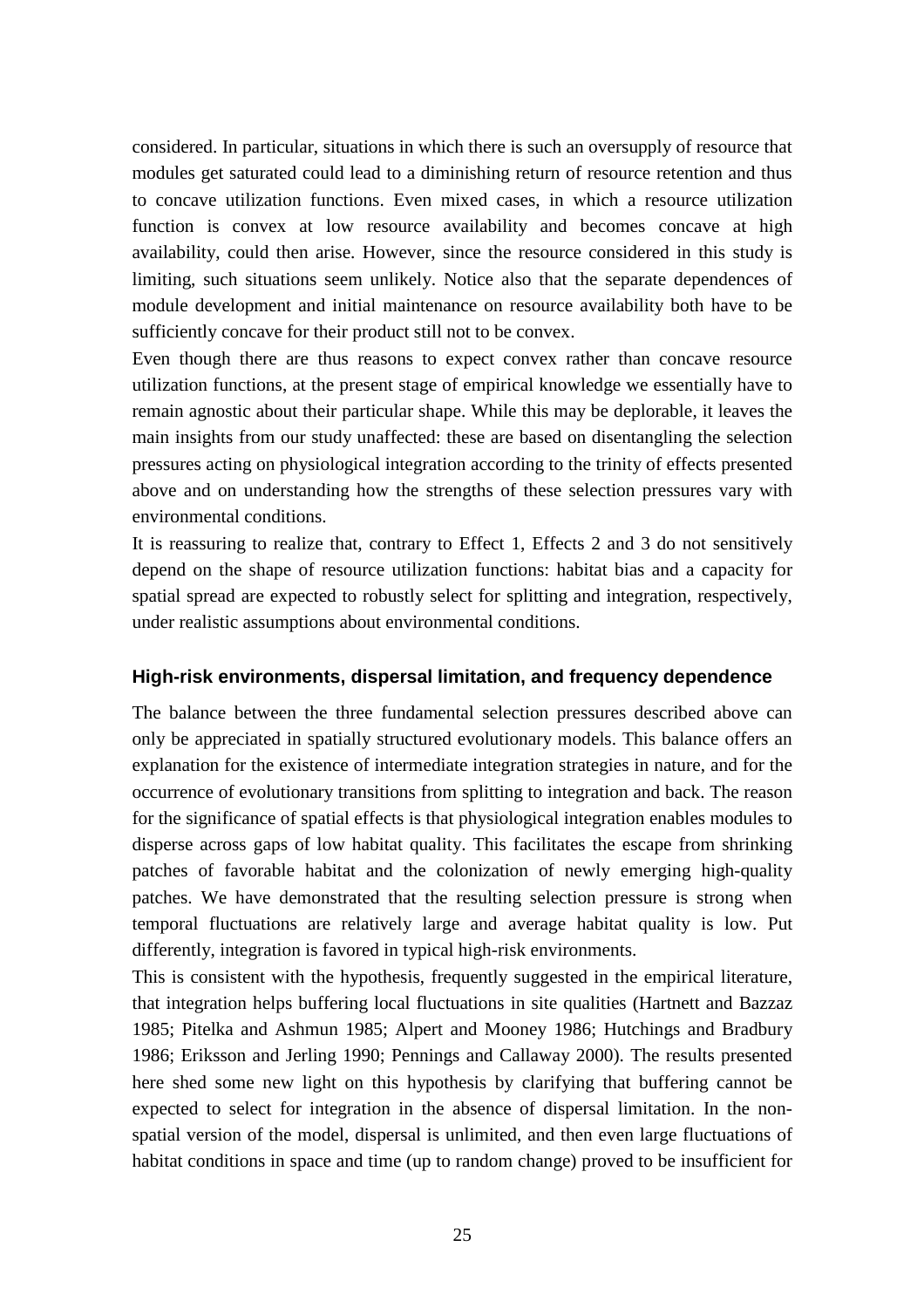promoting integration. Only when considering the dispersal limitation inherent in the spatial version of our model, a high risk of resource shortage combined with dispersal barriers imposed by clusters of bad sites can exert a sufficiently strong selection pressure for integration to become advantageous. As shown in Figure 7, selection for full integration still ceases for particular combinations of average habitat quality and stability. This underlines that the extent to which an advantage of buffering environmental fluctuations selects for integration can only be properly appreciated in quantitative models, which assess the balance between the various selection pressures that simultaneously affect the evolution of integration strategies.

The intermediate integration strategies found in our analysis are stabilized by frequency-dependent selection. This implies that in the evolutionary processes we have considered, the selective advantage of a particular integration strategy depends on the prevalent strategy against which it competes. We believe that this basic feature is an indispensable property of realistic models of competition between different strategies of physiological integration; models in which this feedback on fitness is not incorporated fail to capture a critical aspect of integration evolution. Analyzing the outcomes of pairwise contests allowed us to assess the expected course of evolution. Such evolutionary invasibility analyses, based on quantitative characters and realistic ecological dynamics involving both density- and frequency-dependent selection, lie at the heart of adaptive dynamics theory (Brown and Vincent 1987; Hofbauer and Sigmund 1990; Metz et al. 1992, 1996; Kisdi and Meszéna 1993; Dieckmann 1994, 1997; Dieckmann and Law 1996; Geritz et al. 1997, 1998). The evolutionary implications of many interesting ecological settings have already been analyzed in such a manner (e.g., Brown and Pavlovic 1992; Meszéna et al. 1997; Kisdi and Geritz 1999; Doebeli and Dieckmann 2000; Mathias et al. 2001; Mizera and Meszéna 2003). The present study is the first to extend this approach to a cellular automaton model.

### **Limitations**

The analysis presented here has focused on the resource budget of potentially autonomous modules, and inevitably failed to capture some other interesting effects. For example, we assumed that (a) the lifespan of connections between integrated modules was unconstrained, (b) the direction and magnitude of transport did not depend on the age or developmental stage of modules, (c) modular growth was the only method for dispersal, and (d) differences in resource supply did not cause any morphological change in the direction or distance of module placement (i.e., foraging responses were excluded). In addition, we assumed that (e) within a genet ramets shared resources through a common pool.

Assumption (e) appears to be a reasonable simplification, since resource transport is typically very fast compared with clonal growth. The time scale at which a newly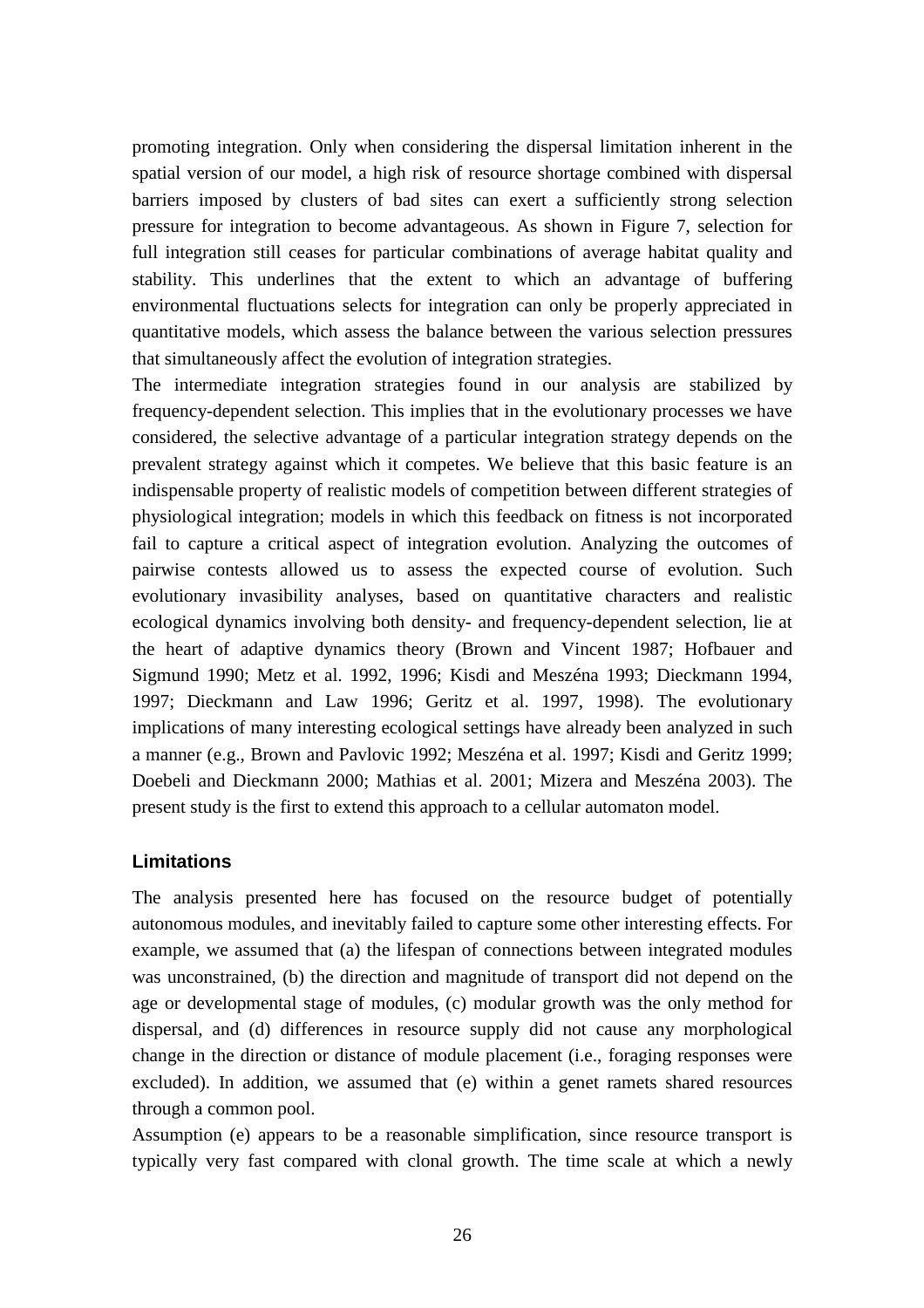established module develops can range from several days to years, depending on the species. By contrast, the transport of resources through the vascular system is estimated to take hours or days. For example, D'Hertefeldt and Jónsdóttir (1999) studied the translocation of a tracer, acid fuchsin dye, in *Carex arenaria*. They treated the root system of a single ramet by the dye, and observed the distance of translocation within a whole, interconnected system of ramets. They found that the dye reached 90% of the distance to the rhizome apex within 72 hours. On average, the tracer diffused through 28 ramet generations (with a maximum of 48 generations), and traveled more than 2 meters (with a maximum of 4 meters). Considering the rate of clonal growth of the species (D'Hertefeldt and Jónsdóttir 1999), we can estimate that the development of this rhizome length requires at least 3-4 years. Therefore, the product of more than 3 years of clonal growth was traversed by diffusion within 3 days. A common resource pool hence describes such situations adequately, provided that the connected parts of a genet are large against the scale of spatial heterogeneity.

The other simplifications are more critical. Several studies have suggested, directly or indirectly, that relaxing the assumptions (a) to (d) can influence the pattern of spatial spreading (a: Jónsdóttir and Watson 1997; b: Marshall 1990; c: Eriksson 1997; Winkler and Fischer 2002; d: Wijesinghe and Whigham 2001; Herben and Suzuki 2002; Hutchings and de Kroon 1994), and could thus interfere with the results presented here. The potentially intricate interactions between these separate effects are not yet understood in any generality. Clearly, such investigations must remain a challenging target for future research (Cain *et al.* 1996; Oborny *et al.* 2001). As a proximal aim, tactical models for specific plants could take into consideration the whole developmental process of the plant as a basis for studying the selective value of integration (as nicely exemplified by studies on *Podophyllum peltatum* and *Carex bigelowii* by Jónsdóttir and Watson 1997). In this context it is especially important to consider the morphological and physiological constraints on integration that are characteristic for a particular species (Stuefer 1996).

#### **Directions for future research**

There are two exciting, more general directions for extending this study. First is the consideration of additional factors that can influence the selective advantage of physiological integration. It has been convincingly argued that additional selection pressures favoring resource sharing can occur when modules critically depend on more than one resource (Chesson and Peterson 2002; see also Stuefer and Hutchings 1994; Stuefer et al. 1994; Stuefer 1996; Alpert and Stuefer 1997; and Hutching et al. 2000 about reciprocal translocation of limiting resources). Whereas such considerations clearly are beyond the scope of the present paper, it would be very worthwhile to extend the model presented here to accommodate multiple resources, multivariate resource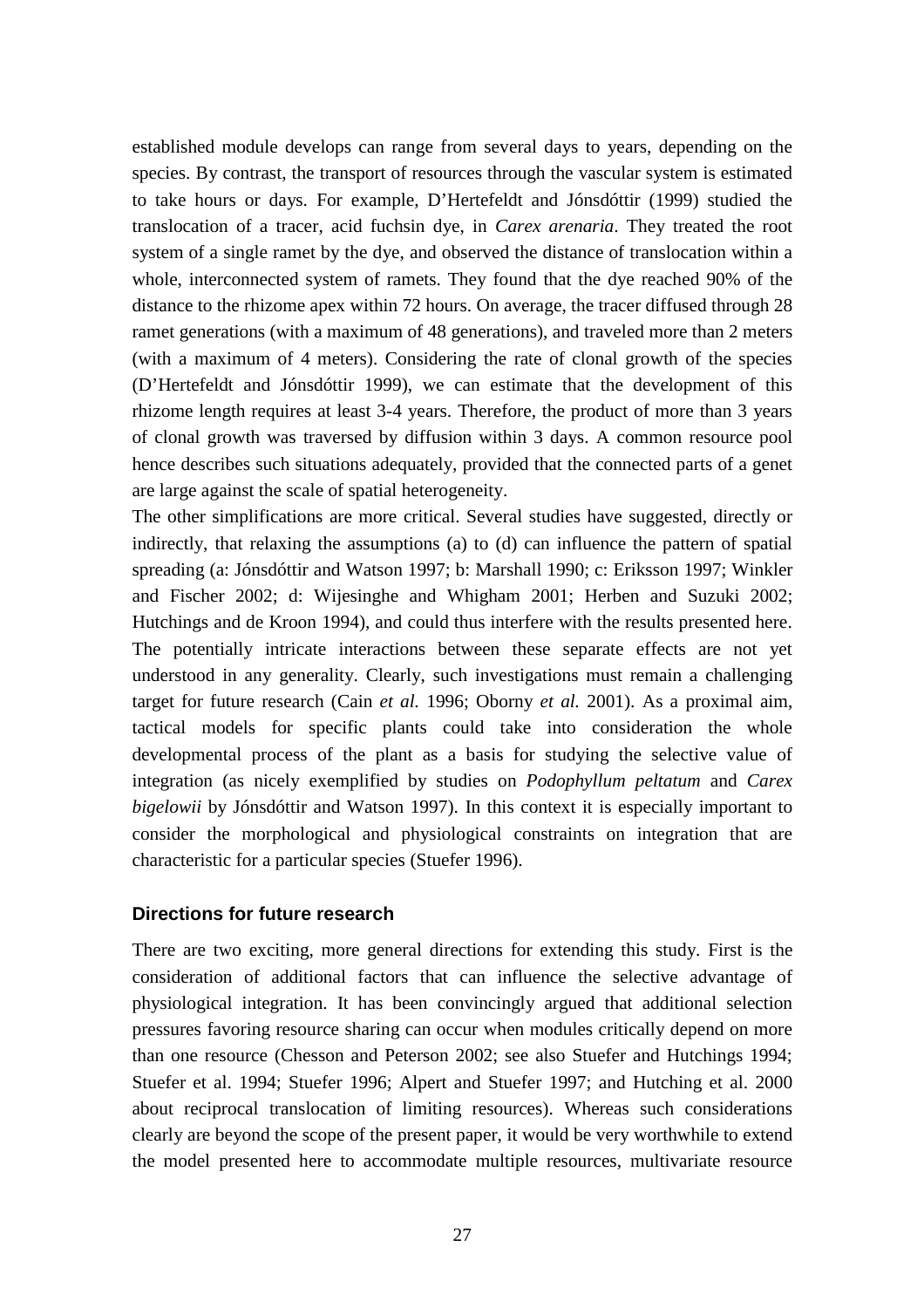utilization functions, and multi-component integration strategies regulating resource exchange in such a much more complex system. Suggesting another direction of extension, connections between modules may serve as pathways for the spreading of pests (Wennström 1999), thus detracting from the benefits of integration. In addition, interconnecting tissues may have specific functions, like storage, as can be observed in many rhizomatous and stoloniferous plants (Suzuki and Hutchings 1997; Stuefer and Huber 1999; Suzuki and Stuefer 1999).

Second, the current study has focused on the evolutionary implications of temporally and spatially heterogeneous environments, the latter being characterized by the emerging module-environment and module-module correlations. To cover an even wider range of environmental settings, it would be interesting to consider the potential evolutionary implications of spatial autocorrelations in habitat qualities (environmentenvironment correlations; Oborny et al. 2000; Law et al. 2001). In many natural systems, a high-quality site is more likely to be surrounded by other sites of comparable quality than by those of low quality. The resultant average spatial distance over which habitat quality is correlated can be small or large and may well fine-tune the evolution of integration strategies as described here. In addition, in a possible multi-resource extension of our model, spatial cross-correlations between different resources (e.g., light and water) would certainly influence the evolving integration strategies.

We have shown that frequency-dependent selection pressures emerging in spatially structured populations are required to understand the evolution of integration. We have also described how the resultant evolutionary outcomes depend on the quality and stability of spatially structured habitats. The present results have clear implications for understanding the evolution of clonal growth. An important element in clonality is that individual modules attain physiological autonomy, allowing a genetic individual (genet) to split up into multiple physiological individuals (ramets). This transition was not a unique event in plant phylogenesis (Mogie and Hutchings 1990; de Kroon and van Groenendael 1990; Klimeš et al. 1997; Sachs 2002). Instead, clonal growth seems to be an evolutionarily flexible trait, which has appeared, disappeared, and probably sometimes re-appeared, on several branches on the phylogenetic tree. This observation makes it important to understand the selection pressures that can lead towards or away from clonality. Our results suggest a need for adaptation to environmental heterogeneity to play a key role for this evolution. But the direction of selection (for or against clonality) depends on the actual pattern of environmental heterogeneity. Whenever spatial spreading is limited by the scarcity or ephemeral nature of resource-rich sites, clonal growth is unlikely to emerge. By contrast, when the density and persistence of resource-rich sites are high enough for enabling the lateral colonization of neighborhoods, we can expect evolutionary transitions from aclonal to clonal growth.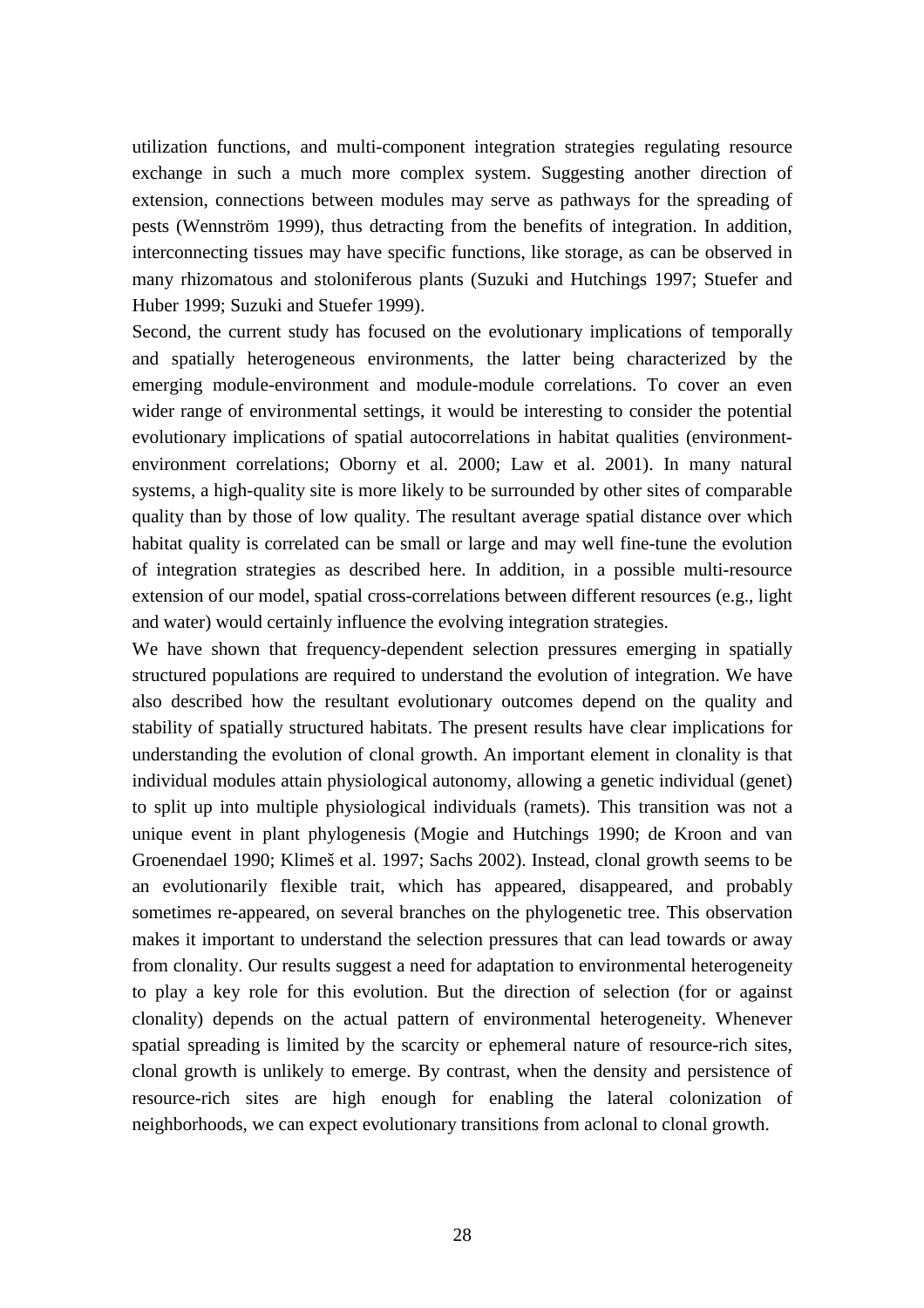### **Appendices**

#### **Appendix 1: Recursion equations for the non-spatial model version**

Provided that populations are large enough to be described deterministically, recursion equations for the non-spatial model version can be derived. The number of modules of genet *i* on sites of quality *q* ( $q = g$  for good sites and  $q = b$  for bad sites) is denoted by  $n_i^q$ .

*1. Environmental change.* Population sizes  $n_i^q$  change according to Equations (1).

*2. Resource redistribution.* Resource supplies  $R_i^q$  are calculated according to Equations (3).

*3. Reproduction.* Population sizes  $n_i^q$  change according to

$$
n_i^q \mapsto n_i^q + \left( n^q - \sum_j n_j^q \right) \cdot \frac{n_i^s \cdot (R_i^s)^2 + n_i^b \cdot (R_i^b)^2}{\sum_j [n_j^s \cdot (R_j^s)^2 + n_j^b \cdot (R_j^b)^2]} ,
$$
 (A1a)

where the summation extends over all genets. The expression in parentheses is the number of empty sites with quality  $q$ , and the subsequent fraction follows directly from Equation (4). Notice that in this step all empty sites become occupied. Equation (A1a) simplifies for pairwise invisibility analyses, when a rare mutant genet competes against a resident genet. Given the equilibrium population sizes  $n_r^q$  of the resident, the population sizes  $n_{m}^{q}$  of the rare mutant change according to

$$
n_{\rm m}^q \mapsto n_{\rm m}^q + \left(n^q - n_{\rm r}^q\right) \cdot \frac{n_{\rm m}^{\rm g} \cdot (R_{\rm m}^{\rm g})^2 + n_{\rm m}^{\rm b} \cdot (R_{\rm m}^{\rm b})^2}{n_{\rm r}^{\rm g} \cdot (R_{\rm r}^{\rm g})^2 + n_{\rm r}^{\rm b} \cdot (R_{\rm r}^{\rm b})^2} \ . \tag{A1b}
$$

4. Resource redistribution. Resource supplies  $R_i^q$  are again calculated according to Equations (3).

5. Survival. Population sizes  $n_i^q$  change according to

$$
n_i^q \mapsto R_i^q \cdot n_i^q \tag{A2}
$$

The recursion equations for the non-spatial model version are thus fully established.

To study the effects of habitat bias, it is instructive to reformulate the recursion equations for a mutant genet in terms of the mutant's population-level averages of fecundity and survival. The change of the total mutant population size  $n_m = n_m^g + n_m^b$ during a time step is

$$
n_{\rm m} \mapsto S_{\rm m} \cdot (1 + F_{\rm m}) \cdot n_{\rm m} \tag{A3a}
$$

where  $F_m$  is the mutant's average effective fecundity (involving both offspring production and establishment) and  $S<sub>m</sub>$  is the mutant's average survival probability. The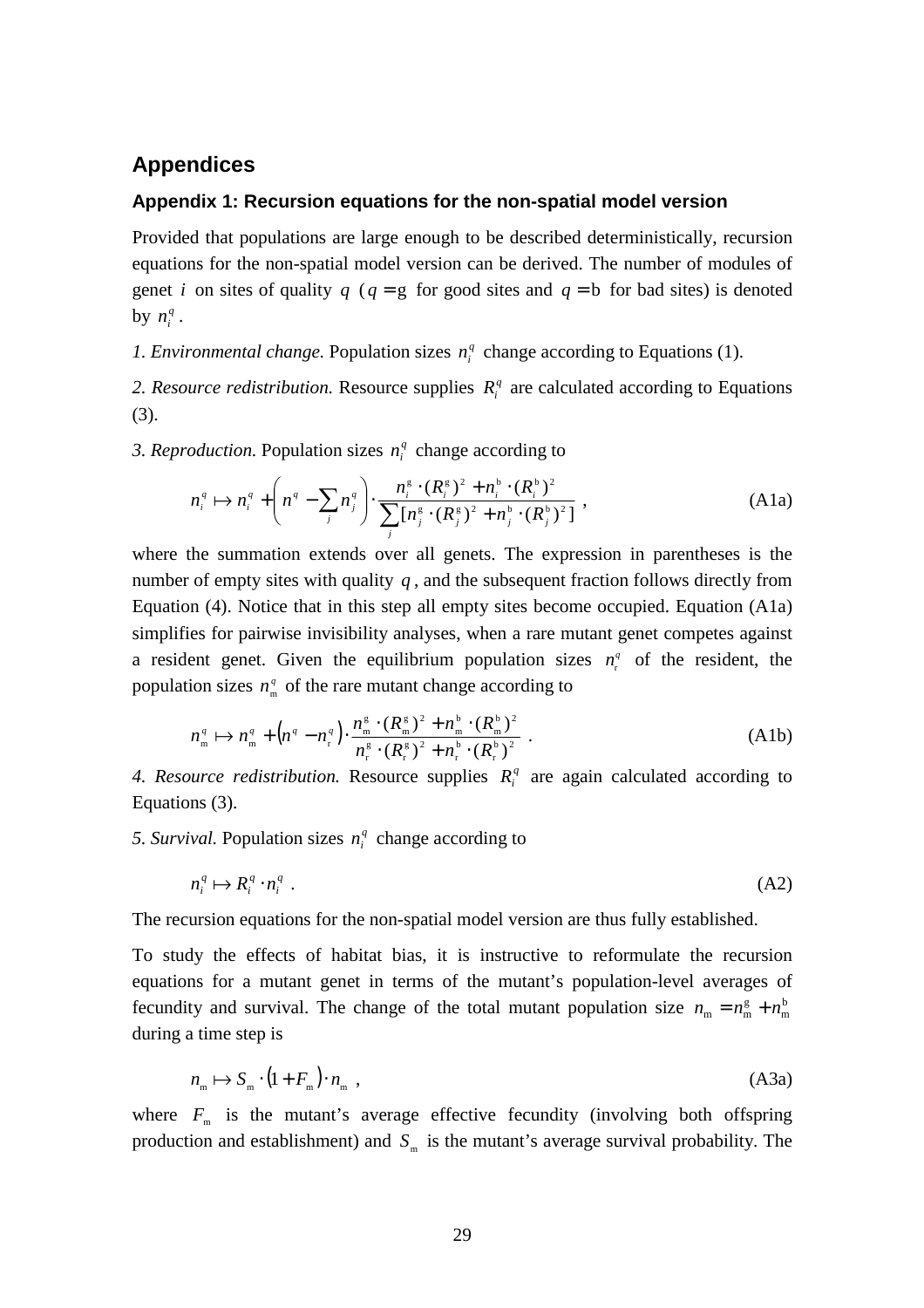latter can be calculated from the proportion  $p_m^{\text{bs}}$  of mutant modules that are situated on good sites before the survival step,

$$
S_{\mathbf{m}} = p_{\mathbf{m}}^{\mathbf{b.s.}} \cdot R_{\mathbf{m}}^{\mathbf{g}} + (1 - p_{\mathbf{m}}^{\mathbf{b.s.}}) \cdot R_{\mathbf{m}}^{\mathbf{b}} = p_{\mathbf{m}}^{\mathbf{b.s.}} \cdot (1 - x_{\mathbf{m}} + p_{\mathbf{m}}^{\mathbf{b.s.}} x_{\mathbf{m}}) + (1 - p_{\mathbf{m}}^{\mathbf{b.s.}}) \cdot (p_{\mathbf{m}}^{\mathbf{b.s.}} x_{\mathbf{m}}) = p_{\mathbf{m}}^{\mathbf{b.s.}} \tag{A3b}
$$

Therefore, the average survival probability of (adult) modules does not depend directly on the mutant's integration strategy, but only on the proportion of mutant modules on good sites. (A similar argument leads to the conclusion that, for the resident population, effectively being alone, the average survival probability is  $p$ , and thus equals the proportion of resident modules on good sites.) In other words, redistribution of the resource does not affect the average survival probability of modules. However, it does affect the average effective fecundity,

$$
F_{\mathbf{m}} \propto p_{\mathbf{m}} \cdot (R_{\mathbf{m}}^{\mathbf{g}})^2 + (1 - p_{\mathbf{m}}) \cdot (R_{\mathbf{m}}^{\mathbf{b}})^2 = p_{\mathbf{m}} \cdot (1 - x_{\mathbf{m}} + p_{\mathbf{m}} x_{\mathbf{m}})^2 + (1 - p_{\mathbf{m}}) \cdot (p_{\mathbf{m}} x_{\mathbf{m}})^2 \tag{A3c}
$$

where  $p_m$  denotes, as in the main text, the proportion of mutant modules on good sites before reproduction. In Equation (A3c) we only consider the numerator of Equation (A1b), since the denominator does not depend on the mutant's integration strategy. From this we obtain

$$
\frac{\mathrm{d}F_{\scriptscriptstyle{\rm m}}}{\mathrm{d}x_{\scriptscriptstyle{\rm m}}} \approx -2p_{\scriptscriptstyle{\rm m}}(1-p_{\scriptscriptstyle{\rm m}})(1-x_{\scriptscriptstyle{\rm m}}) \tag{A4}
$$

which shows that resource redistribution via integration has an adverse effect on the population-level average of effective mutant fecundity. This effect vanishes near full integration,  $x_m = 1$ , as well as near  $p_m = 0$  and  $p_m = 1$ .

#### **Appendix 2: Implementation details**

The process of competition between different mutant-resident pairs (varying  $x<sub>m</sub>$  and  $x<sub>r</sub>$ ) was studied in different environments (varying *p* and *c*). For each individual pairwise invasibility plot (PIP),  $x_r$  and  $x_m$  were independently increased from 0 to 1 (in steps of 0.01 in the non-spatial and 0.1 in the spatial version). For Figures 5 and 7, *p* changed from 0 to 1 and *c* from 0 to 2 (in steps of 0.01 in the non-spatial and 0.1 in the spatial version). For the spatial version, PIPs for many additional combinations of *p* and *c* were established to accurately identify the bifurcation curves shown in Figure 7. The lattice size for the cellular automaton was set to  $100\times100$  sites, and boundary condition was periodic.

To obtain an individual PIP at fixed values of *p* and *c* , the occupation of good and bad sites by mutant and resident modules was tracked over time for all combinations of  $x<sub>r</sub>$ . and  $x<sub>m</sub>$ . Each simulation was initialized with a 10% occupation by the resident genet, placing the initial modules only into good sites.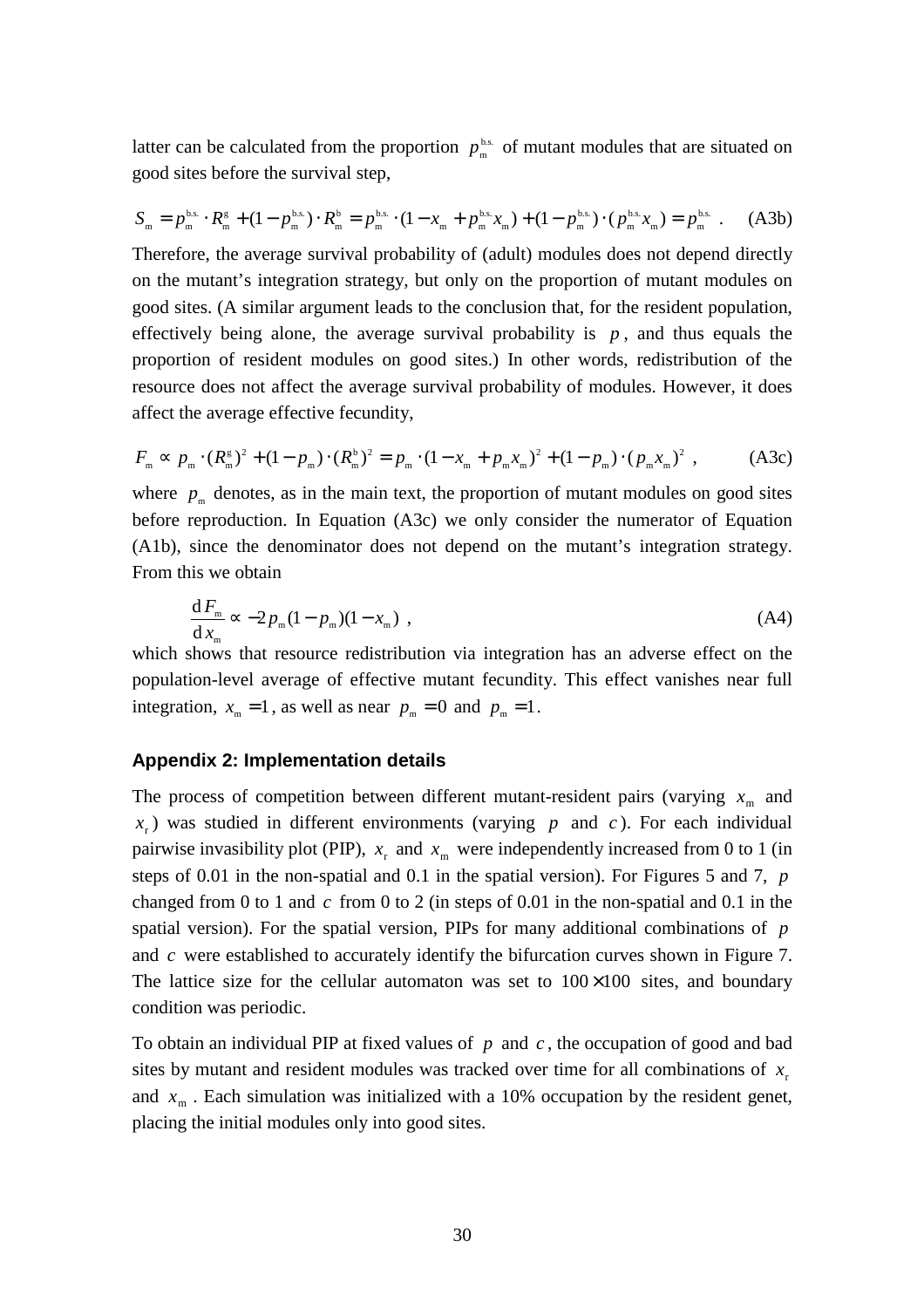$$
n_{\rm r}^{\rm g}(0) = p/10, \tag{A5a}
$$

$$
n_r^b(100) = (1 - p)/10.
$$
 (A5b)

in the spatial version the sites thus occupied were chosen randomly. For a duration of 100 time steps, the resident population was then allowed to equilibrate. After that, a mutant genet was introduced, again with an initial occupation of 10%,

$$
n_m^s(100) = p/10,
$$
 (A6a)

$$
n_m^b(100) = (1 - p)/10.
$$
 (A6b)

Sites for mutant occupation were chosen independently of their previous occupation (empty, or occupied by a resident module). In the spatial version, sites occupied by the mutant were chosen within a square (the initial number of mutant modules was thus truncated to a square number). Simulations were stopped at time 300. The 100 time steps allowed for the resident dynamics and the 200 time steps for the mutant-resident dynamics were chosen to ensure essentially complete equilibration under all conditions. For the deterministically behaving non-spatial version, a single simulation at each parameter combination was sufficient, whereas for the spatial version 200 replications were carried out and averaged for each parameter combination to account for the effects of demographic stochasticity.

In the non-spatial version, changes of the population sizes of mutant and resident genets were strictly monotonous after the establishment of an equilibrium distribution of mutant modules between good and bad sites. This monotony allowed for a direct estimation of invasion fitness. However, for the spatial version, characterizing the invasion success of a mutant in a resident population is not trivial because of the confounding effects of demographic stochasticity: simply calculating the difference between mutant and resident population sizes or growth rates did not give satisfactory results. We therefore compared the success of the mutant genet when competing against a resident genet with the success the mutant genet had when competing against a resident with exactly the same strategy. For this purpose, we first evaluated the change in the mutant-to-resident ratio between times 100 and 300 ,

$$
\sigma_{x_m|x_r} = \frac{n_m(300)}{n_r(300)} - \frac{n_m(100)}{n_r(100)} \ . \tag{A7a}
$$

A negative (positive) value of  $\sigma_{x_m|x_r}$  indicates a loss (gain) of mutants between the two measurements. In the absence of demographic stochasticity, we would have  $\sigma_{x_m|x_m} = 0$ , i.e., a rare mutant genet that competes against a resident genet with exactly the same integration strategy is neutral, and its population size neither grows nor shrinks. However, in the presence of demographic stochasticity, the rare mutant genet is at an intrinsic disadvantage and is much more likely than the abundant resident genet to go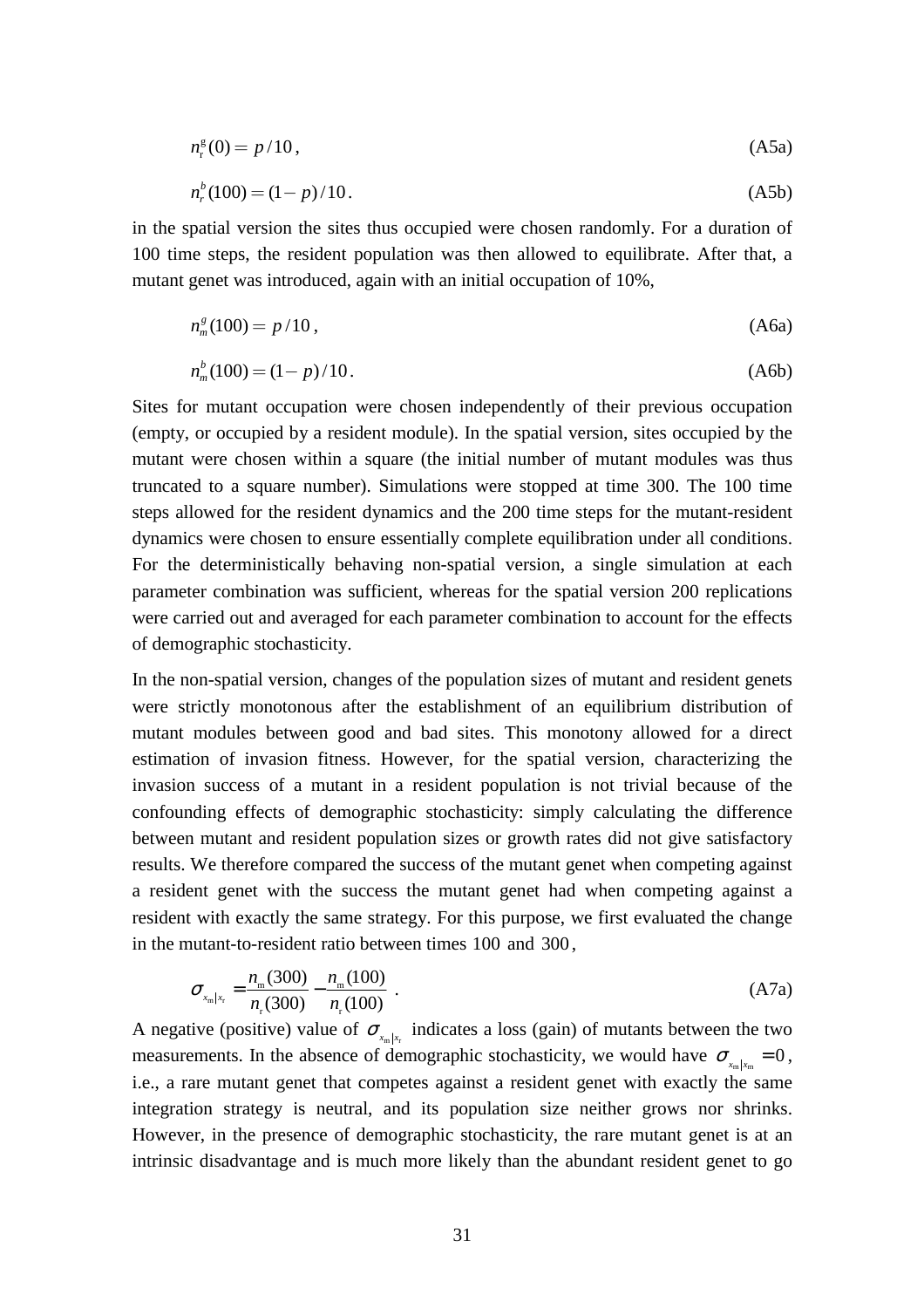extinct by chance effects. Therefore,  $\sigma_{x_m|x_m}$  does not vanish on a finite lattice (it tends to be negative) and we need to recalibrate the mutant's success against the neutral case,

$$
s_{x_{\rm r}}(x_{\rm m}) = \sigma_{x_{\rm m}|x_{\rm r}} - \sigma_{x_{\rm m}|x_{\rm m}} \tag{A7b}
$$

Based on this measure of invasion fitness  $s_{x} (x_m)$  we can conclude, both for the nonspatial and the spatial model version, that the mutant can successfully invade the resident if  $s_{x} (x_m)$  is positive.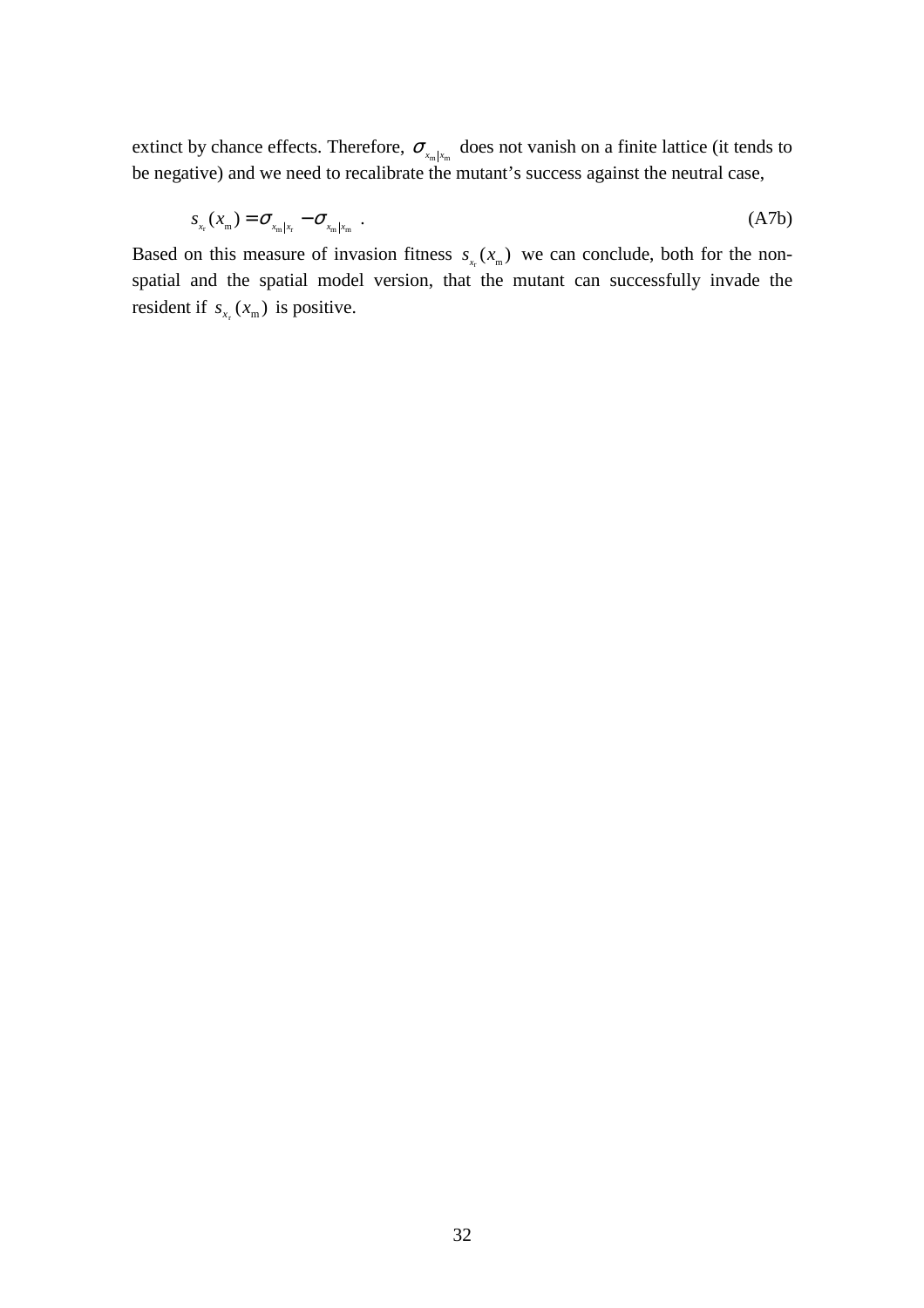## **References**

- Alpert, P. 1999. Clonal integration in *Fragaria chiloensis* differs between populations: ramets from grassland are selfish. *Oecologia*, 120: 69-76.
- Alpert, P. and Mooney, H.A. 1986. Resource sharing among ramets in the clonal herb, *Fragaria chiloensis*. *Oecologia*, 70: 227-233.
- Alpert, P. and Stuefer, J. 1997. Division of labour in clonal plants. In *The evolution and ecology of clonal plants* (H. de Kroon and J. van Groenendael, eds), pp. 137-154. Leiden: Backhuys Publishers.
- Brown, J.S. and Vincent, T.L. 1987. A theory for the Evolutionary Game. *Theor. Pop*. *Biol*., **31**: 140-166.
- Brown, J.S. and Pavlovic, N.B. 1992. Evolution in heterogeneous environments: effects of migration on habitat specialization. *Evol. Ecol*., **6**: 360-382.
- Cain, M.L., Dudle, D.A. and Evans, J.P. 1996. Spatial models of foraging in clonal plant species. *Am. J. Bot*., **83**: 76-85.
- Caldwell, M.M. and Pearcy, R.W. (eds) 1994. *Exploitation of environmental heterogeneity by plants*. San Diego: Academic Press.
- Chesson, P.L. and Warner, R.R. 1981. Environmental variability promotes coexistence in lottery competitive systems. *Am. Nat*., **117**: 923-943.
- Chesson, P.L. and Peterson, A.G. 2002. The quantitative assessment of the benefits of physiological integration in clonal plants. *Evolutionary Ecology Research* **4**: 1153-1176.
- Christiansen, F.B. 1991. On conditions for evolutionary stability for a continuously varying character. *Am. Nat*., **138**: 37-50.
- de Kroon, H. and van Groenendael, J. (eds) 1997. *The evolution and ecology of clonal plants*. Leiden: Backhuys Publishers.
- de Kroon, H. and Van Groenendael, J. 1990. Regulation and function of clonal growth in plants: an evaluation. In *Clonal growth in plants: regulation and function* (J. van Groenendael and H. de Kroon, eds), pp. 79-94. The Hague: SPB Academic Publ.
- D'Hertefeldt, T. and Jónsdóttir, I.S. 1999. Extensive physiological integration in intact clonal systems of *Carex arenaria*. *Journal of Ecology*, **87**: 258-264.
- Dieckmann, U. 1994. *Coevolutionary dynamics of stochastic replicator systems*. Juelich, Germany: Central Library of the Research Center.
- Dieckmann, U. 1997. Can adaptive dynamics invade? *Trends Ecol. Evol*., **12**: 128-131.
- Dieckmann, U. and Law, R. 1996. The dynamical theory of coevolution: a derivation from stochastic ecological processes. *J. Math. Biol*., **34**: 579-612.
- Doebeli, M. and Dieckmann, U. 2000. Evolutionary branching and sympatric speciation caused by different types of ecological interactions. *Am. Nat*., **156**: S77-S101.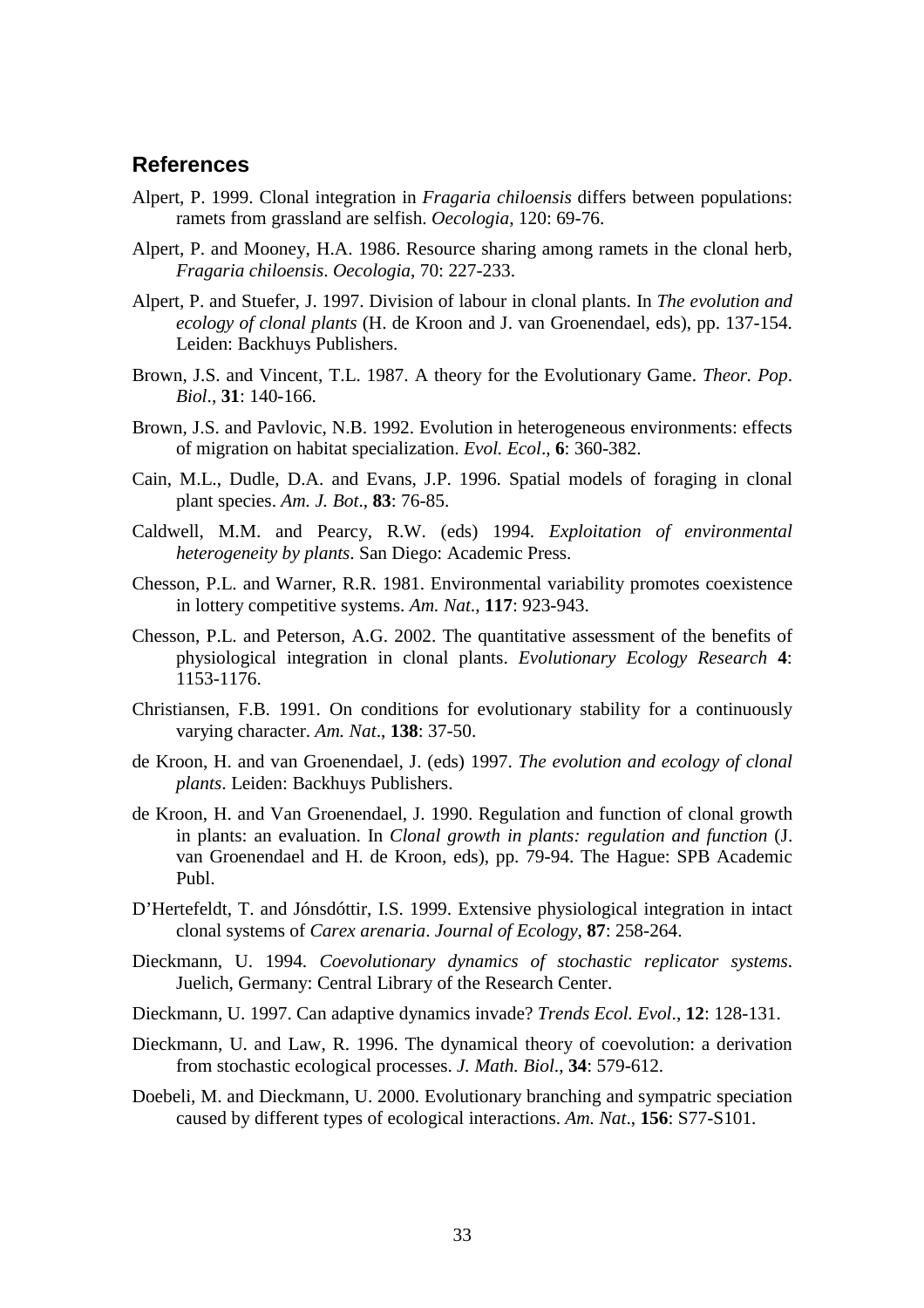- Eriksson, O. 1997. Clonal life histories and the evolution of seed recruitment. In *The evolution and ecology of clonal plants* (H. De Kroon and J. Van Groenendael, eds), pp. 211-226. Leiden: Backhuys Publishers.
- Eriksson, O. and Jerling, L. 1990. Hierarchical selection and risk spreading in clonal plants. In *Clonal growth in plants: regulation and function*. (J. van Groenendael and H. de Kroon, eds) pp. 77-94. The Hague: SPB Academic Publ.
- Eshel, I. 1983. Evolutionary and continuous stability. *J. Theor. Biol*., **103**: 99-111.
- Eshel, I. and Motro, U. 1981. Kin selection and strong stability of mutual help. *Theor*. *Pop. Biol*., **19**: 420-433.
- Geritz S.A.H., Metz, J.A.J., Kisdi, É. and Meszéna, G. 1997. Dynamics of adaptation and evolutionary branching. *Phys. Rev. Lett*., **78**: 2024-2027.
- Geritz S.A.H., Kisdi, É., Meszéna, G. and Metz, J.A.J. 1998. Evolutionarily singular strategies and the adaptive growth and branching of the evolutionary tree. *Evol*. *Ecol*., **12**: 35-57.
- Hallé, F. 1986. Modular growth in seed plants. *Phil. Trans. Roy. Soc. B*, **313**: 77-88.
- Harper, J.L. 1985. Modules, branches, and the capture of resources. In *Population biology and evolution of clonal organisms* (J.B.C. Jackson, L.W. Buss and R.E. Cook, eds), pp. 1-34. New Haven, Connecticut: Yale University Press.
- Hartnett, D.C. and Bazzaz, F.A. 1985. The integration of neighbourhood effects by clonal genets in *Solidago canadensis*. *J. Ecol*., **73**: 415-427.
- Herben, T. and Suzuki, J. 2002. A simulation study of the effects of architectural constrains and resource translocation on population structure and competition in clonal plant. *Evol. Ecol*., **15**: 403-423.
- Hofbauer, J. and Sigmund, K. 1990. Adaptive dynamics and evolutionary stability. *Appl. Math. Lett*., **3**: 75-79.
- Hutchings, M.J. and Bradbury, I.K. 1986. Ecological perspectives on clonal perennial herbs. *BioScience*, **36**: 178-182.
- Hutchings, M.J. and de Kroon, H. 1994. Foraging in plants: the role of morphological plasticity in resource acquisition. *Adv. Ecol. Res*., **25**: 159-238.
- Hutchings, M. J., Wijesinghe, D. K. and John, E.A. 2000. The effects of heterogeneous nutrient supply on plant performance: a survey of responses, with secial reference to clonal herbs. In *The ecological consequences of environmental heterogeneity* (M. J. Hutchings, E.A. John and A.J.A. Stewart,eds.), pp. 91-109. Oxford: Blackwell Science Ltd.
- Jackson, J.B.C., Buss, L.W. and Cook, R.E. (eds) 1985. *Population biology and evolution of clonal organisms*. New Haven, Connecticut: Yale University Press.
- Jónsdóttir, I.S. and Watson, M.A. 1997. Extensive physiological integration: an adaptive trait in resource-poor environments? In *The evolution and ecology of clonal plants* (H. De Kroon and J. Van Groenendael, eds) pp. 109-136. Leiden: Backhuys Publishers.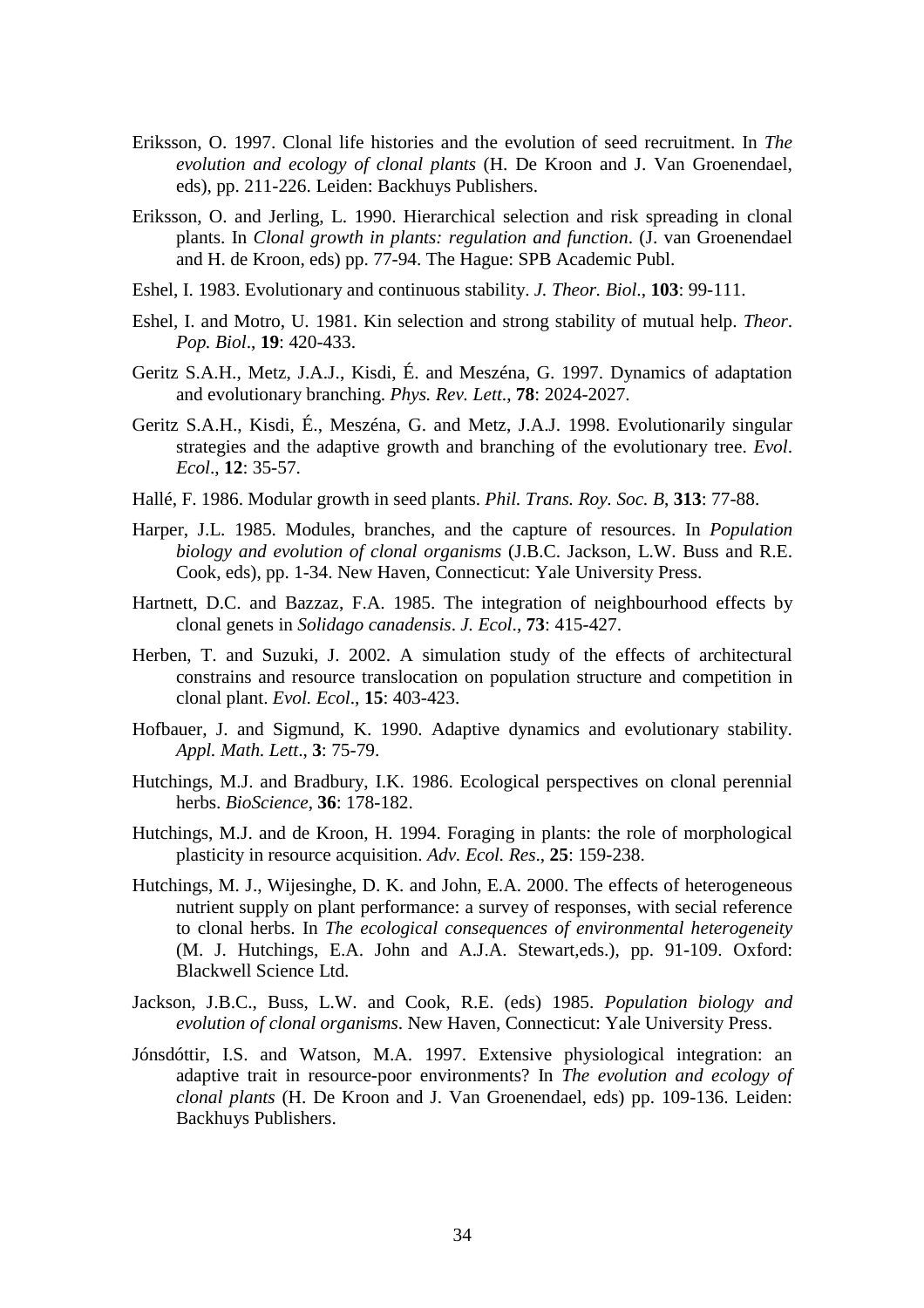- Kisdi, É. 2002. Dispersal: Risk spreading versus local adaptation. *Am. Nat*., **159**: 579- 596.
- Kisdi É. and Meszéna, G. 1993. Density dependent life history evolution in fluctuating environments. In: *Adaptation in a stochastic environment* (J. Yoshimura and C. Clark, eds) pp. 26-62. Lecture Notes in Biomathematics 98, Springer Verlag.
- Kisdi, É. and Geritz, S.A.H. 1999. Adaptive dynamics in allele space: Evolution of genetic polymorphism by small mutations in a heterogeneous environment. *Evolution*, **53**: 993-1008.
- Klimeš, L., Klimešová, J., Hendriks, R. and van Groenendael, J. 1997. Clonal plant architecture: a comparative analysis of form and function. In *The evolution and ecology of clonal plants* (H. De Kroon and J. Van Groenendael, eds), pp. 1-31. Leiden: Backhuys Publishers.
- Law, R., Purves, D., Murrell, D. and Dieckmann, U. 2001. Causes and effects of smallscale spatial structure in plant populations. In *Integrating ecology and evolution in a spatial context* (J. Silvertown and J. Antonovics, eds), pp. 21-44. British Ecological Society Symposium Volume Series, 14, Blackwell Science.
- Levin S.A., Cohen, D. and Hastings, A. 1984. Dispersal strategies in patchy environments. *Theor. Pop. Biol*., **26**: 165-191.
- Marshall, C. 1990. Source-sink relations of interconnected ramets. In *Clonal growth in plants: regulation and function* (J. van Groenendael and H. de Kroon, eds), pp. 23-42. The Hague: SPB Academic Publ.
- Marshall, C. and Price, E. 1997. Sectoriality and its implications for physiological integration. In *The evolution and ecology of clonal plants*. (H. de Kroon and J. van Groenendael, eds), pp. 70-107. Leiden: Backhuys Publishers.
- Mathias, A., Kisdi, É. and Olivieri, I. 2001. Divergent evolution of dispersal in a heterogeneous landscape. *Evolution*, **55**: 246-259.
- Matsuda, H. 1985. Evolutionarily stable strategies for predator switching. *J. Theor*. *Biol*., **115**: 351–366.
- Maynard Smith, J. 1982. *Evolution and the theory of games*. Cambridge: Cambridge University Press.
- Meszéna, G., Czibula, I. and Geritz, S.A.H. 1997. Adaptive dynamics in a 2-patch environment: a toy model for allopatric and parapatric speciation. *J. Biol*. *Systems*., **5**: 265-284.
- Metz, J.A.J., Nisbet, R. M. and Geritz, S.A.H. 1992. How should we define 'fitness' for general ecological scenarios? *Trends Ecol. and Evol*., **7**: 198-202.
- Metz J.A.J., Geritz, S.A.H., Meszéna, G., Jacobs, F.J.A. and van Heerwaarden, J.S. 1996. Adaptive dynamics, a geometrical study of the consequences of nearly faithful reproduction. In *Stochastic and spatial structures of dynamical systems* (S.J. van Strien and S.M. Verduyn Lunel, eds.) pp. 183-231. North Holland.
- Metz J.A.J. and Gyllenberg, M. 2001. How should we define fitness in structured metapopulation models? Including an application to the calculation of evolutionarily stable dispersal strategies. *Proc. Roy. Soc. London B*, **268**: 499-508.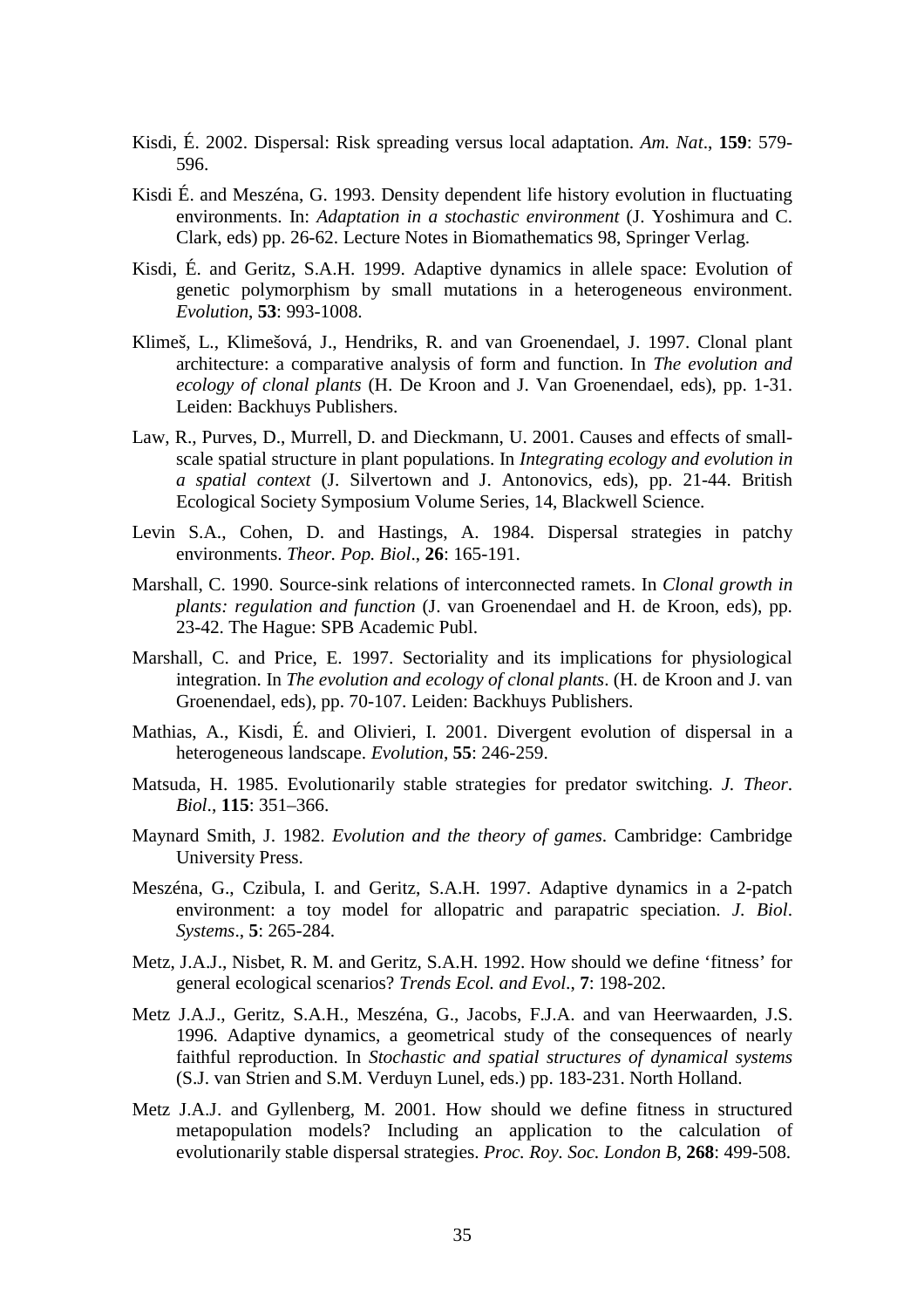- Mizera, F. and Meszéna, G. 2003. Spatial niche packing, character displacement and adaptive speciation in an environmental gradient. *Evol. Ecol. Res*. **5**: 363-382.
- Mogie, M. and Hutchings, M.J. 1990. Phylogeny, ontogeny and clonal growth in vascular plants. In *Clonal growth in plants: regulation and function* (J. van Groenendael and H. de Kroon, eds), pp. 3-22. The Hague: SPB Academic Publ.
- Oborny, B., Kun, Á., Czárán, T. and Borkros, Sz. 2000. The effect of clonal integration on plant competition for mosaic habitat space. *Ecology*, **81**: 3291-3304.
- Oborny, B., Czárán, T. and Kun, Á. 2001. Exploration and exploitation of resource patches by clonal growth: a spatial model on the effect of transport between modules. *Ecol. Modelling*, **141**: 151-169.
- Oborny, B. and Kun, Á. 2002. Fragmentation of clones: How does it influence dispersal and competitive ability? *Evol. Ecol*. **15**: 319-346.
- Pennings, S.C. and Callaway, R.M. 2000. The advantage of clonal integration under different ecological conditions: a community-wide test. *Ecology*, **81**: 709-716.
- Pitelka, L.F. and Ashmun, J.W. 1985. Physiology and integration of ramets in clonal plants. In *Population biology and evolution of clonal organisms* (J.B.C. Jackson, L.W. Buss and R.E. Cook, eds), pp. 399-435. New Haven, Connecticut: Yale University Press.
- Sachs, T. 2002. Developmental processes and the evolution of plant clonality. *Evol*. *Ecol*., **15**: 485-500.
- Schmid, B. 1990. Some ecological and evolutionary consequences of modular organization and clonal growth in plants. *Evol. Trends in Plants*, **4**: 25-34.
- Schmid, B. and Bazzaz, F.A. 1987. Clonal integration and population structure in perennials: effects of severing rhizome connections. *Ecology*, **68**: 2016-2022.
- Stuefer, J.F. 1996. Potential and limitations of current concepts regarding the responses of clonal plants to environmental heterogeneity. *Vegetatio*, **127**: 55-70.
- Stuefer, J.F., During, H.J. and De Kroon, H. 1994. High benefits of clonal integration in two stoloniferous species, in response to heterogeneous light environments. *J*. *Ecol*., **82**: 511-518.
- Stuefer J.F. and Huber, H. 1999. The role of stolon internodes for ramet survival after clone fragmentation in Potentilla anserina. *Ecol. Lett*., **2**: 135-139.
- Sutherland, W.J. 1990. The response of plants to patchy environments. In *Living in a patchy environment* (B. Shorrocks and I.R. Swingland, eds), pp. 45-61.Oxford: Oxford Sci. Publ.
- Suzuki, J. and Hutchings, M.J. 1997. Interactions between shoots of clonal plants and the effects of stored resources on the structure of shoot populations. In *The evolution and ecology of clonal plants* (H. de Kroon and J. van Groenendael, eds), pp. 311-330. Leiden: Backhuys Publishers.
- Suzuki, J. and Stuefer, J.F. 1999. On the ecological and evolutionary significance of storage in clonal plants. *Plant Species Biology*, **14**: 11-17.